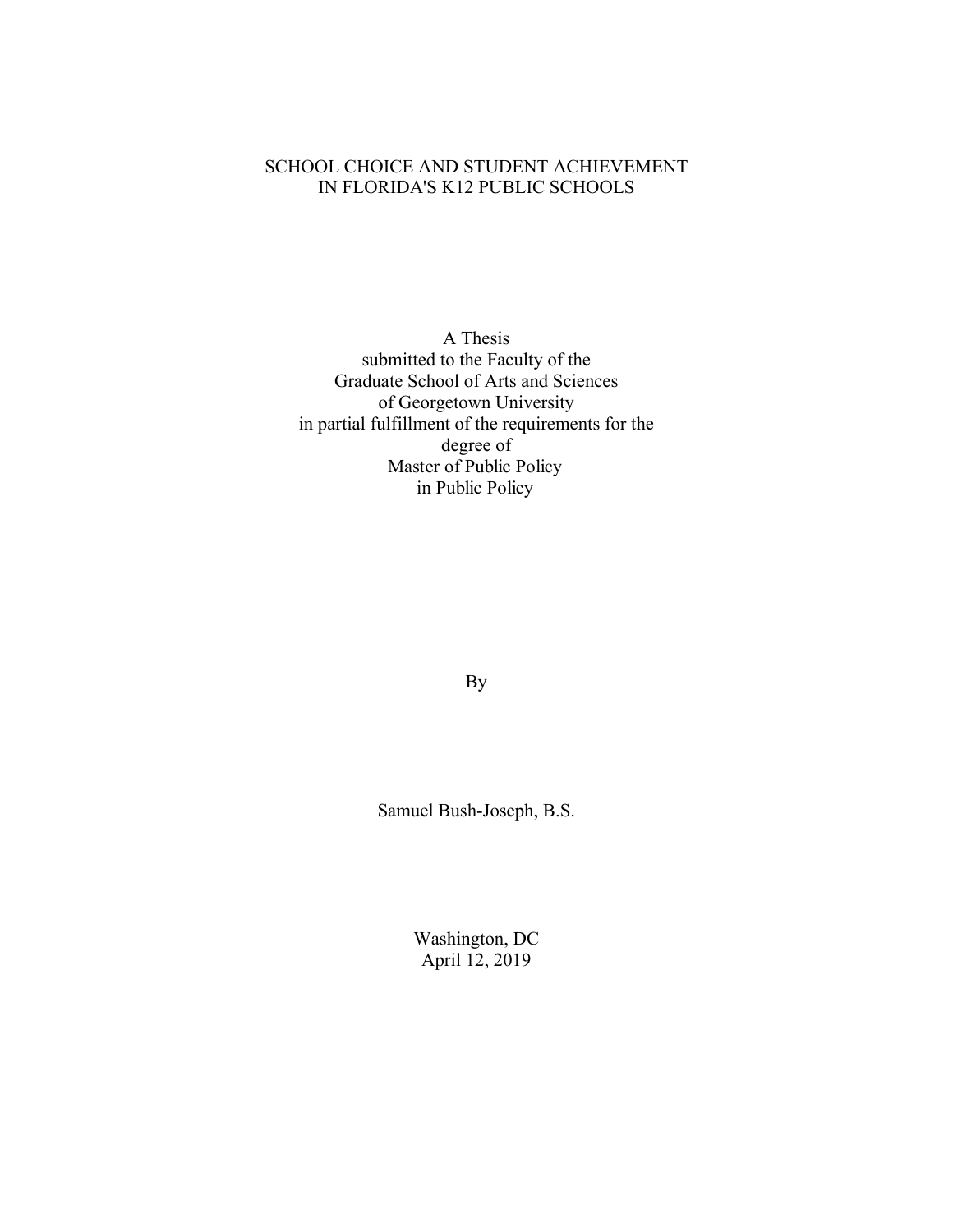Copyright 2019 by Samuel Bush-Joseph All Rights Reserved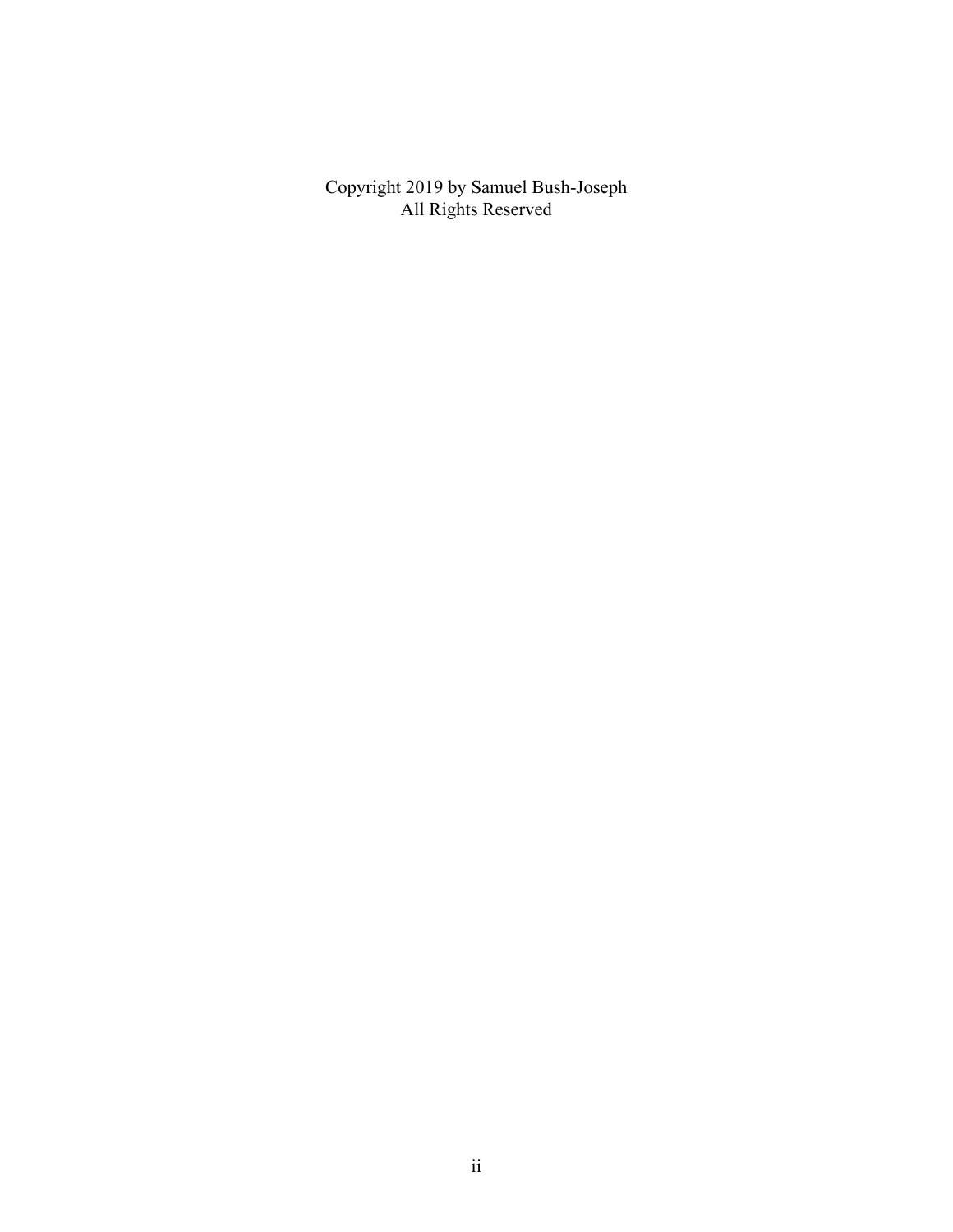## SCHOOL CHOICE AND STUDENT ACHIEVEMENT IN FLORIDA'S K12 PUBLIC SCHOOLS

Samuel Bush-Joseph, B.S.

Thesis Advisor: Andrew Wise, Ph.D.

## **ABSTRACT**

Florida's K-12 public education system is considered to be one of the most open and accepting to charter school choice. Starting in the 2017-2018 school year, the state's controlled open enrollment policy allowed charter schools to access additional capital investment funds and allowed families to choose among any of the schools in the state. In this study, I examine the correlation between school choice and student achievement by comparing counties in Florida that have experienced widespread school choice for years with those that have just been granted additional choice for the first time. My regressions show consistent and statistically significant correlation between school choice and overall student achievement on Math and ELA exams, as well as learning gains within the lowest quartile of students. I recommend several policy implications for parts of the state that are new to widespread school choice, as well as recommendations for less open states that could benefit from a freer marketplace of options for students and their families.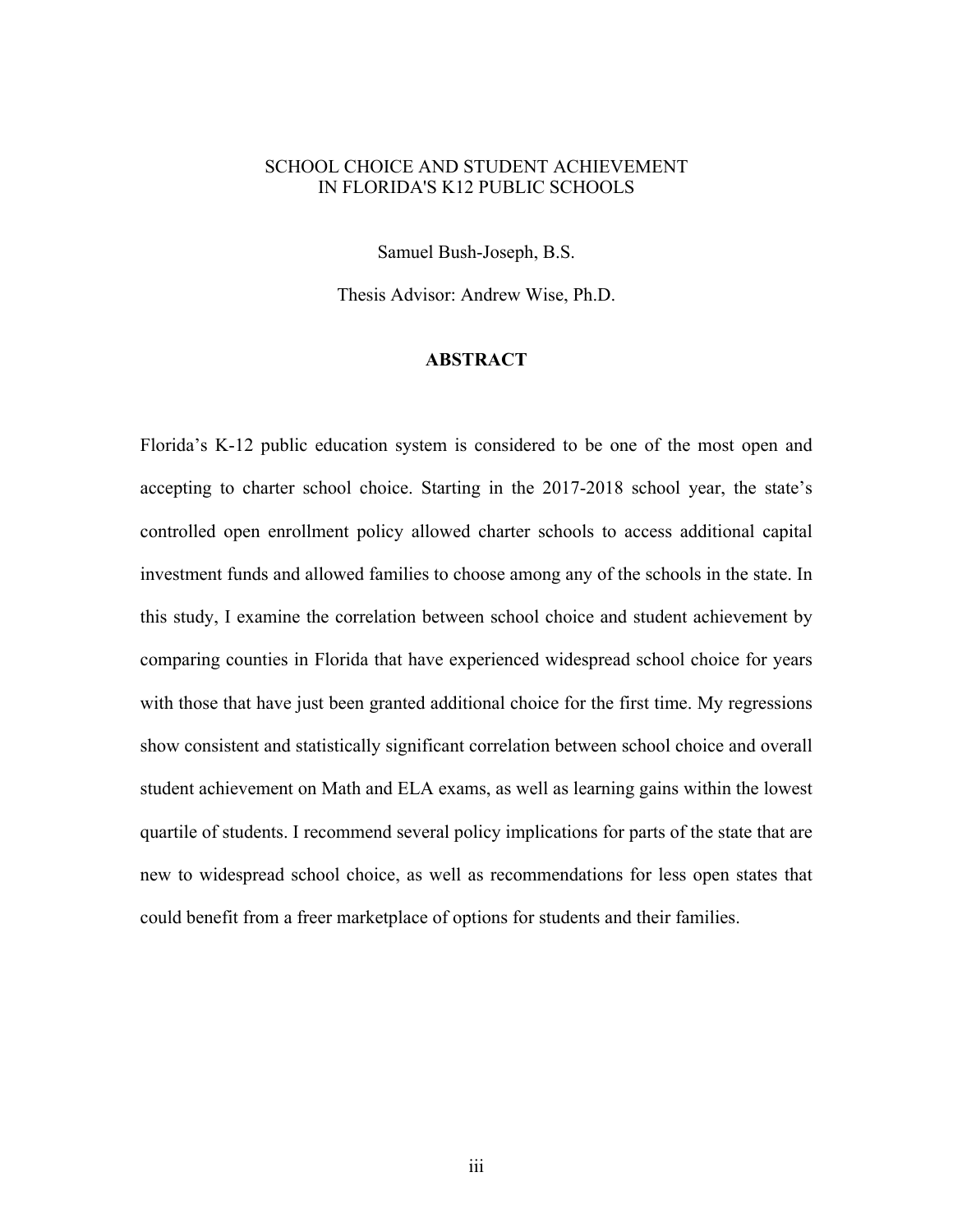# TABLE OF CONTENTS

| APPENDIX A: FLORIDA DISTRICT MAP WITH OVERALL GRADES40 |  |
|--------------------------------------------------------|--|
|                                                        |  |
|                                                        |  |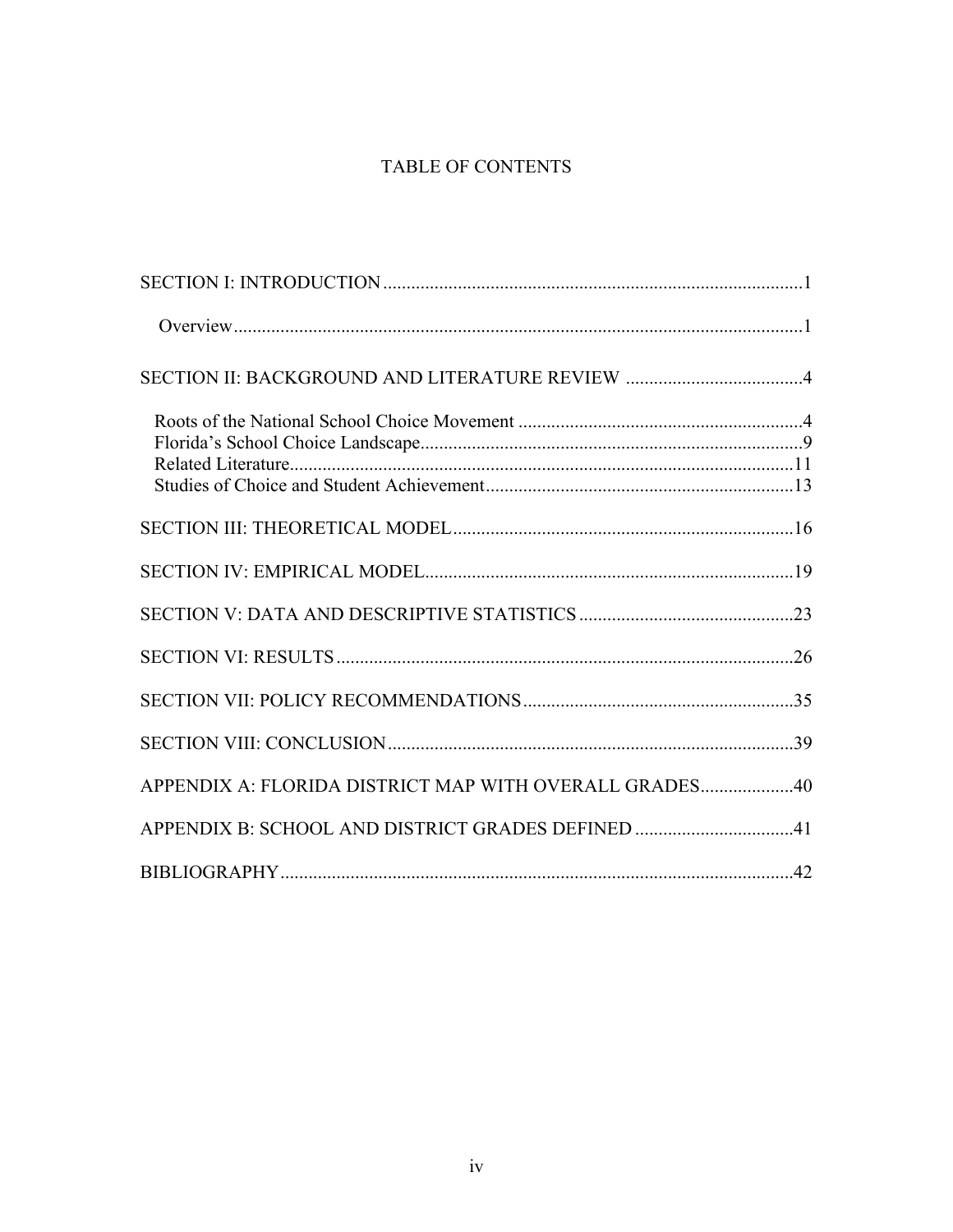## **SECTION I: INTRODUCTION**

In this thesis I study the relationship between the availability of school choices for students in Florida and the learning outcomes at traditional public schools in the state. Focusing on the state's pre-kindergarten through 8th grade system, I use the Florida Department of Education school and district level data to analyze the reading and math assessment scores in areas where there are school choice options for students and families outside of a traditional public school where attendance is determined solely by place of residence.

My hypothesis is that the existence of alternative options for students and families is correlated with higher student outcomes overall than in areas where there is only one school option available. While the availability of school choice options may divert teacher resources and funding away from traditional public schools, I hypothesize that the competition for student enrollment and the ability to specialize instruction for the diverse needs of students may be factors that contribute to a healthy marketplace of school options that ultimately benefits student outcomes.

### **Overview**

The Florida State Legislature has supported pro-school-choice policies for most of the last 20 years, creating a consistent environment for me to study the relationship between the availability of alternative school options and the outcomes of traditional public schools. In addition to being the third most populous state, Florida is also an extremely

1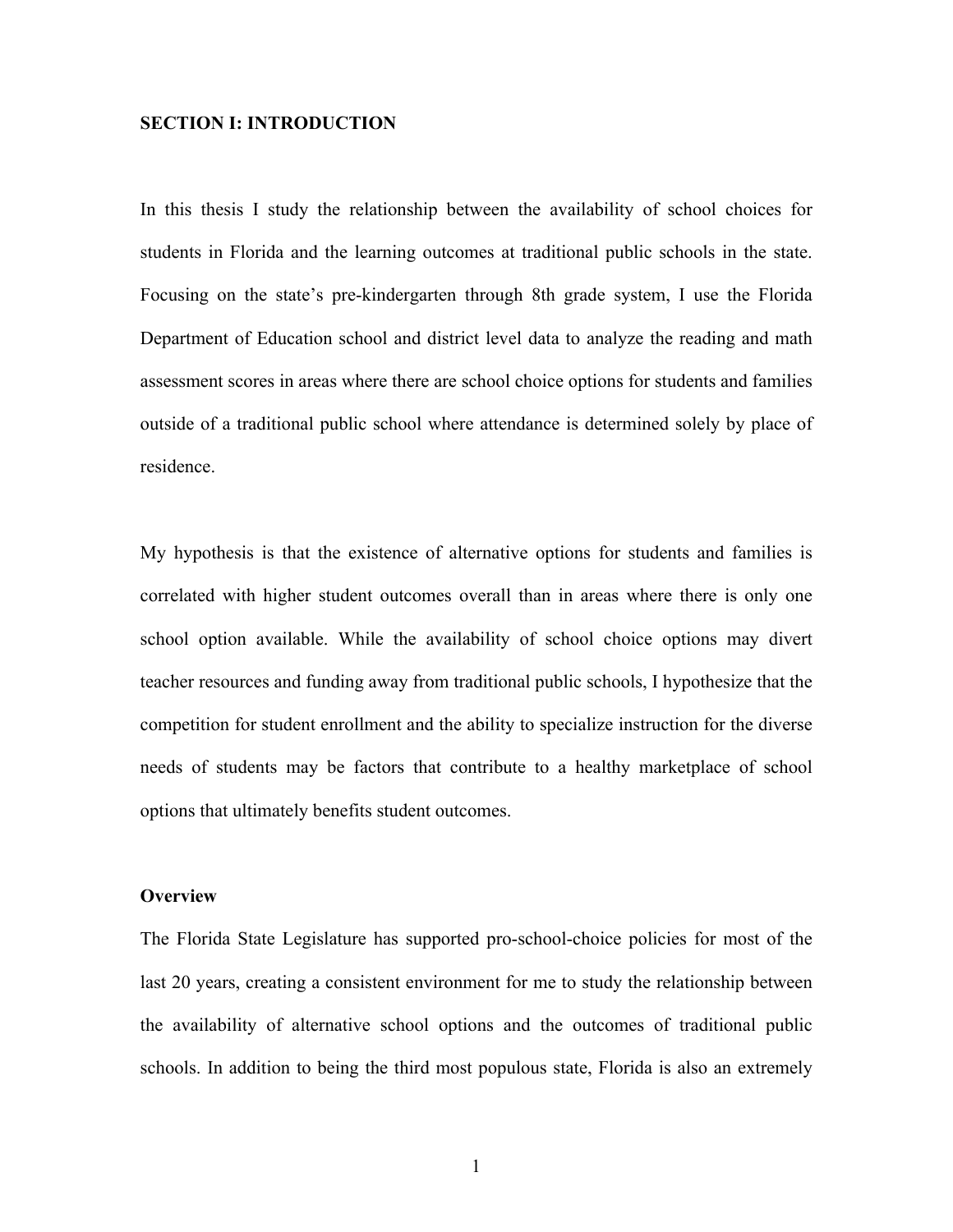diverse state regionally with areas of vast rural communities, as well as dense urban ones; this creates unique opportunities for non-traditional public schooling options to add value, but also poses questions about how to continue to support traditional public schools in those areas if funding and resources are diverted towards charter or alternative schools.

Students and families in Florida are also extremely diverse, making it a very interesting state for analysis. While 41 percent of the state's student population is white, some 31 percent of students come from Hispanic families, many learning English as a Second Language (ESL), and 22 percent of the population is African-American. This diversity allows me to parse out the student outcomes in different subgroups that may be affected by the availability of charter and alternative school options.

Beginning in the 2017-2018 school year, the state moved to one of the most open schoolchoice environments statewide that exists anywhere in the country. In the new Controlled Open Enrollment policy (Florida Statutes, Section 1002.31), parents can enroll their student at any public or charter school as long as it has not reached capacity. One year in, it is unclear how the policy affects lower performing schools or schools that haven't historically had alternative options available nearby. My analysis leverages the existence of school choice options in various parts of the state that have existed in some cases for over a decade to draw meaningful conclusions about the correlation between the availability of alternative public school offerings and the performance on key assessments at traditional public schools.

2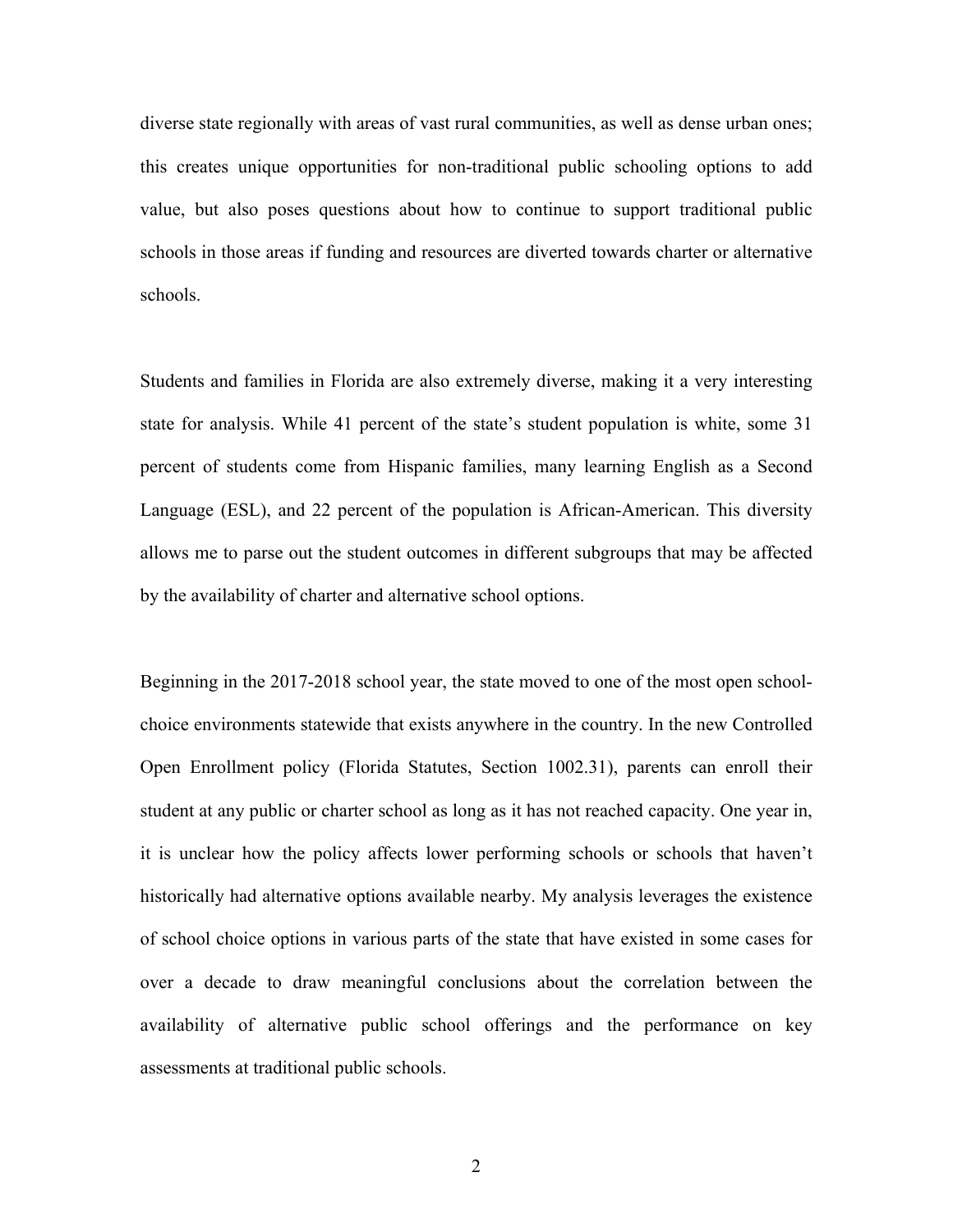Next, I will discuss the background of the school choice movement nationally and more recently in Florida. I then turn to the existing literature about the impacts of school choice for students, schools, and districts that will inform my own approach to the research. In Section 3, I discuss the theoretical model, which assumes that school choice, demographics, and the quality of teaching are all involved in student achievement. Then, in Section 4 I examine the empirical model and the expected relationships between each of the independent variables available in the data. I then describe the comprehensive dataset of school performance across the entire state in the two most recent school years. In Section 6, I present the findings of the three model specifications, and conclude by offering policy recommendations based on the results.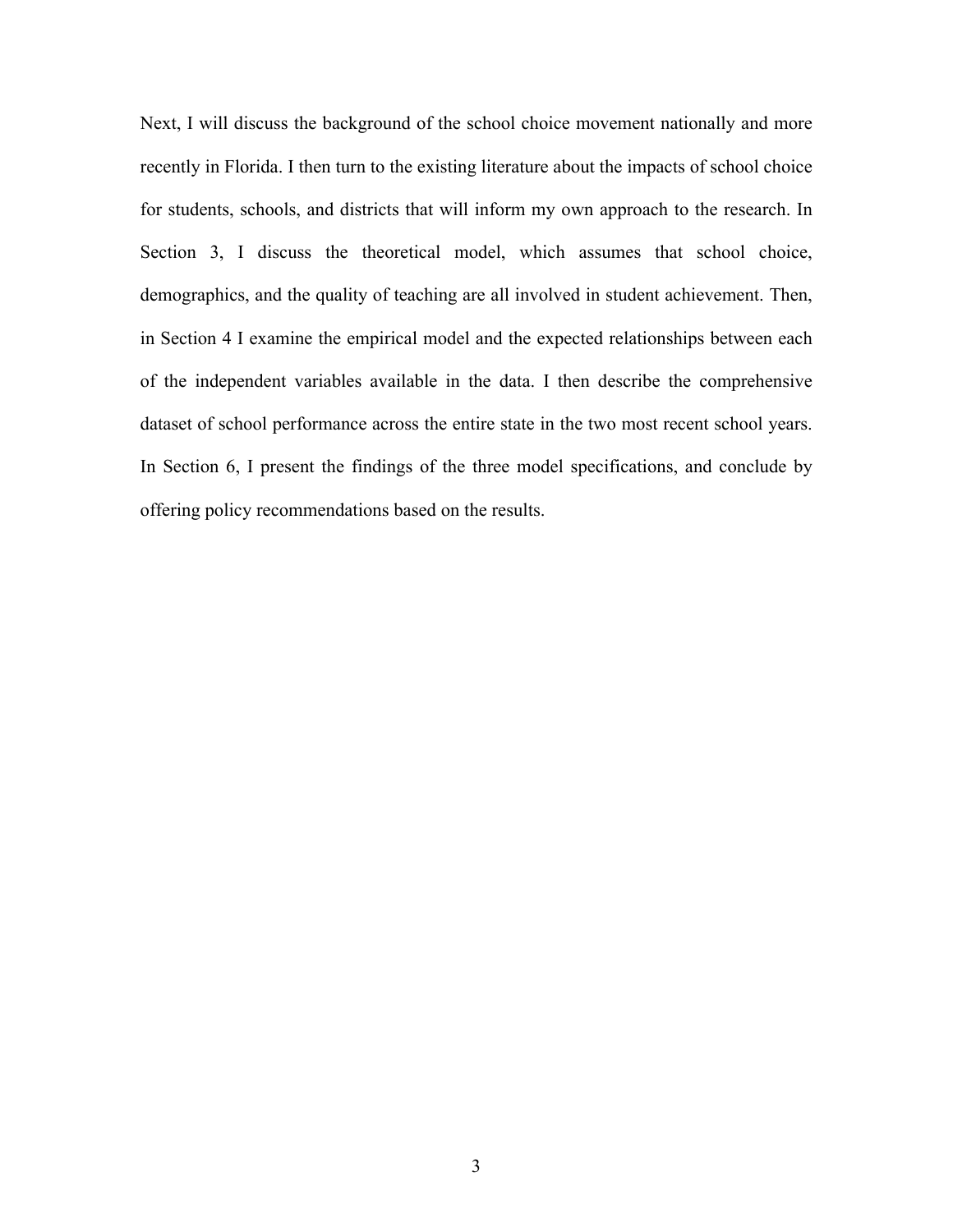## **SECTION II: BACKGROUND AND LITERATURE REVIEW**

### **Roots of the National School Choice Movement**

School choice in public education and more recently the charter school movement have become hotly debated topics in American politics in recent years. However, in its origins, recommendations for more teacher and family empowering school options were less political and more of a philosophical and intellectual exercise among academics. Most scholars point to Milton Friedman's *The Role of Government in Education* (1955) as the seminal founding document of the philosophical underpinnings that still undergird the school choice movement today. In his piece, Friedman discussed how a lessening role of government and an increase in free market competition in public education would allow for innovation and more student achievement in the essential areas needed for the nation's overall economic development. He drew a line between governmental *financing*  and *administering* of public education, and argued that the government had become too involved in the latter, which was preventing the forces of free enterprise from shaping and improving the operation of schools. Friedman concluded that "a great widening in the educational opportunities open to our children [...] would bring a healthy increase in the variety of educational institutions available and in competition among them." The widening of opportunities that he alluded to would include various public, private, and religious options that through competition for limited enrollees and resources, would push the needle on the level of education and achievement for students and families. The realization of the principles laid out in his essay were not realized until decades later, but the framework that he laid out is still invoked by the school choice proponents today.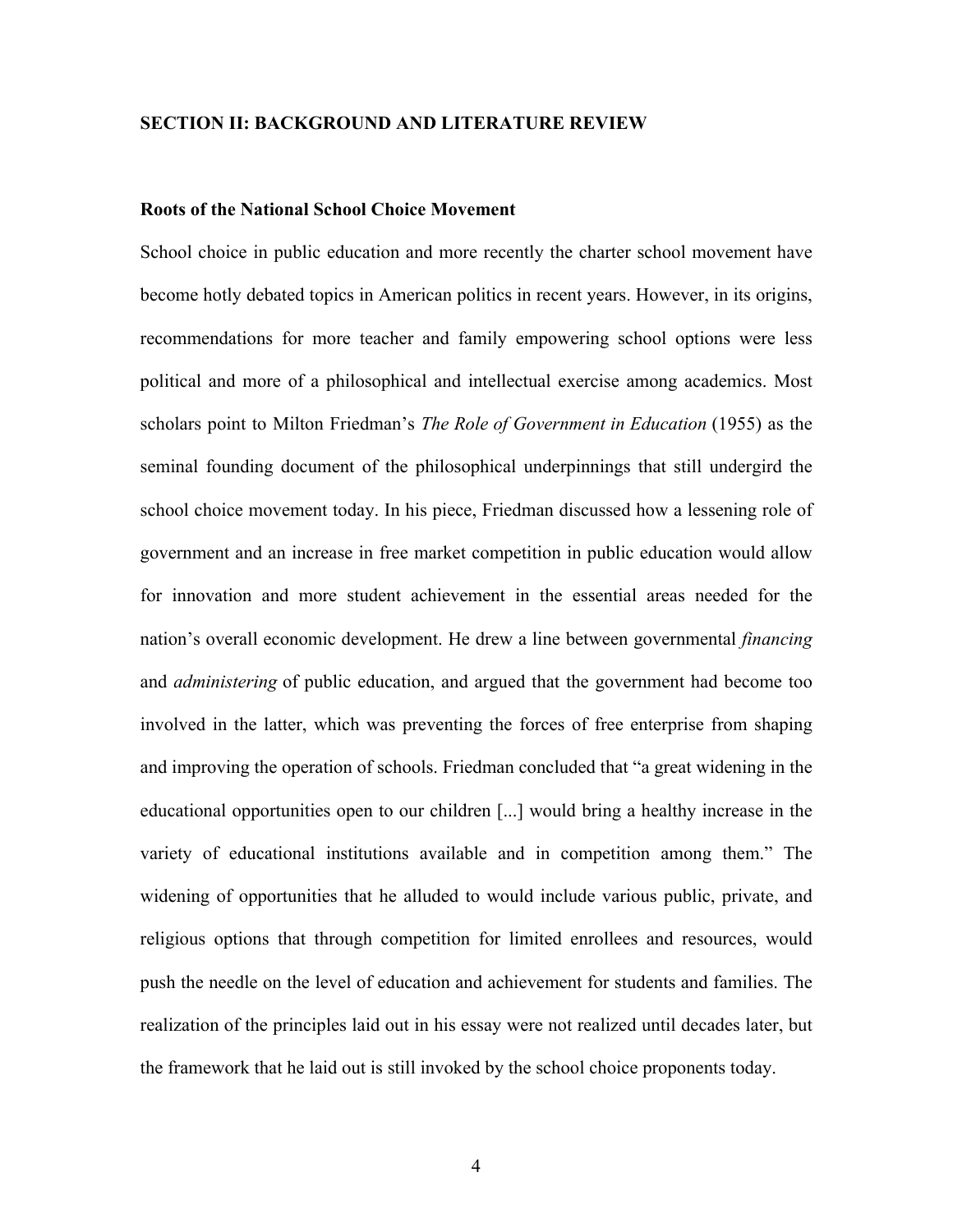Friedman's essay painted a vision for choice with broad strokes, naming only a few of the types of options that would later be made available in states across the country. It wasn't until 1974 that the term 'charter' would be introduced into academia by Ray Budde, a University of Massachusetts Amherst professor and former educator and principal. He first used the term to describe a new type of contracting agreement that would allow teachers to have greater control over the curriculum and design of not only their own classrooms, but also how the entire school would be operated (Finn 2018). The concept of charter schools would not be popularized until after the next galvanizing event almost a decade later, when a federal report on the state of American public education caught many researchers by surprise.

In 1983, President Reagan's *National Commission on Excellence in Education* issued its report on the risks that lay ahead if our public education system wasn't dramatically reformed. The 30-page report detailed a blistering critique of the level of literacy and mathematics competency among young people in the United States, and called for immediate reforms in order to avoid falling behind in the world economy. Twenty-three million adults were functionally illiterate, the report stated, and as many as 40 percent of minority youth were in the same category (US 1983). It pointed to downward trends over a 20-year period in the College Board's Scholastic Aptitude Tests (SAT), in addition to national science scores. Most foreboding, perhaps, was the report's quotes from the Department of the Navy, who said that at least 25 percent of its recruits were unable to read at the ninth grade level, which was the minimum needed to simply understand written safety instructions. The report's release alarmed the nation, and excited education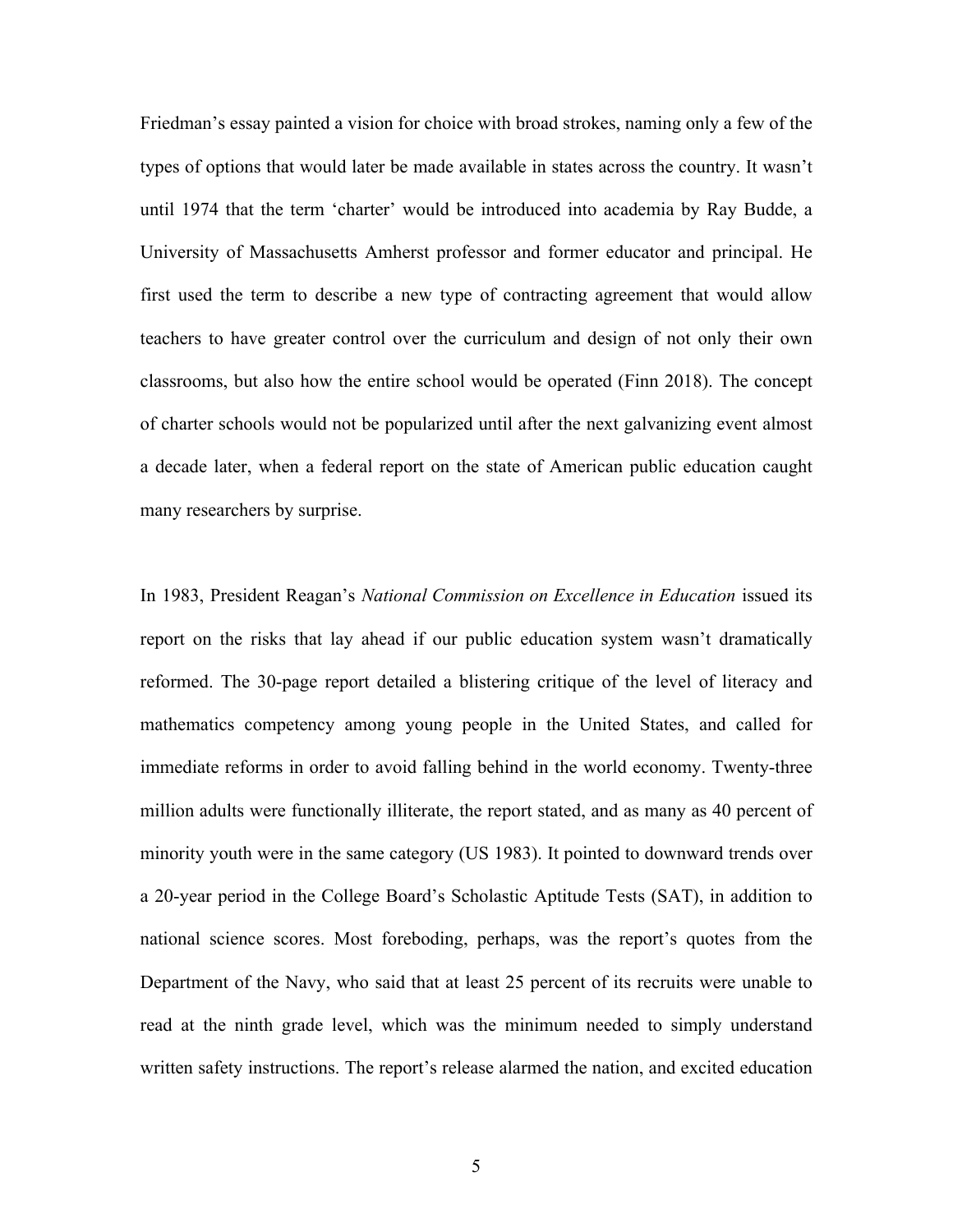researchers and reformers, leading to a slew of new policy recommendations at the local, state, and federal levels.

Five years later, Professor Ray Budde's once novel 'charter school' idea re-emerged as a viable solution, or at least a way for educators to break from the norm and create laboratories of innovation for other districts to replicate. In '*Education by Charter: Restructuring School Districts*,' Budde laid out his roadmap for how individual charter schools could be imagined, launched, evaluated, and reproduced (1988). Budde's ideas grabbed the attention of Al Shanker, the president of the American Teachers Federation (ATF), who cited them in a speech at the National Press Club and later in a *New York Times* column. In it, he praised the idea that teachers would be charged with fostering entirely new types of learning environments for students, and where "Parents could choose which charter school to send their children to, thus fostering competition." Although Budde's writings did not focus on the prospect of parental choice of a school for their child from a menu of school options and rather on the opportunity for innovation to occur, Shanker seemed to invoke Friedman's earlier writings about the ability of market competition to create better environments throughout the public education landscape.

These ideas eventually reached Minneapolis, where the Citizens League authored a report on its School Structure Committee that called on the Minnesota state Legislature to "authorize creation of chartered schools by the Minneapolis and St. Paul School Districts in 1989 and by the State Department of Education by 1992," (Rollwagen & McLellan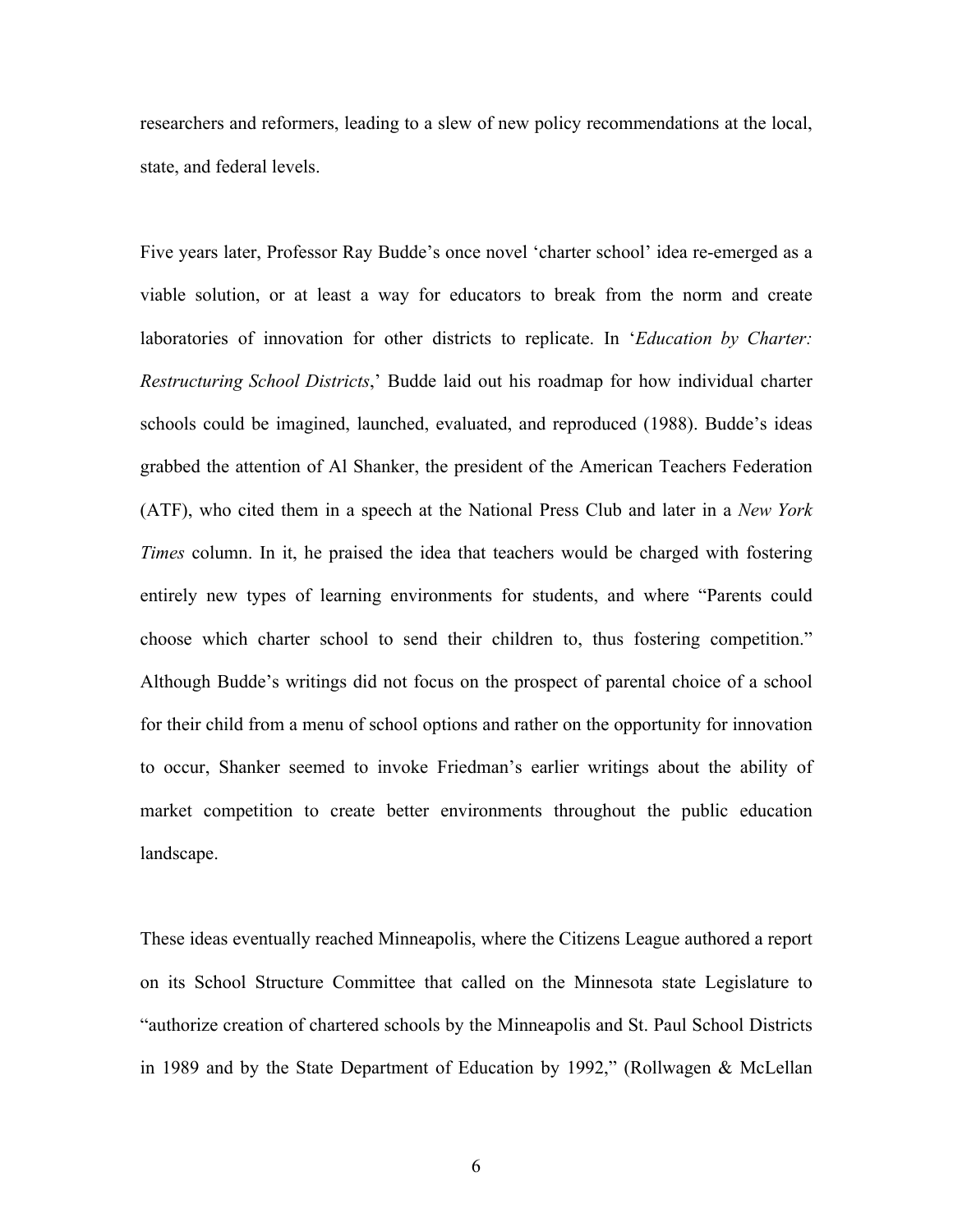1988). The extensive report drew on the need for better education offerings, specifically for minority and impoverished children throughout the state, but especially in its struggling urban communities. Democratic State Senator Ember Reichgott went on to introduce and help pass the nation's first state law that would allow a path towards the large-scale authorization for charter schools and the availability of school choice to parents.

Along its way to passage, Reichgott's bill faced fierce opposition from the state's two strong teachers' unions. However, it also eventually gained support from the D.C. based Progressive Policy Institute (PPI), which published a piece that praised the liberal Democratic governor Rudy Perpich who helped pave the way for school choice in Minnesota with an open enrollment policy that was proposed in 1985. The PPI report, titled *Beyond Choice to New Public Schools Withdrawing the Exclusive Franchise in Public Education* went on to argue for the [introduction of "the dynamics of choice, competition and innovation into America's public school system, while at the same time ensuring that new schools serve broad public purposes," (Kolderie 1990). Notably this pivotal moment in the school choice and charter school movement were championed by left-leaning Democrats who saw an opportunity to expand educational equity among poor and disenfranchised parts of the country. Because of its roots in free enterprise principles from the likes of Friedman, it wasn't long before it garnered support from political conservatives as well.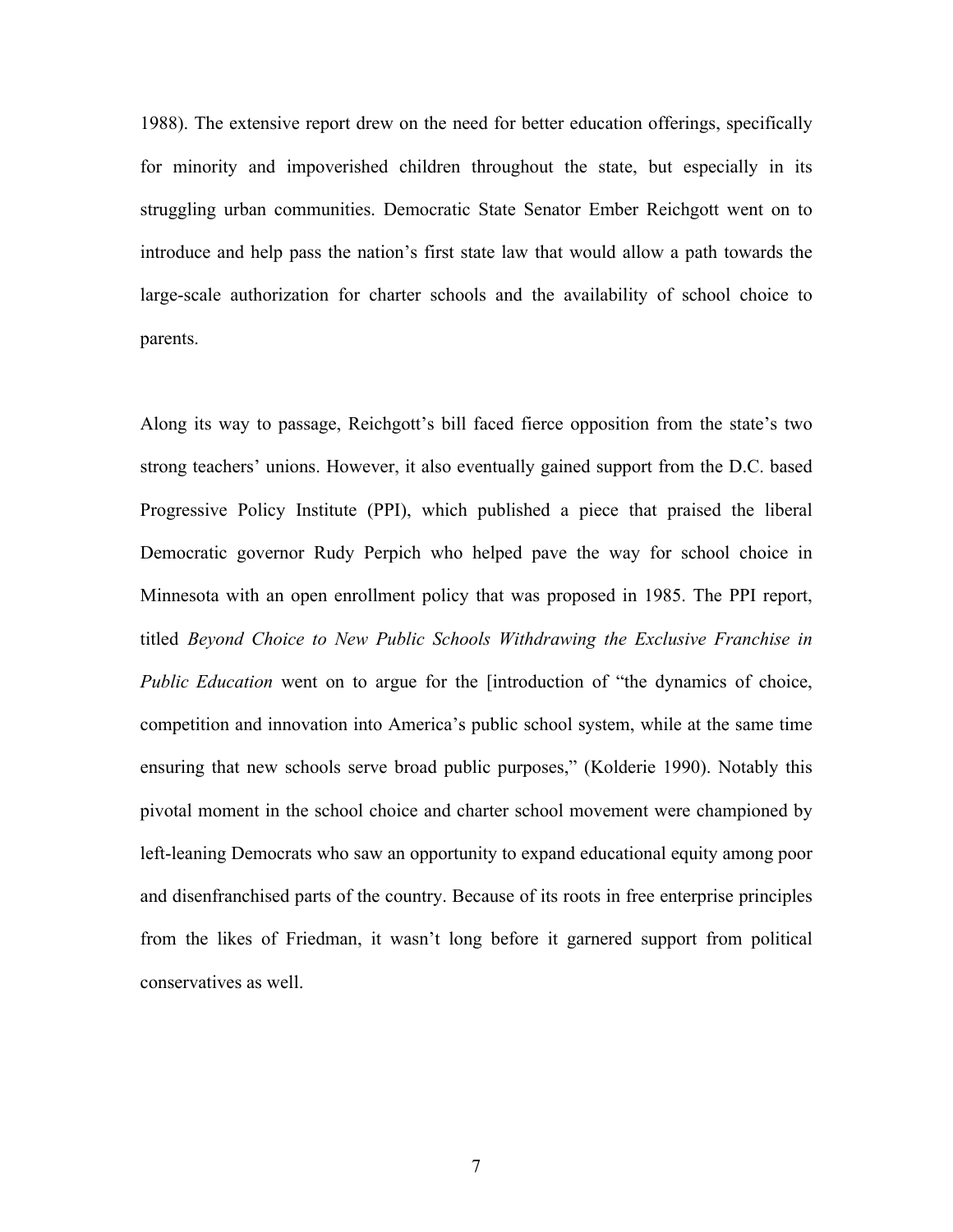The Minnesota bill finally passed in 1991 when Republican Governor Arne Carlson supported Senator Reichgott's amended proposal from across the aisle, making it the nation's first charter school law. A little over a year later, City Academy became the first charter school to open in St. Paul, while California became the second state to pass a law authorizing charter schools.

Today, 43 states and Washington, D.C. have charter school laws in place, representing the rapid growth in the movement that only began to see legislation as recently as 1991 (Howard 2017). Additionally, 27 states and Washington, D.C. offer an iteration of a publicly-funded private education, or voucher program, which is another element of school choice that has not garnered as much bipartisan support. And while the charter school movement has expanded into all but seven states as of 2019, only about 3.1 million students attend the more than 7,000 charter schools around the country, accounting for 5 percent of the national K-12 public school enrollment (Prothero 2017). Hundreds of charter schools open and close each year as low-performing schools lose their charter and high-performing ones are allowed to open new campuses. Florida, which is the focus of my research, nears the top in both measures, with the second most school closings last year of any state, and the third most openings. While some point to the high number of charter schools opening and closing each year as a cause for worry and disruption, other consider it the mark of a healthy marketplace where the best schools thrive and underperforming schools close. Next, I will focus in on the relatively short background of statewide school choice initiatives in Florida.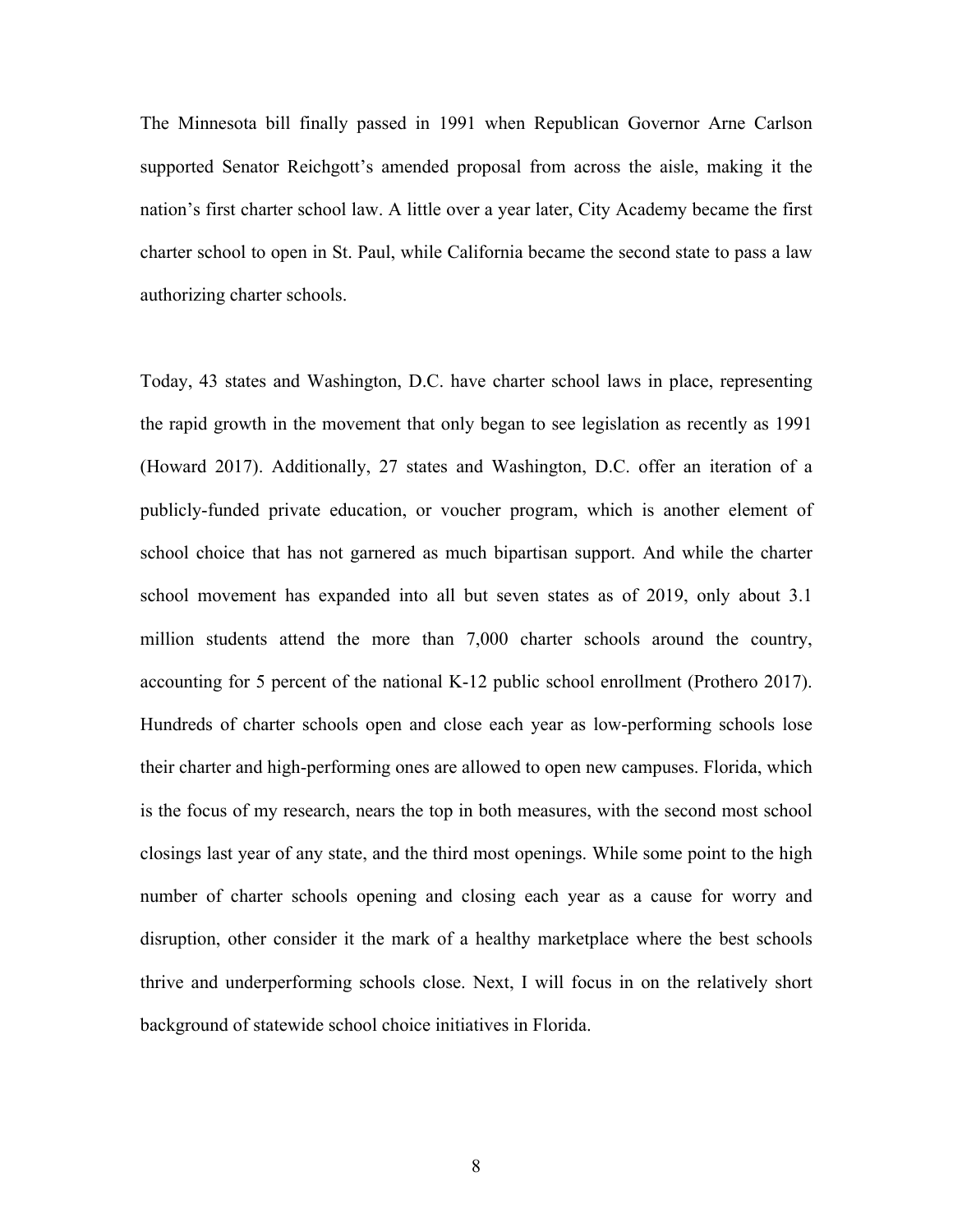#### **Florida's School Choice Landscape**

School choice in Florida began in 1996 and was created in the wake of the national school choice movement described earlier. Like many states, before any kind of largescale charter school legislation was considered in the state, there were targeted initiatives serving particularly vulnerable populations of students. The original law led to the creation of a handful of charters in school districts that approved their creation, beginning with Liberty City Charter School in Miami (O'Connor 2011). While charters continued to expand throughout the state, choice was also expanded through several voucher and scholarship programs. The next year, the Florida Department of Education provided a grant to Orange and Alachua counties to establish a virtual public high school, which grew into the Florida Virtual School (FLVS), which is now the largest program of its kind in the country. The program serves around 250,000 students through part-time or full-time course loads, most of whom attend virtual classes from their homes (Hunt 2015). These FLVS's have received state funding since 2003, but in a "pay for performance" formula that only allocates funds for students who successfully complete their courses rather than funding based on total enrollment. This system has largely been judged to be a success for high school participants who performed more than 15 percentage points higher than the state average on all four End-of-Course exams (Algebra 1, Geometry, Biology, and U.S. History).

In 1999, Governor Jeb Bush signed the Opportunity Scholarship Program into law in the same year that the state legislature established the McKay Scholarship program; the former allowed students at perennially failing public schools to transfer to higher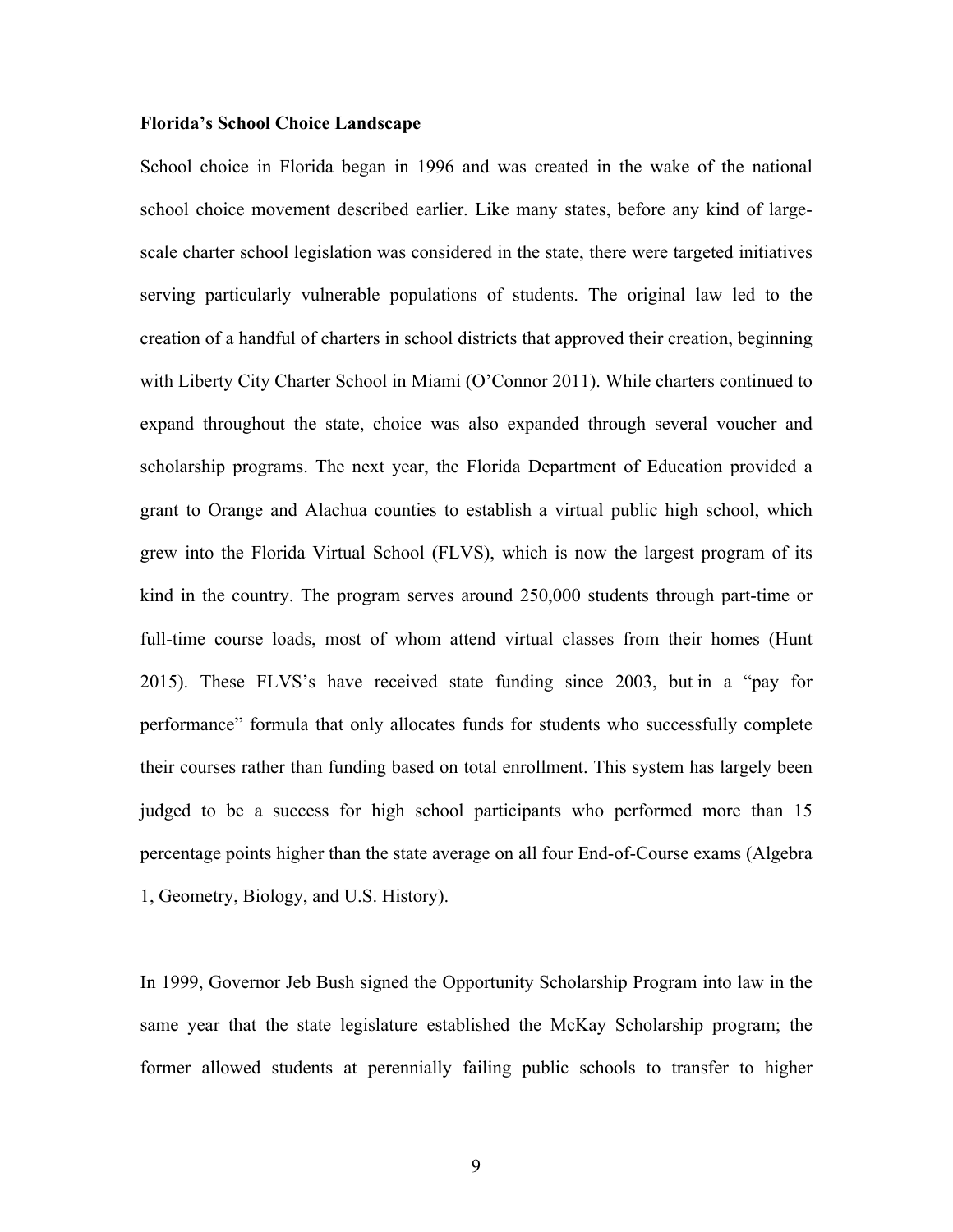performing schools, and the latter provided private school scholarships to students with disabilities.

Two years later the Florida Tax Credit Scholarship Program was erected to provide tax credits on corporate income taxes for donations made to scholarship funding organizations. In 2014, the Florida state legislation created the Personal Learning Scholarship Account Program, which replicated Arizona's Empowerment Scholarship Accounts, making it the second state in the country to create "education savings account." In the program, families that have children with disabilities have access to Personal Learning Scholarship Accounts (PSLAs) that are funded by the state and can be used towards education expenses including private, religious, or home education programs.

Finally, Florida updated an existing controlled open-enrollment law in 2016 with a policy that allows students to attend any school in the state that has not reached capacity, provided that the student's parents are able to provide transportation. The newest law, which went into effect last fall for the 2017-2018 school year, also provides charter schools with a new formula for capital funding to be able to build and maintain school buildings and provide educational resources, funds that were previously held at the will of each of the local school districts throughout the state. The debate surrounding the consideration and later passage of this Florida Statute permeated the entire state because of the groundbreaking move to allow the state's 650 charter schools to have access to additional capital funding, and for expanding choice even within the traditional public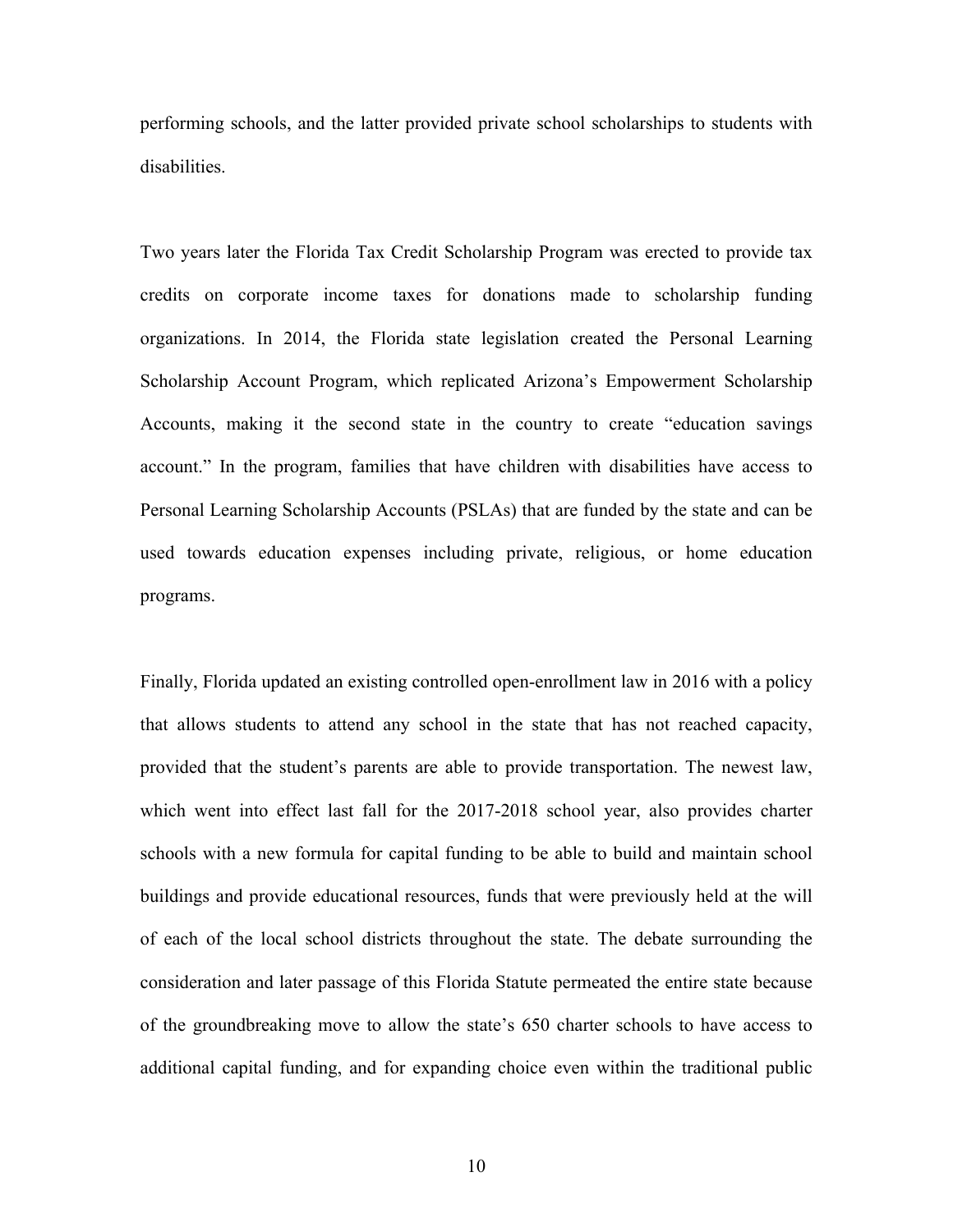school ecosystem. This new wide-spread open enrollment policy makes this research particularly interesting; prior to this law, nearly a quarter of school districts in the state had not experienced large scale choice outside of the FLVS system. Now, parents and students will have the opportunity to leave public schools that they are not happy with, forcing all schools to compete for student enrollment, which determines funding. The new system creates an even broader marketplace of school choice for students and families, and while the first year under the statute has not seen a great deal of movement between public schools, it is fair to predict that as more families learn about the options available to them, the effects of school choice across the state will be magnified.

### **Related Literature**

There exist many studies from just the past decade that analyze the effects of the school choice movement on student outcomes, school quality, and the availability of high performing school options for families. Beginning with the philosophical and political roots of the movement, Logan's (2018) historical and political analysis of the modern school choice movement points to the ideas popularized by Milton Friedman in the 1950's that cherished free markets, competition, and limited government. She also notes, however, that open enrollment measures allowing students to attend the public school of their family's choice have also been championed by progressive liberals who viewed them as a means to social equity and equal opportunity. Logan's paper reflects on the origins and expansions of the school choice movements since the pivotal 1954 *Brown*  ruling, and concludes that the future of school choice will continue to include challenges to the systemic barriers that perpetuate inequity in educational opportunity.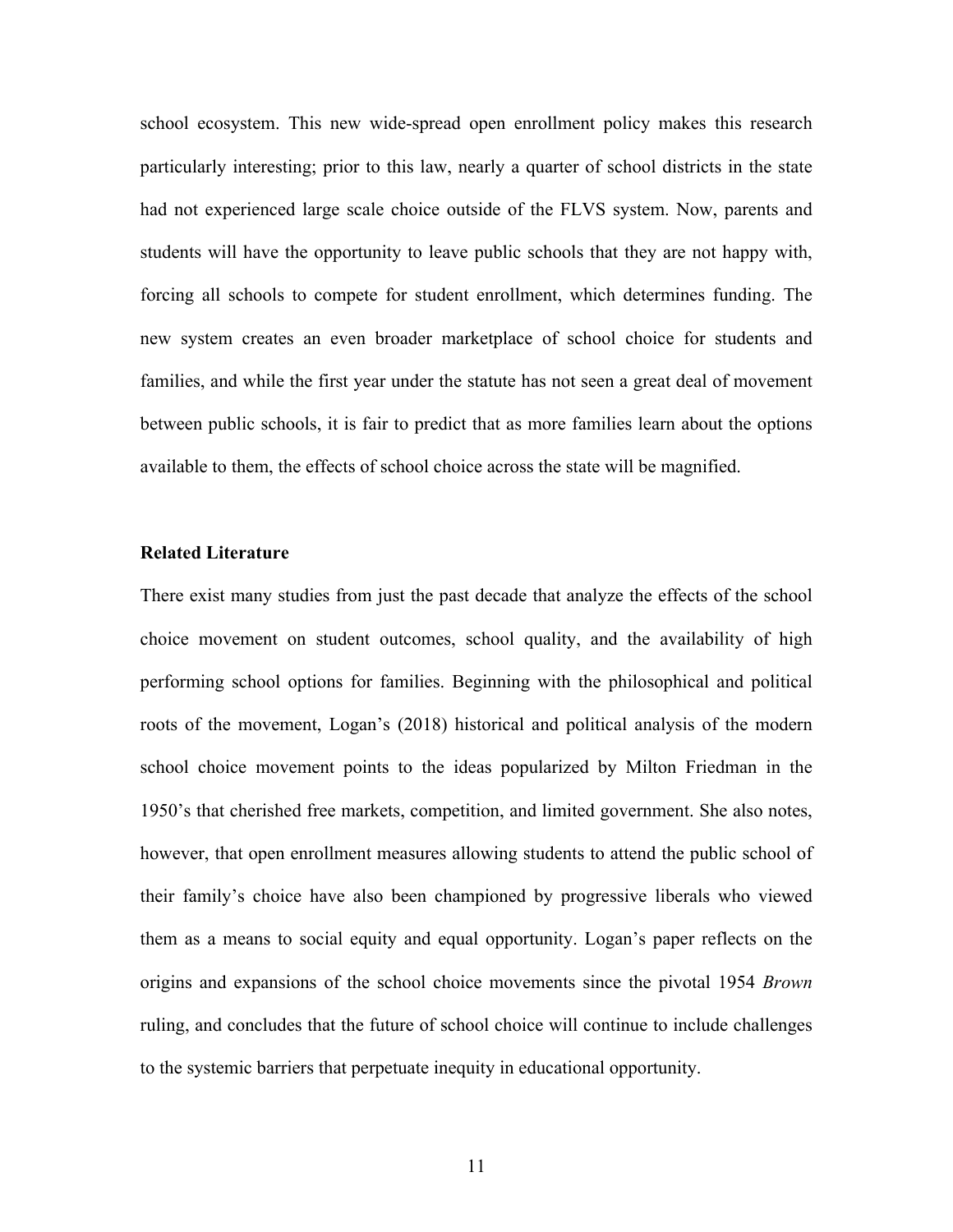There are several ways that school choice is realized in various federal, state, and local policies, including the availability of charter schools (as this research focuses on), but also vouchers, state funded scholarships, and tax credits that allow students to attend private schools. Many parts of the country have also experimented with open enrollment policies allowing choice between traditional public school options. In a far-reaching overview of the private-school choice landscape, Wolf et al. (2018) found that voucher and tax-credit programs produced measurable benefits for both student achievement and attainment. The paper included a meta-analysis of 16 experimental studies that found that "these programs increased student achievement by an average of .13 standard deviations by the fourth year after the study started." In a different policy arena, Babington and Welsh (2017) studied a panel dataset from Minnesota school districts to evaluate the effects of open enrollment policies on student achievement and found that students leaving a traditional public school for a different option actually improve subsequent reading test scores.

In another study native to Florida, Figlio et al. (2013) looked at the effects that state accountability has had on traditional public elementary schools over a five-year span and found that "schools facing accountability pressure changed their instructional practices in meaningful ways, and that these responses can explain a portion of the test score gains associated with the Florida school accountability system." Greater accountability and visibility into how schools are performing has also invited research on how parents engage with that information and make choices about where to enroll their students.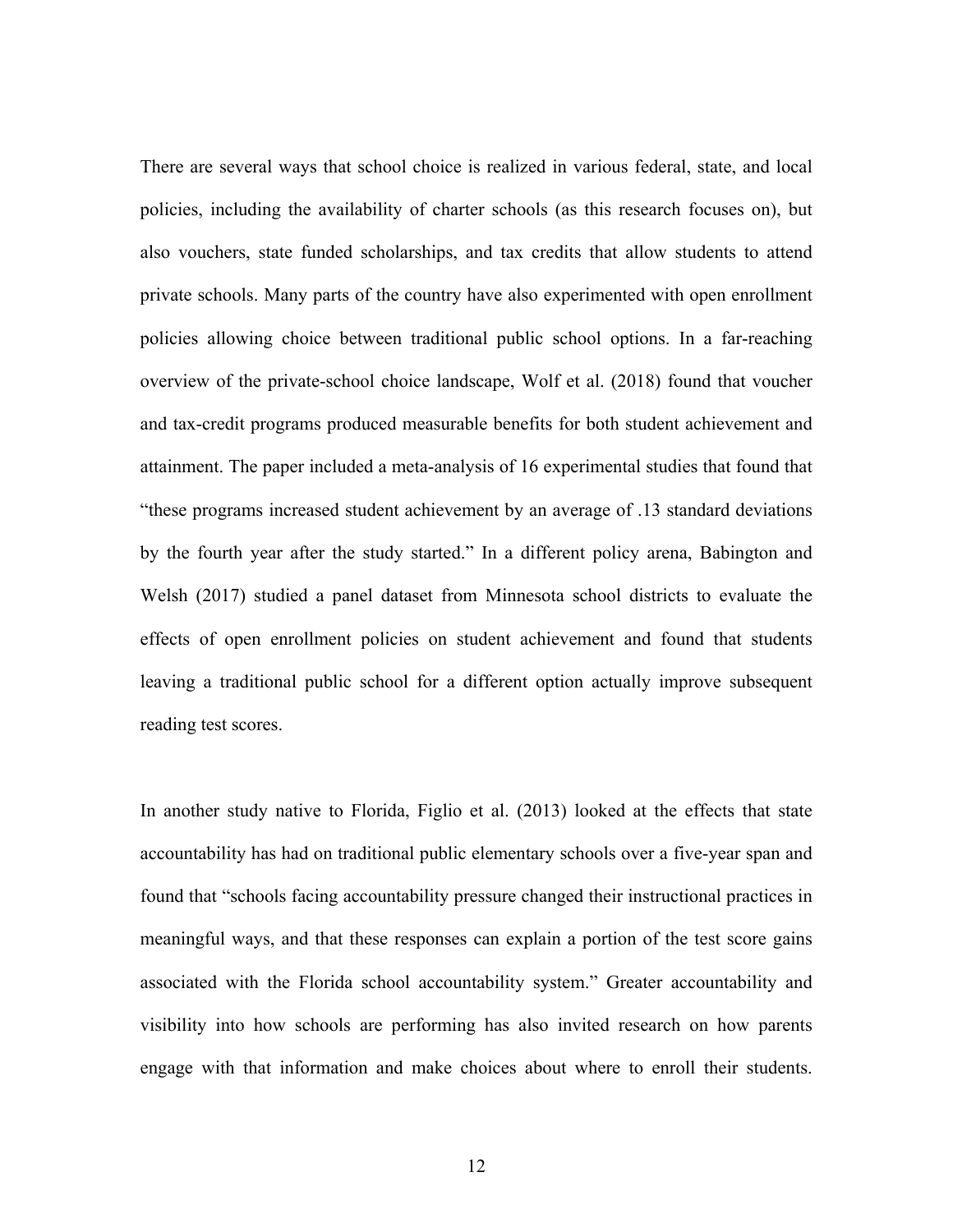Lovenheim & Walsh (2018) examined more than 100 million individual searches on the nation's largest school-quality website, GreatSchools.org, and found that the growth of charter schools has incentivized parents to seek out and use available information on school ratings. Their researched focused on the number of schools eligible for 'transfers' under the federal No Child Left Behind Act and found that when the availability of school choice increases by 10 percentage points, the number of searches for public school quality data increases by 7.2 percent.

There has been a particular focus on how the availability of choice impacts students and families of color. Researchers Waitoller and Super (2017) from the University of Illinois at Chicago looked at how racial minority families with disabilities selected charter schools in Chicago and found that the 'politics of desperation' play a large role above and beyond basic school performance information that was made available to them. In other words, some of the most at-risk students end up in a particular charter school, not because of superior school performance on assessments, but instead due to parents' exhaustion from a culmination of negative experiences with Chicago Public Schools.

## **Studies of Choice and Public School Achievement**

Finally, there are several studies that look at the issue of focus in this paper; namely, the effect of charter school availability on the traditional public schools that they inevitably compete with for students and funding. A similar study to the present one was conducted by Maranto and Vasile (2018) in Arizona this year, finding that the "charter sector seems to have promoted innovation, teacher and parent empowerment, and modest improvement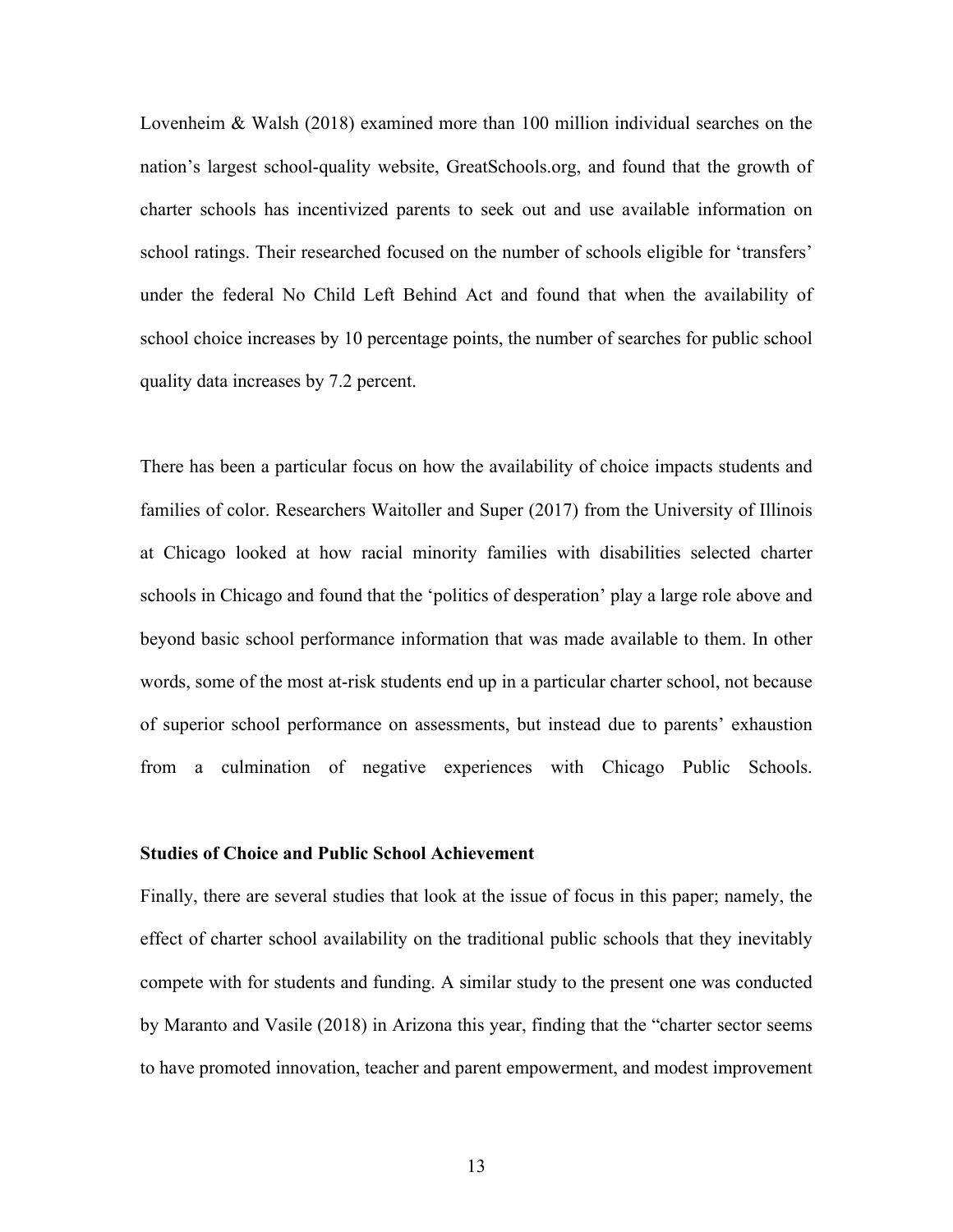in traditional public schools." The study also found that parents of students enrolled in charter schools viewed their school much more favorably than their counterparts in traditional public schools. Although the authors noted innovation in curriculum and governance brought about by charters in the state, there was little evidence that those innovations had spread to Arizona's traditional public schools.

Most similar to the analysis in this paper was a series of studies conducted by Hoxby (2003). She looked at specific schools within Milwaukee Public Schools that were particularly affected by the availability of school choice and found that elementary schools with the highest number of students that left the traditional public school to take advantage of a voucher option saw the highest gains in student achievement in math, science, social studies, language, and reading assessments. The most-affected schools saw an annual change of 6.3 to 7 percentage points on assessments in Math and Science, respectively, whereas unaffected schools saw only a 3.5 and 2.3 percentage point annual change, signaling a statistically significant positive correlation between competition and achievement in traditional public schools. Hoxby went on to study a similar trend in Michigan public schools, and found that traditional public school districts that attracted charter competition increased in their student achievement at a faster rate than districts that did not attract charter competition. The study found that productivity rose by 1.6 (scale points per thousand dollars spend) in reading and by 1.4 in mathematics. Finally, she identified the same trend in Arizona charter schools following the enactment of the state's law that allowed for competition with traditional public schools.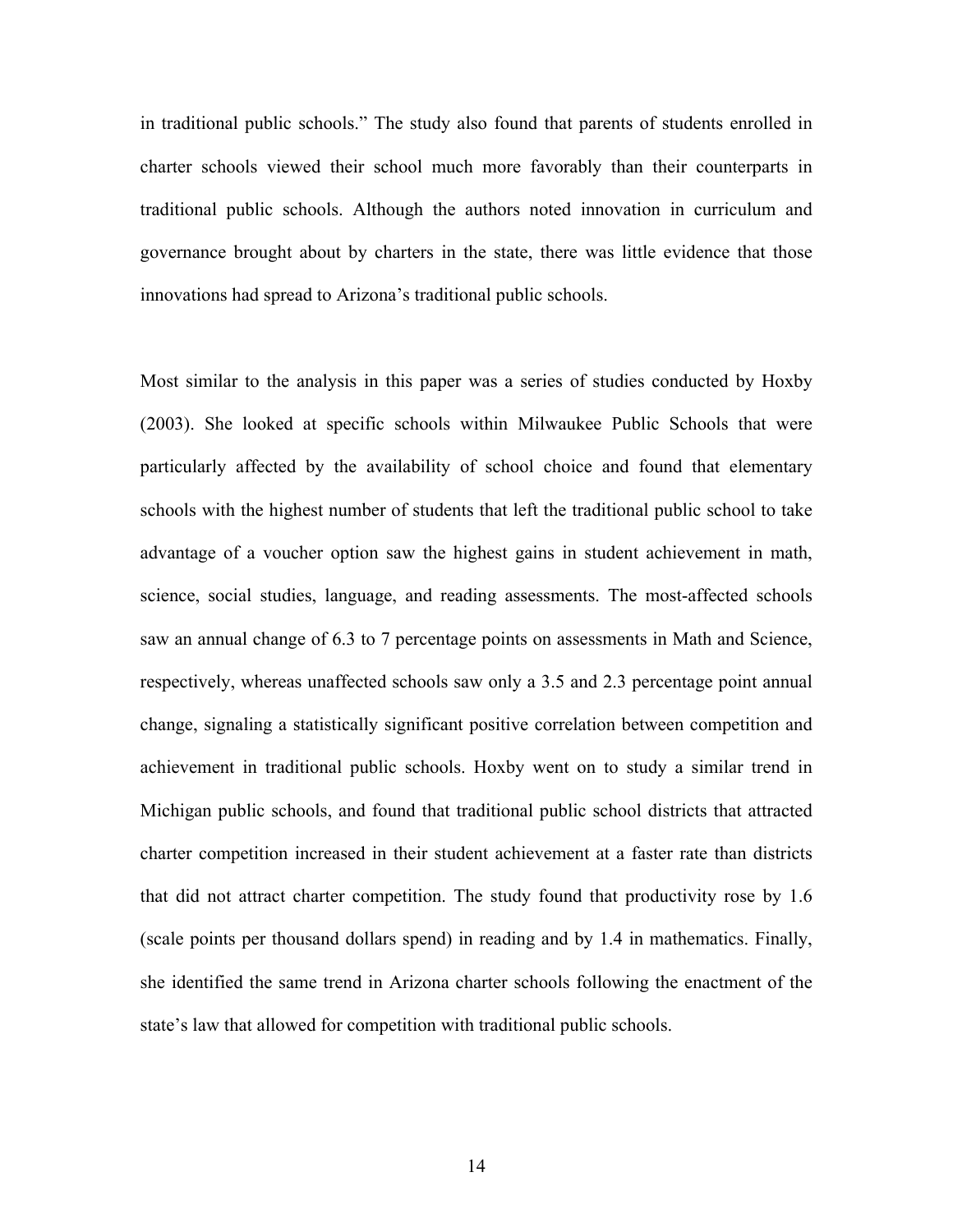A similar study from New York City examined the performance of individual students at public schools that experienced dropping enrollment from charter school competition (Winter 2012). Surprisingly, the model showed that students at schools with the most exposure to charter school competition were either unaffected or slightly benefited in both math and English scores. This study was particularly interesting because it utilized student-level data and a very direct measure of the pressure of charter school competition rather than simply employing geographic measures of the availability of choice.

Finally, a 2012 analysis of the Ohio charter school experience following the No Child Left Behind sanctions placed on schools in the state also found that the existence of a charter option actually increased performance at traditional public schools (Gary 2012). After controlling for the sanctions related to NCLB, the researchers found that a school would gain approximately 1.7 percentage points in fourth grade math if there was competition posed by a charter school option. The author went on to build out a claim that public schools, at least those in Ohio, reacted as expected to incentives and threats and that the benefits for students and families might be observed in other states where school choice is allowed.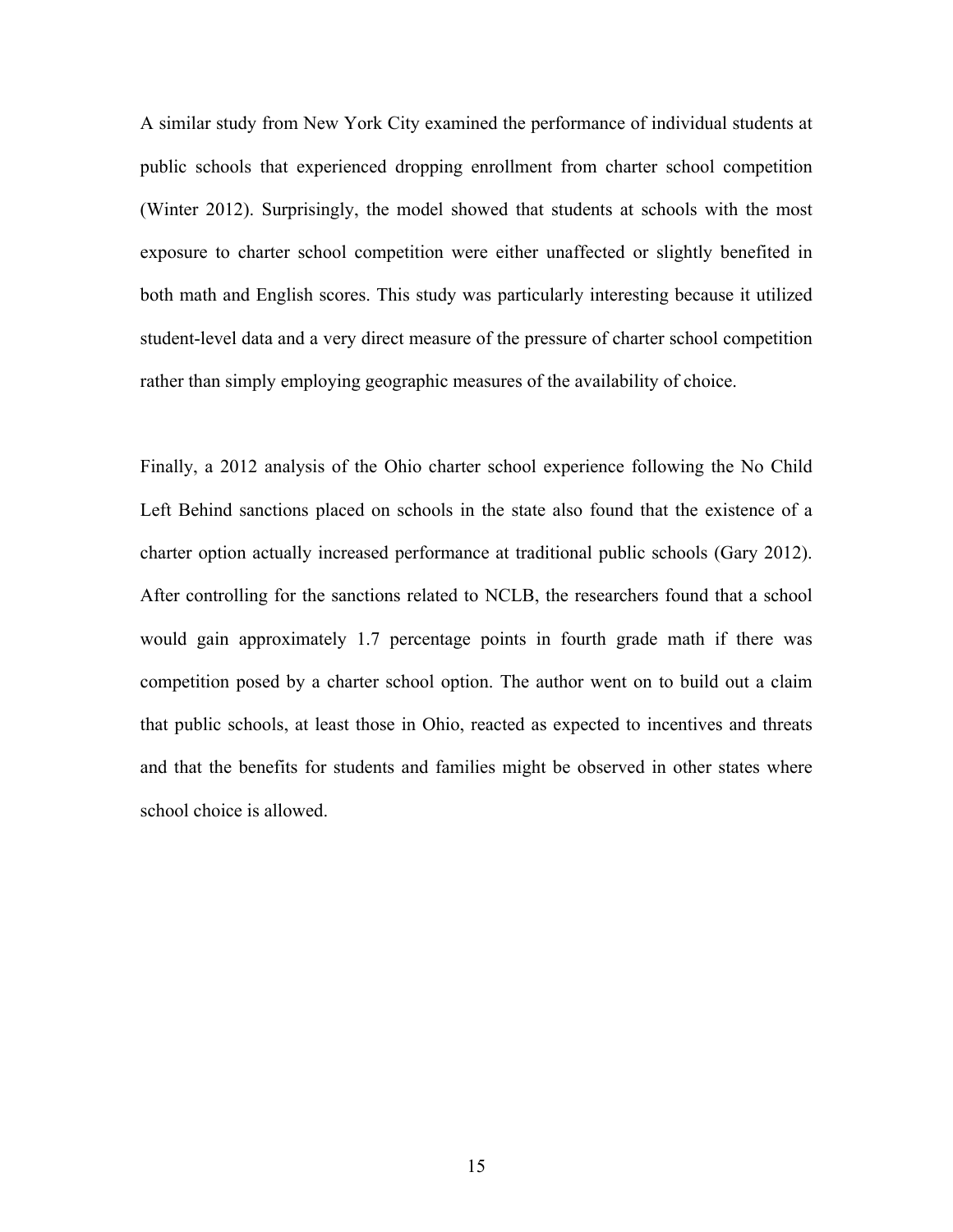## **SECTION III: THEORETICAL MODEL**

My research examines the relationship between student achievement and school choice in order to evaluate the effects of widespread choice in some parts of the state for nearly a decade, and few or no choices outside of traditional public schools in other parts of the state. Because student level data are difficult to obtain and work with for privacy reasons, I rely on school and district level data, which provide aggregated and averaged student performance on the state's various end-of-course assessments.

The overall mathematical relationship that I assume is:

$$
Student \, Achievement = f(Choice, Demographics, Teaching, error) \tag{1}
$$

Student achievement, or the level of performance on summative assessments in a particular subject and at a grade level, depends on many factors both internal and external to individual students. The first factor and the focus of this research is on the existence of a free enterprise of public school options for students. I assume that the availability of choice impacts, either positively or negatively, the overall environment of the public schools within a defined geographic area. For example, if there is no choice, families send their children to their designated school, and the student receives whatever inputs that school has determined; including curriculum, teaching style, classroom size, etc. On the other hand, if there is choice, parents evaluate the inputs and available performance data from the schools that are available to them, and choose the one that is most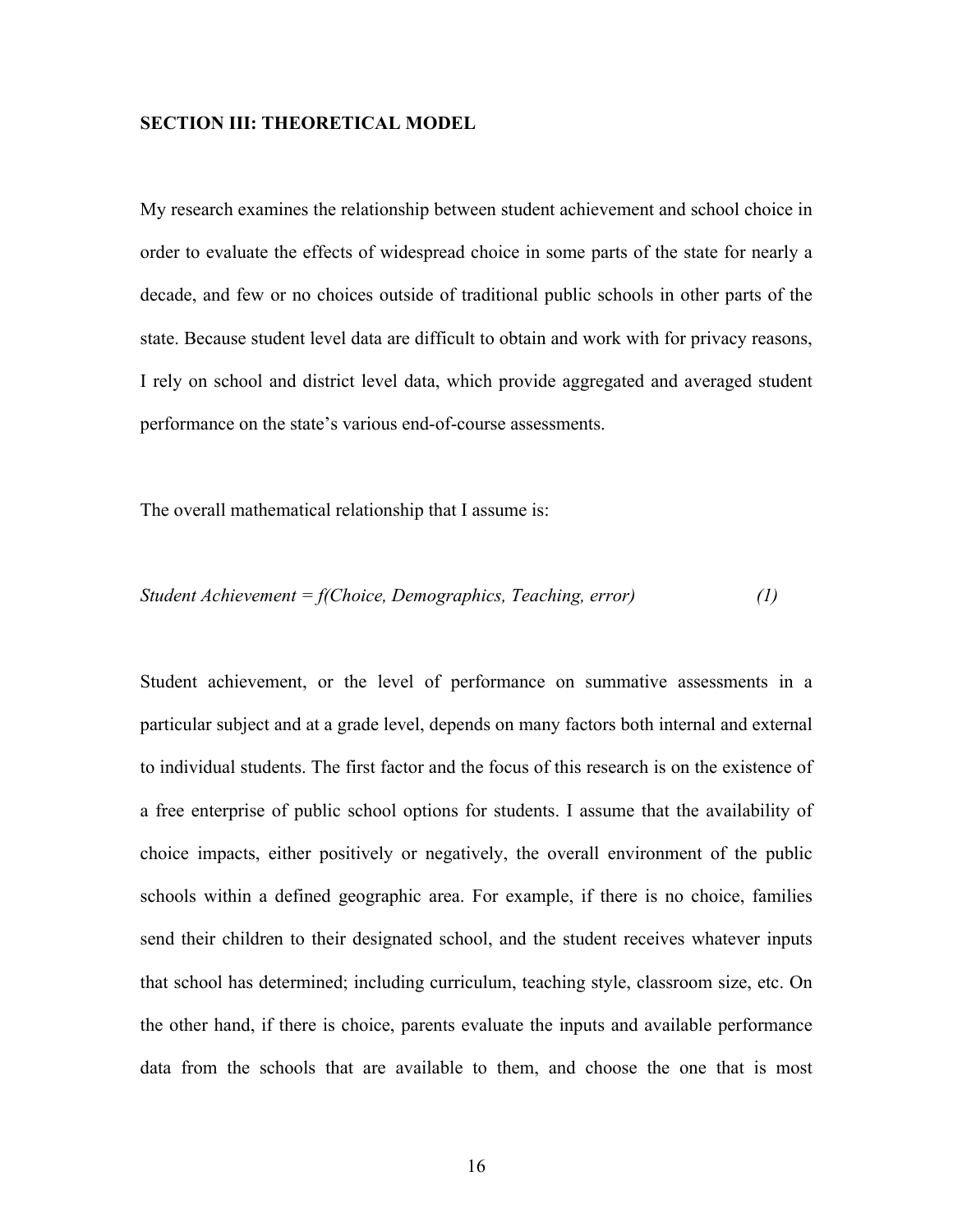preferable. This choice deprives any other school that was not chosen of the additional enrollment and accompanying funding according to the state's per pupil formula. The threat of competition for student enrollment should force *all* schools within that defined geographic area to stay alert to the inputs and performance of neighboring schools, and seek to improve their own. This market competition should, then, create higher student achievement on average than an area that does not have choice.

Conversely, another theory of how choice impacts student achievement says something quite different. This opposing viewpoint assumes that when parents have a choice of where to send their students, only the parents with higher than average resources and knowledge will take advantage of the information made available to them. Other parents who are unable or unwilling to properly evaluate their options will stay with the default school assignment, perhaps the school nearest to their home. This type of reality would further exacerbate existing inequity in public education that is caused by the concentration of poverty, and only provide benefits for families that are already privileged.

Outside of choice, the theoretical model also includes demographics. Student specific factors like their previous performance in earlier grade levels, learning disabilities, and level of attendance surely impact their performance in any particular course. But many of the factors that shape academic achievement are in the school, family, and geographic environment surrounding each student.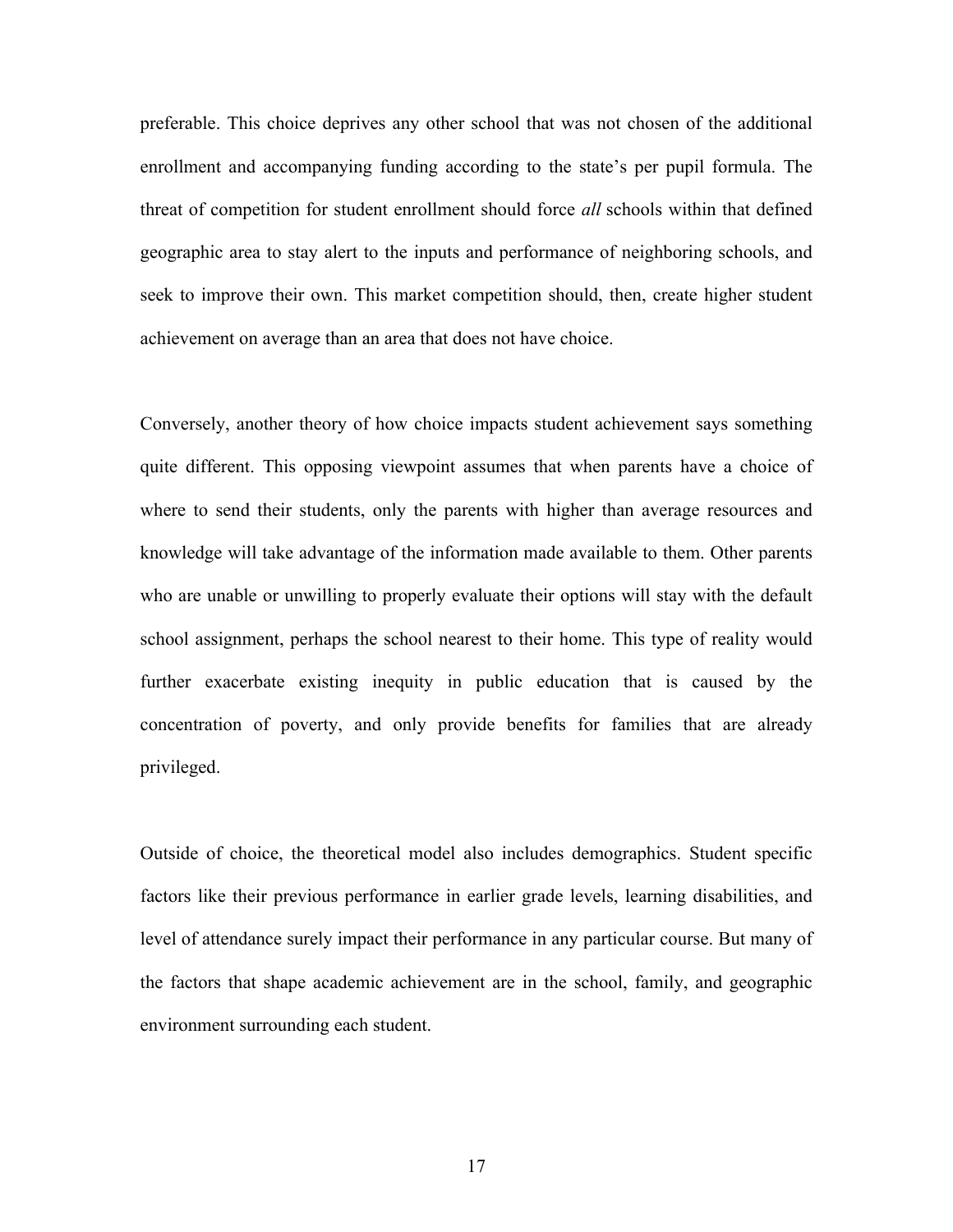The familial, socioeconomic, and racial factors that impact student performance are not at the center of this research, although there exist extensive papers on those topics. Overall, these factors can either help or hurt student achievement by creating an environment in which a student is either supported and encouraged, or distracted and discouraged from achieving their highest academic potential. Students from high-income families more often have the resources to support students' overall health and wellness, as well as additional support in the form of tutors and instructional enrichment outside of the classroom. Conversely students from lower-income households sometimes struggle with having their basic needs met at home, which impacts their ability to perform in the classroom.

Finally, student achievement is unsurprisingly dependent on the quality and type of teaching that students receive. Students that attend schools with experienced, committed, highly-educated, teachers that are content experts and able to connect and inspire their students will have higher student achievement than students who attend schools with poorly trained, low-paid, and consistently low-performing teachers. Measuring teacher effectiveness is difficult, but effective school leaders are able to do so in order to recruit, incentivize, and reward high performing teachers in order to maximize student achievement, and ultimately academic attainment, which also encompasses things like graduation, job placement, and income.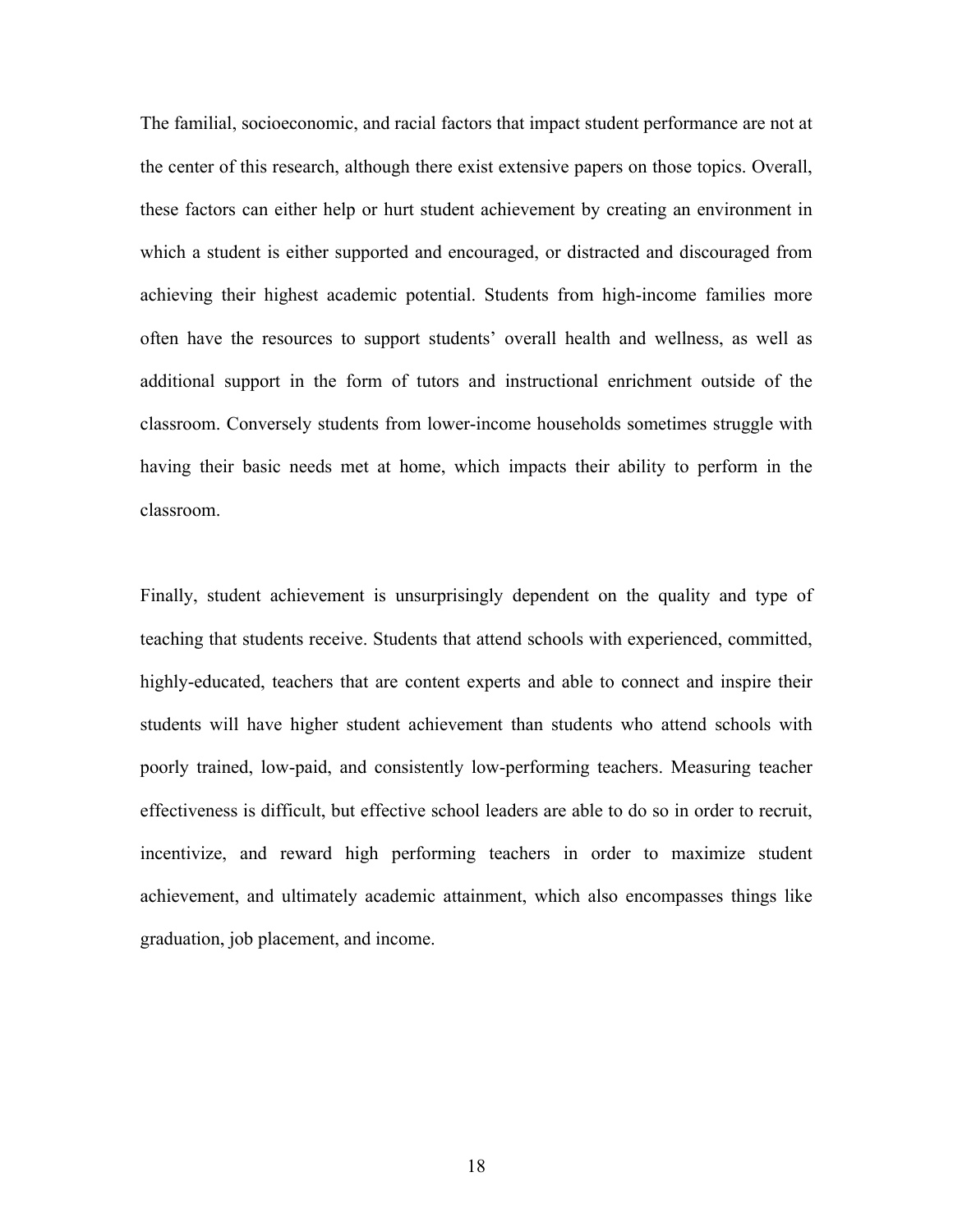### **SECTION IV: EMPIRICAL MODEL**

The four specific models that I will estimate look at two closely related measured in each of two important subject areas. The first measure, *student achievement*, captures the percentage of students at each school that are meeting or exceeding the state's passing grade on end of year assessments. The second measure looks at the *learning gains* of the lowest quartile of students, representing the percentage of that specific population of struggling students who made a full year's worth of academic progress. These two measures serve as the dependent variables, and I examine them in the two core subject areas of English  $\&$  language arts (ELA) and mathematics. The variations of the model include:

*ELAAchievement* =  $\beta_0$  +  $\beta_1$ *CharterInGradeLevelInCounty* +  $\beta_2$ *CharterSchool* +  $\beta_3$ %MinorityStudents +  $\beta_4$ %EconomicallyDisadvantaged +  $\beta_5$ Year ... + u *(2)* 

*ELAGainsLowestQuartile=*  $\beta_0$  +  $\beta_1$ *CharterInGradeLevelInCounty* +  $\beta_2$ *CharterSchool* +  $\beta_3$ %MinorityStudents +  $\beta_4$ %*EconomicallyDisadvantaged* +  $\beta_5$ *Year* ... + *u* (3)

*MathAchievement* =  $\beta_0$  +  $\beta_1$ *CharterInGradeLevelInCounty* +  $\beta_2$ *CharterSchool* +  $\beta_3$ %MinorityStudents +  $\beta_4$ %EconomicallyDisadvantaged +  $\beta_5$ Year ... + u *(4)* 

*MathGainsLowestQuartile=*  $\beta_0$  +  $\beta_1$ *CharterInGradeLevelInCounty* +  $\beta_2$ *CharterSchool*  $+ \beta_3$ %MinorityStudents +  $\beta_4$ %EconomicallyDisadvantaged +  $\beta_5$ Year ... + u (5)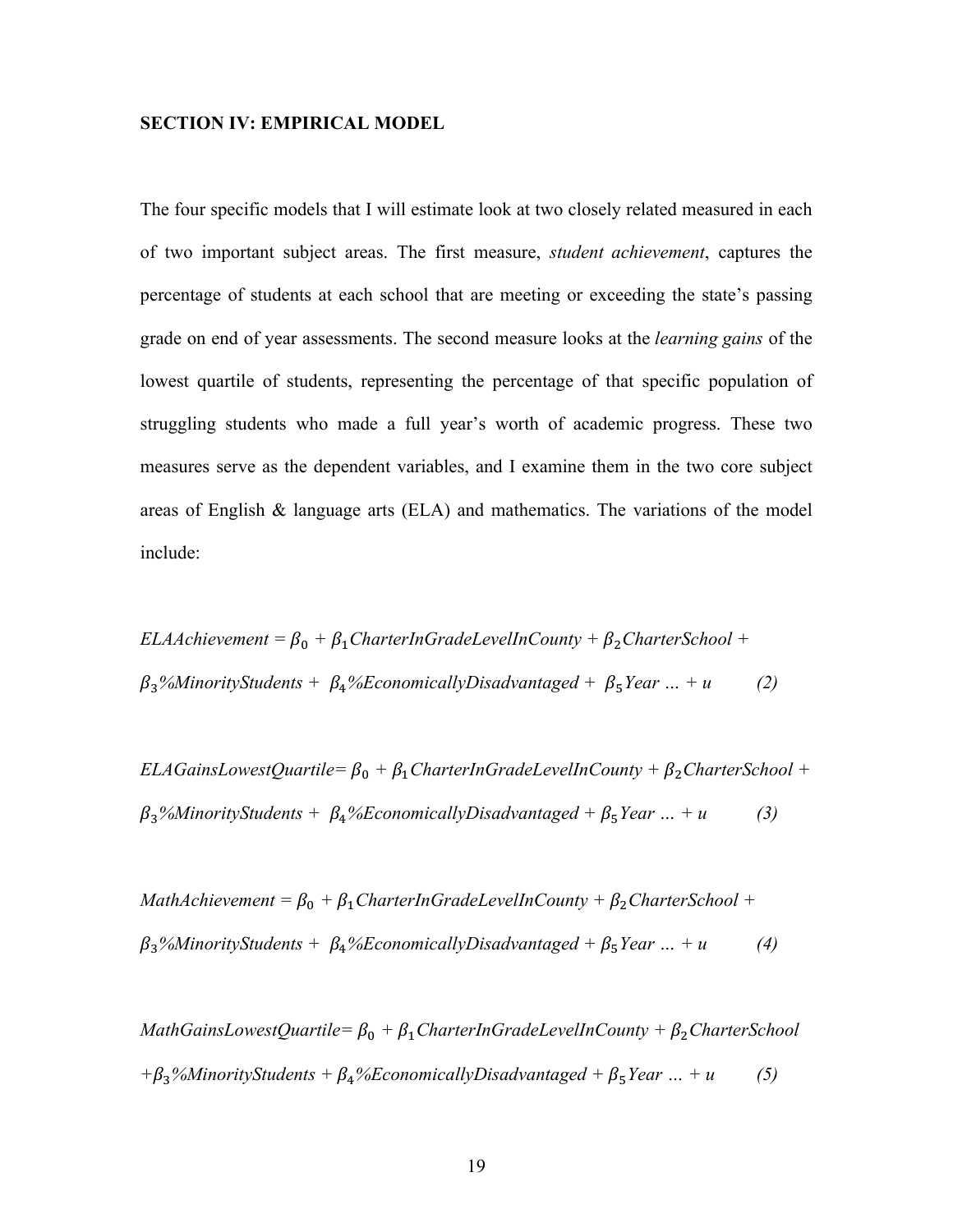The dependent variable in each of the models will refer to end of year grade that each school earned on either the ELA or Math measure. These school level scores vary dramatically across the more than 3,000 diverse public and charter schools across the state, so I expected there to be a lot of significant variation on each of the variables.

The first and most important independent variable captures the amount of choice available to families at each school. I create a new variable that captures choice by indicating whether or not there is a charter school option available for the same grade level. For example, if a particular middle school has a charter middle school in the same county, I assume that there is choice available to that family. However, if there is only a charter elementary or high school, then I assume that the middle school is not faced with competition. Also, if there is no charter option available in any grade level in a particular county, I assume that there is no choice.

Altogether, there are 74 school districts in Florida that align with each of the state's counties. Because each district or county has a contiguous and reasonably small geographic area (on average, 28 miles wide and 28 miles long), so I assume that the availability of one or several charter schools in a particular grade level within a district affords families in those districts with school choice, as opposed to families that live in the 27 districts that do not have any charter schools, or the many districts that do not have charter schools available in every grade level. I expected that the coefficient on the school choice variable would be positive, representing the positive correlation between free market competition among schools and the student achievement at those schools.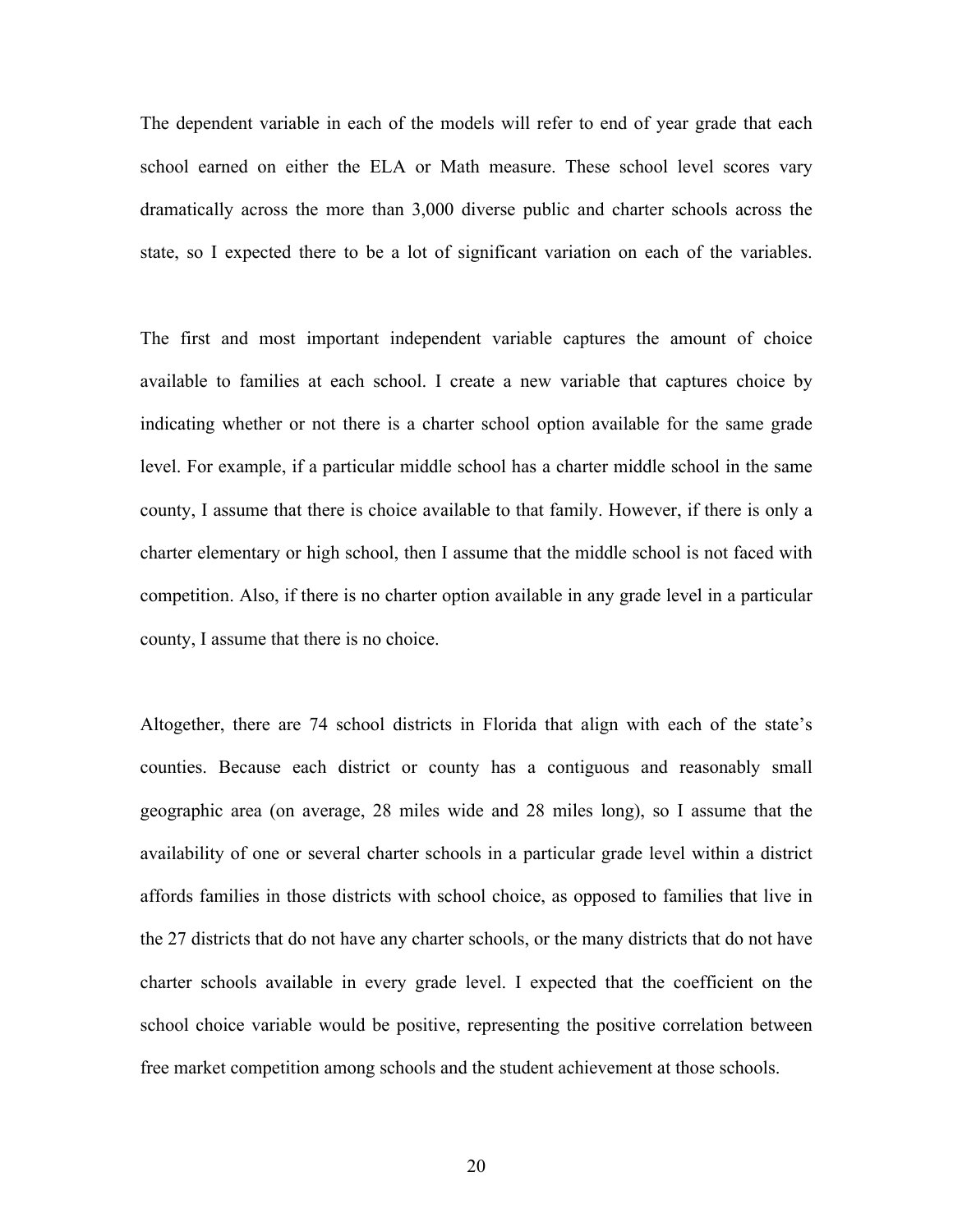Next, I represent whether each school is or is not a charter school. I expected the coefficient on this variable to be positive because many argue that more educated and involved parents will seek out the best alternative school option that is available to them, thus representing something of a selection bias among those enrolled at charter schools. Surprisingly, my findings point to a difference in sign depending on whether the model includes the entire school's achievement or if it includes just the gains of the lowest quartile of students.

I also include a variable that captures the percentage of minority students at each school. Although, sadly, there is often a correlation between students having a disadvantaged background and coming from a racial minority, it is important to separate the two in order to see their combined effect in two different coefficients. There is a large canon of research looking at the obstacles facing students of color, as well as students learning English as a second language (ESL), so I expect this coefficient to also be negative.

Then, I include a socioeconomic measure of poverty by looking at the percentage of students from economically disadvantaged households. I expected the coefficient on this variable to be negative, capturing the additional obstacles that schools with high levels of poverty face when trying to attain high levels of student achievement on state standards.

Finally, I complete the model with a variable for the school year. This is important because the data spans before and after the state's new open enrollment policy took effect in the 2017-2018 school year. While early reports show that the policy's first year saw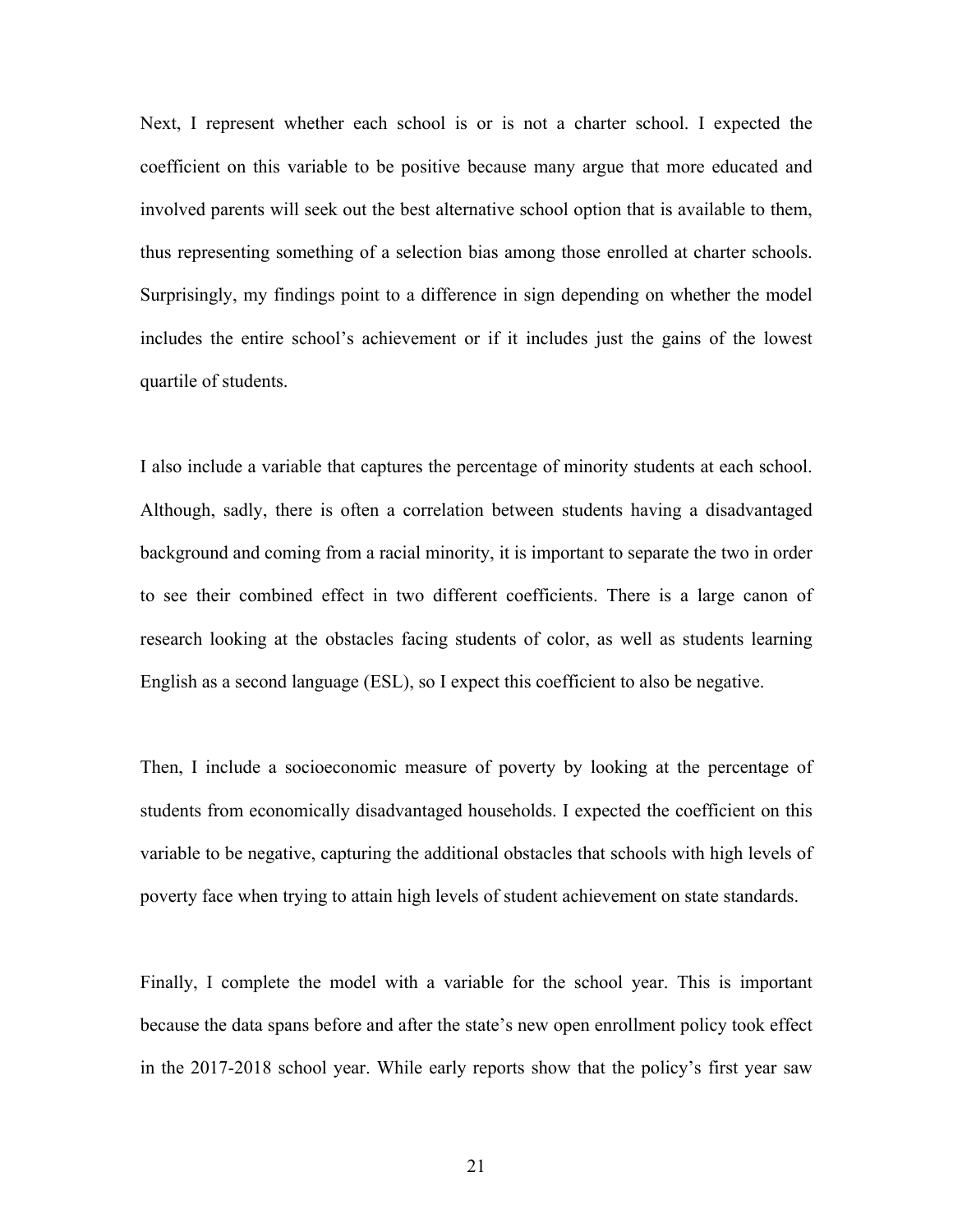very little effects on how many families took advantage of the ability to attend a different public school, it is necessary to control for the differences in school performance from year to year in order to examine the correlation between school performance and the existence of choice over a longer period of time, which is as long as a decade in some counties.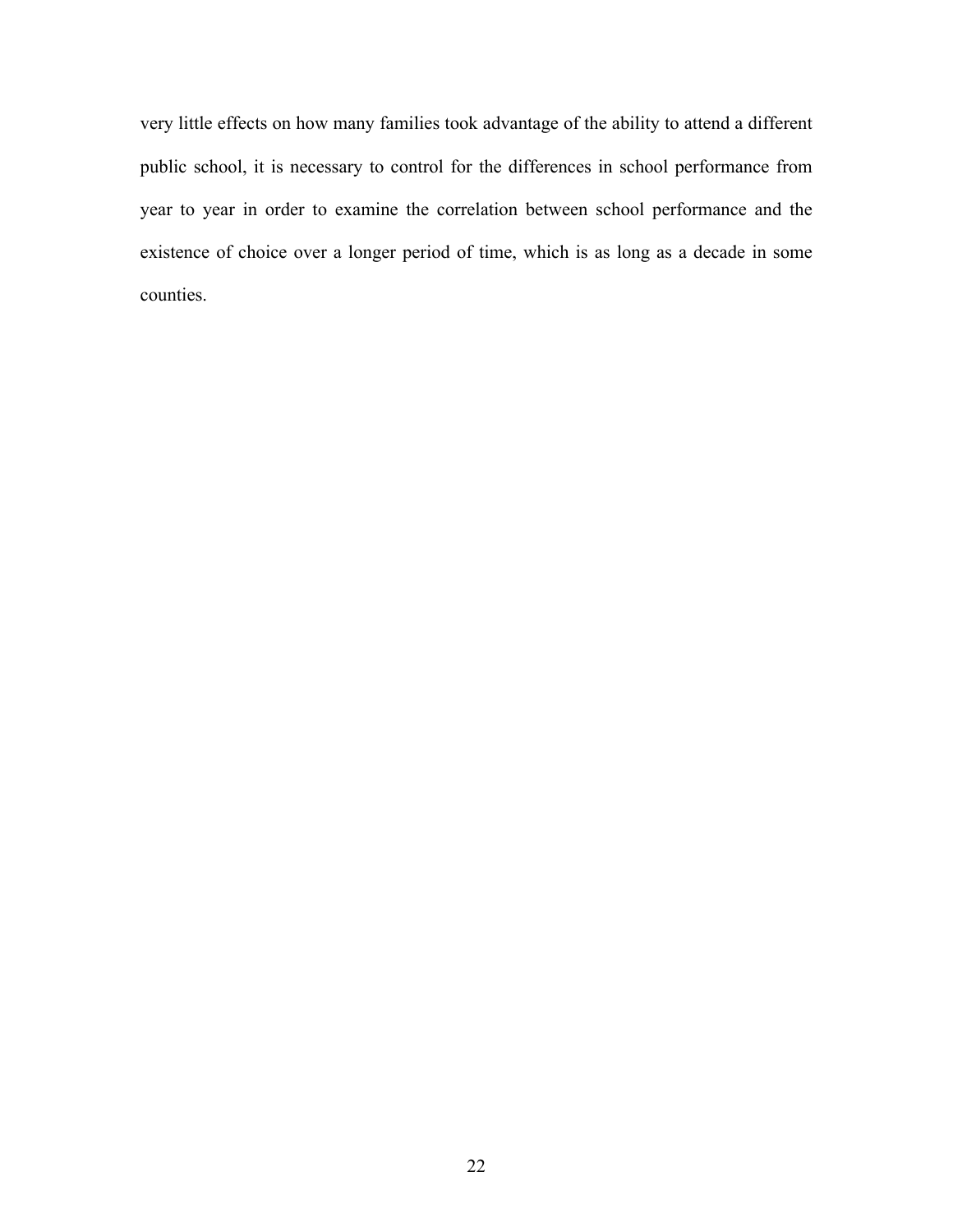## **SECTION V: DATA AND DESCRIPTIVE STATISTICS**

I use data that are made publicly available by the Florida Department of Education, specifically the Florida State Assessment 'Grades' that measure summative performance at the school and district level annually dating back to 1999. The data can be found at:

## *http://www.fldoe.org/accountability/accountability-reporting/school-grades/index.stml/*

The reporting includes a large number of variables, but my analysis focuses on a subset of measures. At the school level, I look at whether each school was classified as a Title I school, which is a proxy for the socioeconomic makeup of the particular school because it indicates if a school is receiving federal aid for impoverished students. Even more granularly, I included the percent of minority students and percent of disadvantaged students. I also look at whether each school was a charter school or a traditional public school. Most importantly at the school level, I look at the achievement 'grade' (out of 100) for English and Language Arts and Mathematics, as well as the learning gains for the lowest quartile]of learners in each subject.

At the school and district level, I examine the overall ELA achievement over a 2-year span, as well as a dummy variable for whether the district includes charter schools in a given grade level, which serve as proxies for the availability of accessible school choice to families.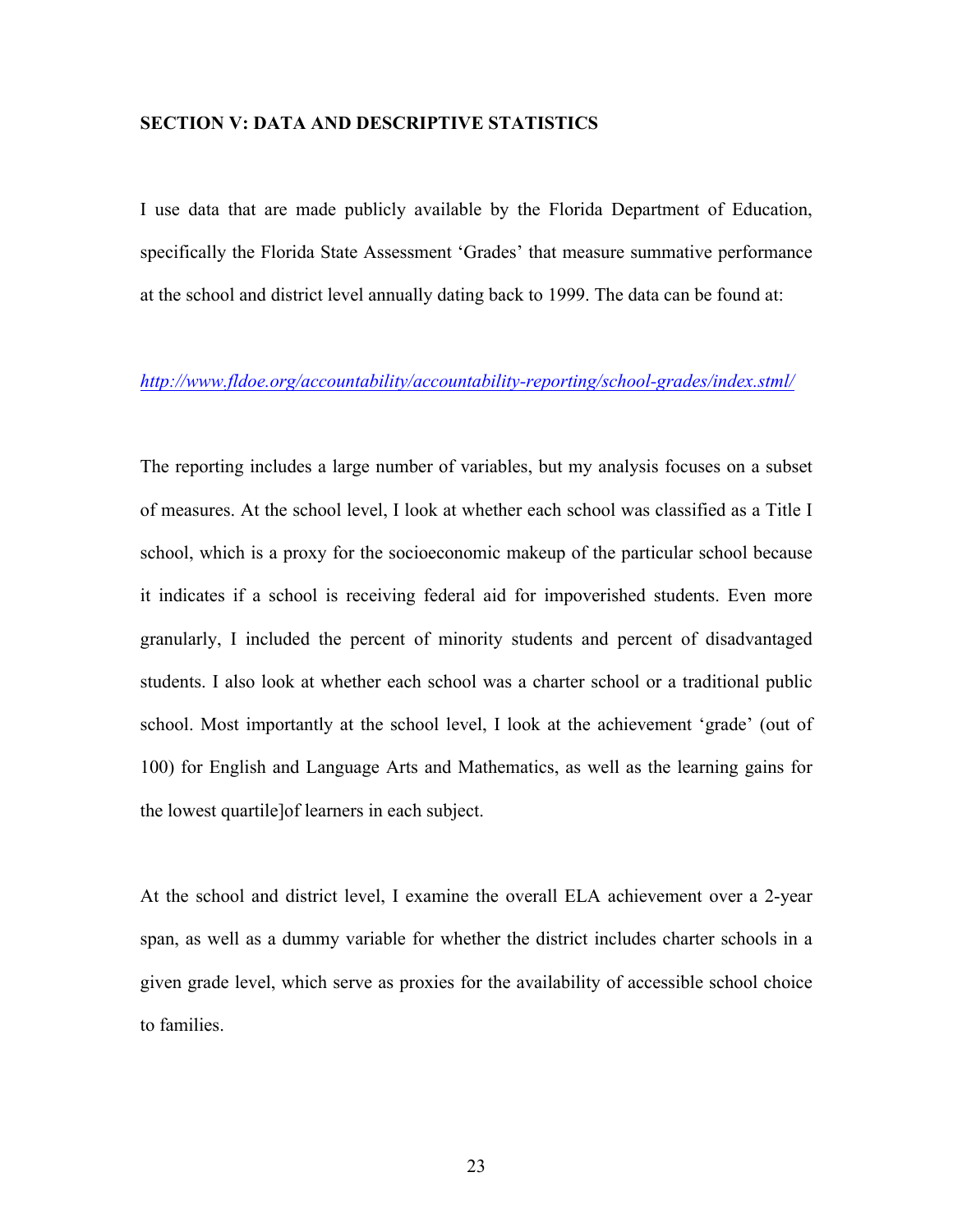| <b>VARIABLES</b>            | Obs   | Mean   | Std. Dev. | Min      | Max  |  |
|-----------------------------|-------|--------|-----------|----------|------|--|
| <b>ELAAchievment</b>        | 6,576 | 55.112 | 17.063    | $\theta$ | 100  |  |
| <b>ELAGainsLowestQ</b>      | 6,394 | 48.373 | 11.906    | $\theta$ | 100  |  |
| MathAchievement             | 6,577 | 48.804 | 17.346    | $\theta$ | 100  |  |
| MathGainsLowestO            | 6,390 | 48.641 | 13.680    | $\theta$ | 100  |  |
| CharterInGradeLevelInCounty | 6,520 | .825   | .380      | $\theta$ | 1    |  |
| CharterSchool               | 6,640 | .161   | .367      | $\Omega$ |      |  |
| %MinorityStudents           | 6,640 | 62.200 | 26.834    | 1.3      | 100  |  |
| %EconomicallyDisadvan       | 6,640 | 70.434 | 27.030    | $\theta$ | 100  |  |
| Year                        | 6,640 | 2017.5 | .500      | 2017     | 2018 |  |

#### **TABLE 1: SUMMARY STATISTICS**

Overall there are 73 public school districts in the state of Florida, 47 of which contain charter schools. About 16 percent of all public schools are charter schools, with 295,000 students enrolled in charter schools out of 2.8 million K-12 public school students statewide. Of those students, 36 percent were White, 34 percent Hispanic, and 23 percent Black. Within the charter schools only, the race/ethnicity breakdown was comparable, except a larger percentage (43 percent) were Hispanic and a slightly lower percentage were White. Overall, 15 percent of students in the total population identified as English language learners (ELL), while only 10 percent of the charter population did. Finally, 62 percent of the student population classifies as economically disadvantaged, which is comparable to 55 percent of the charter school population.

The most important measures are those capturing achievements and gains for students. Overall, 55.72 percent of students passed the ELA portion of the FSA in the 2017-2018 school year with an average of 54.49 percent gains throughout the year. For Mathematics,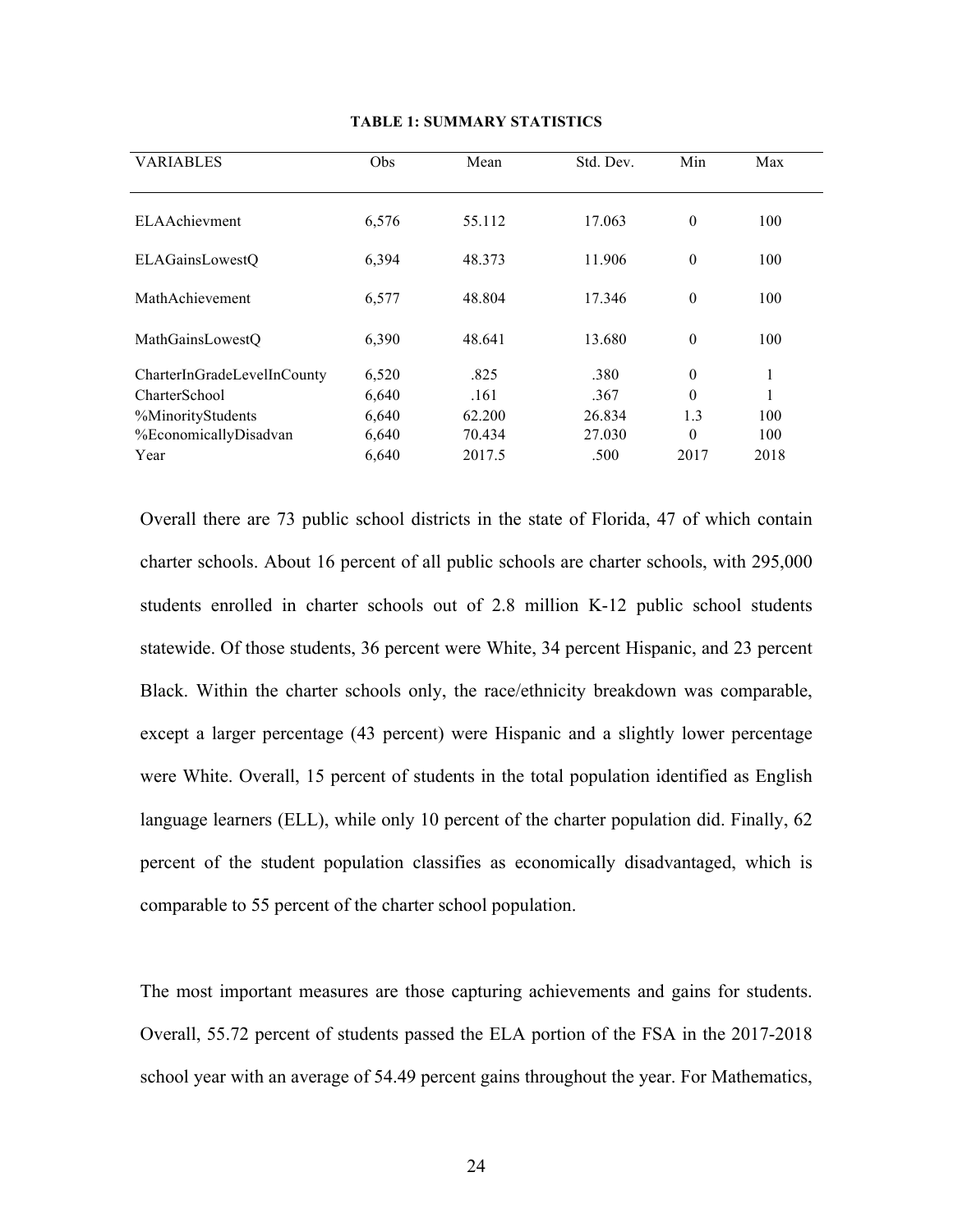percent of students passed the assessment with an average of 48.64 percent gains among the lowest quartile of students. In the next section, I present my results.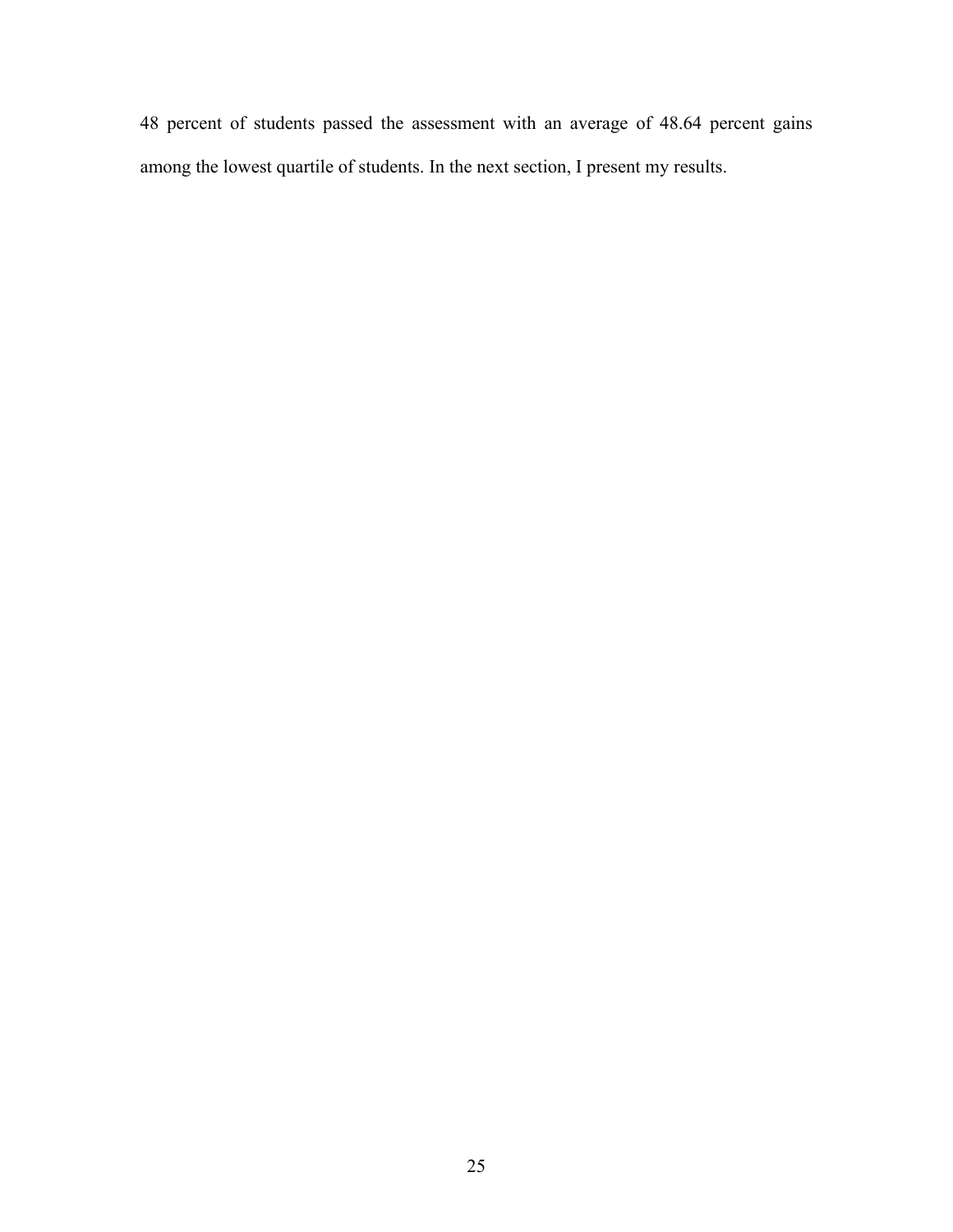## **SECTION VI: RESULTS**

The results across the two model specifications, fixed effects and OLS, yield several surprising patterns. First, although the more statistically rigorous of the models (FE), did not yield many statistically significant results, perhaps because of very little variation across the panel, I observe mixed results about the correlation between choice and school performance. Both models ultimately show that charter schools record higher rates of learning gains among the lowest performing students, but they differ in their findings about overall achievement. My findings also may uncover some positive trends about charter schools' ability to boost math performance, particularly with struggling students. Ultimately, the OLS model contains highly statistically significant results that likely warrant further analysis of the relationship between school choice and school performance, and several important policy considerations as a result of these initial findings.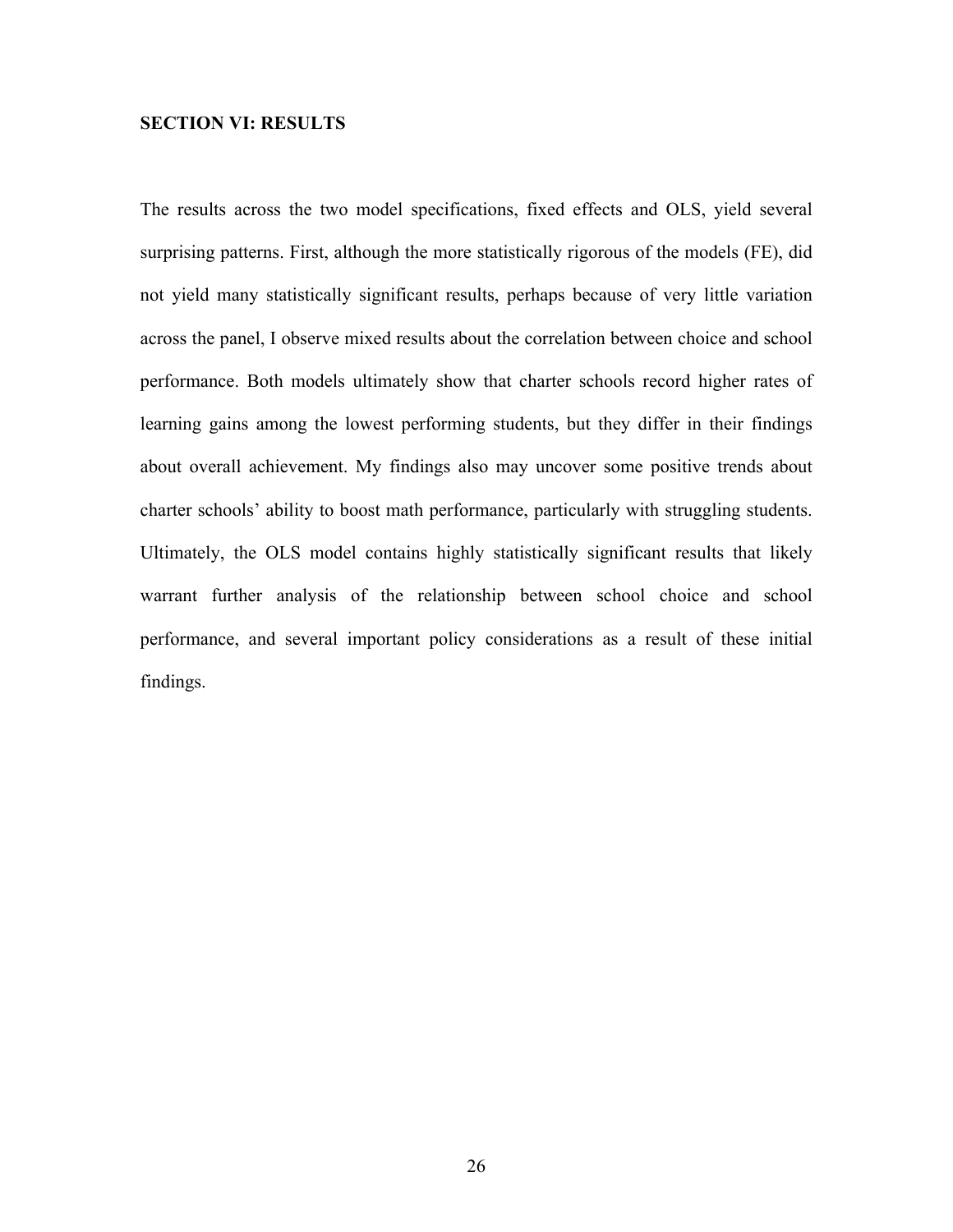|                                 | (1)                | (2)                 | (3)                 | (4)              |
|---------------------------------|--------------------|---------------------|---------------------|------------------|
| <b>VARIABLES</b>                | ELAAchieveme<br>nt | ELAGainsLowes<br>tQ | MathAchieveme<br>nt | MathGainsLowestQ |
|                                 |                    |                     |                     |                  |
| CharterInGrade<br>LevelInCounty | $-0.568$           | 0.351               | 0.168               | $-1.216$         |
|                                 | (0.468)            | (1.058)             | (0.589)             | (1.101)          |
| CharterSchool                   | 3.784              | 18.787              | 16.054*             | 19.838***        |
|                                 | (2.622)            | (16.192)            | (8.326)             | (2.856)          |
| %MinorityStudents               | $-0.152$           | $-0.061$            | $-0.088$            | $-0.179$         |
|                                 | (0.105)            | (0.134)             | (0.070)             | (0.147)          |
| %Economically<br>Disadvan       | $-0.019$           | 0.020               | 0.006               | 0.020            |
|                                 | (0.013)            | (0.024)             | (0.015)             | (0.032)          |
| Year                            | $0.987***$         | $-1.460***$         | $1.313***$          | $-0.560*$        |
|                                 | (0.131)            | (0.281)             | (0.153)             | (0.324)          |
| Constant                        | 65.250***          | 48.415***           | 60.422***           | 56.629***        |
|                                 | (6.460)            | (8.765)             | (4.687)             | (9.377)          |
| Observations                    | 6,457              | 6,275               | 6,458               | 6,271            |
| R-squared                       | 0.033              | 0.014               | 0.037               | 0.004            |
| $\rm F$                         | 16.62              | 8.22                | 21.71               | 13.86            |
| Prob > F                        | 0.000              | 0.000               | 0.000               | 0.000            |
| Number of<br>UniqueSchoolID     | 3,347              | 3,253               | 3,351               | 3,256            |

#### **TABLE 2: FIXED EFFECTS**

Robust standard errors in parentheses \*\*\* p<0.01, \*\* p<0.05, \* p<0.1

I first report the most rigorous model specification with fixed effects and find inconsistent correlation between the dependent and control variables. I expected the two achievement variables to be moving in the same direction as each other, but surprisingly the correlation between **CharterInGradeLevelInCounty** and **ELAAchievement** is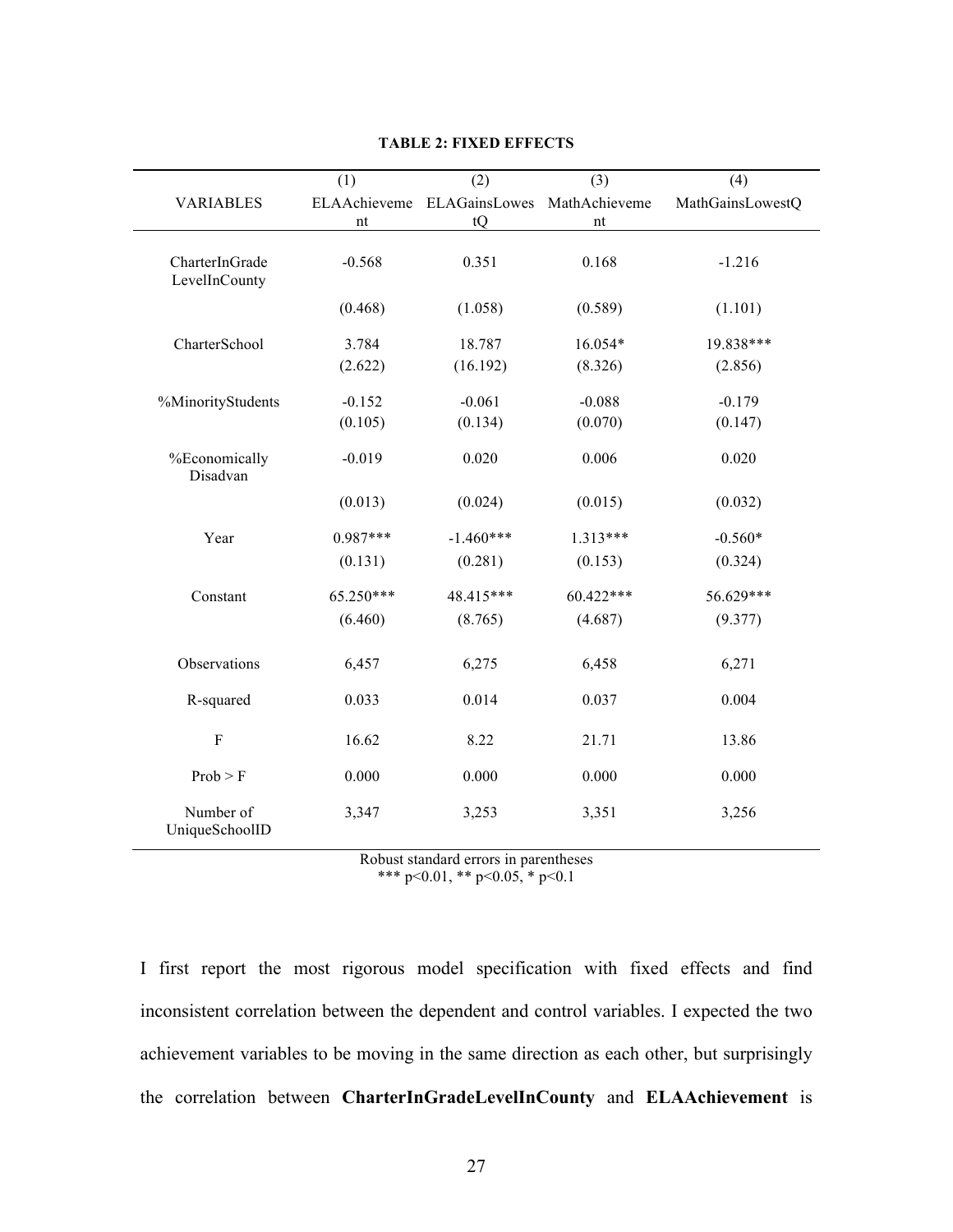negative, while **MathAchievement** is positive when holding the control variables constant. This would indicate that the existence of school choice in a particular county would be correlated with more students passing the ELA standards and simultaneously fewer students passing the Math standards. This relationship does not align with what I logically expected; that at a macro level, looking at thousands of schools over multiple years, high performing schools would include high percentages of students passing both core standards and low performing schools would include high percentages of students failing both core standards. The magnitude of each of these divergent coefficients is relatively small, however, referring to only a fraction of a percentage point of students passing the core standards and most importantly, neither is statistically significant.

The knowledge gains of the lowest performing quartile offer similarly vexing results. There appears to be a positive correlation between the availability of charter school options and ELA gains for the bottom quartile of learners, while the opposite is observed for the math gains of the lowest quartile. The magnitude of the **MathGainsLowestQ** is also surprising, indicating that when there is school choice in a particular county, it correlates with 1.2 percentage points less of low performing students making a learning gain each year. However, these learning gains coefficients are not statistically significant, even at the 90 percent level of certainty.

Interestingly, the **CharterSchool** variable does have a consistent pattern across the dependent variables, indicating that charter schools correlate with higher achievement and gains, even at a statistically significant level for the math variables. In this particular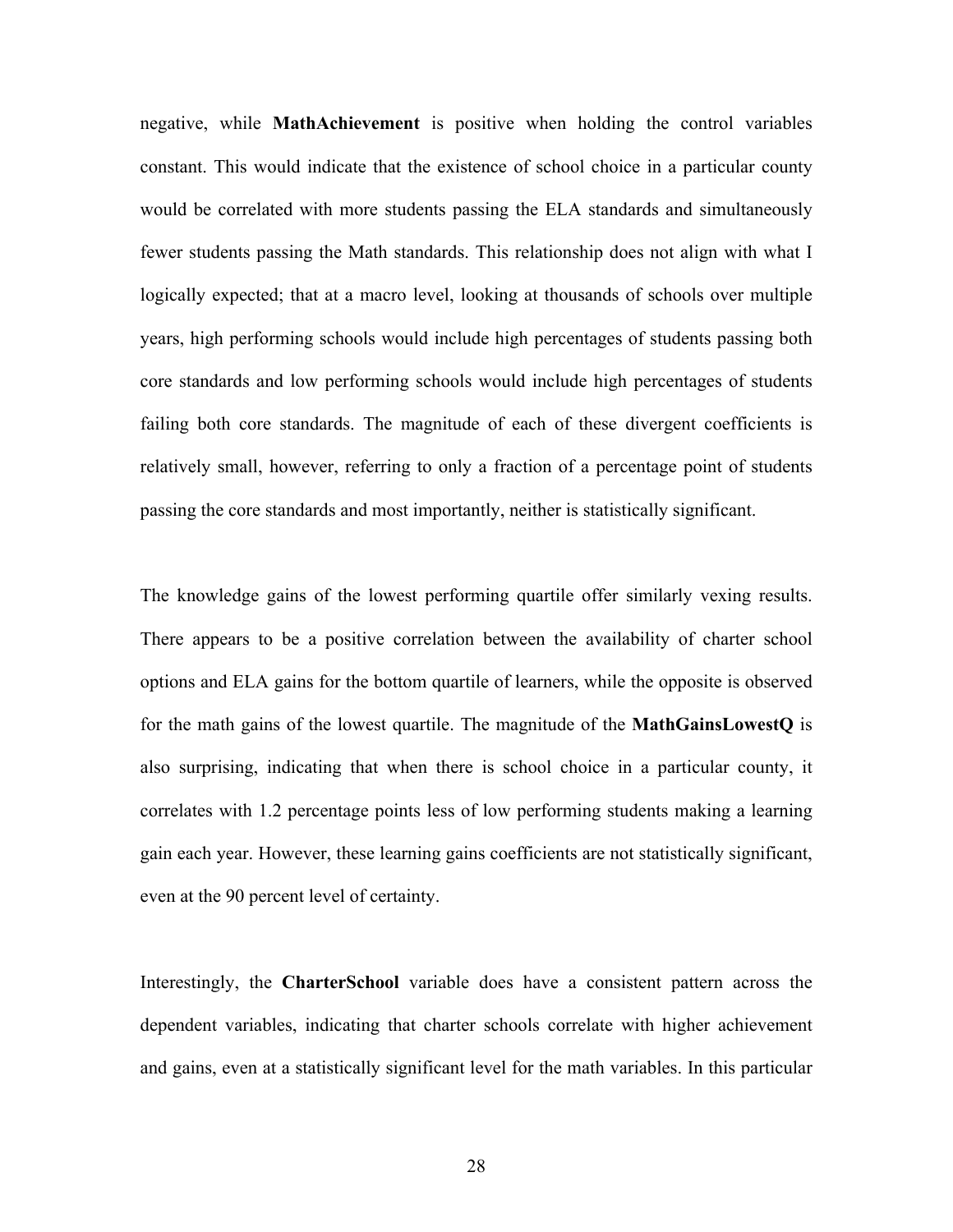model, holding all else constant, charter schools are correlated with 16 and 19 percentage points higher in math achievement and learning gains for low performers, respectively. If true, this would potentially point to several important policy implications around charter schools' observed ability to maintain high performance in math scores, in particular. Ultimately the fixed effects results, although the most rigorous model specification, are not highly significant, so it seems appropriate to consider additional specifications. The fixed effects approach included here is really a difference in difference analysis because I only include two years of data; further research including a longer panel could yield interesting findings in the future.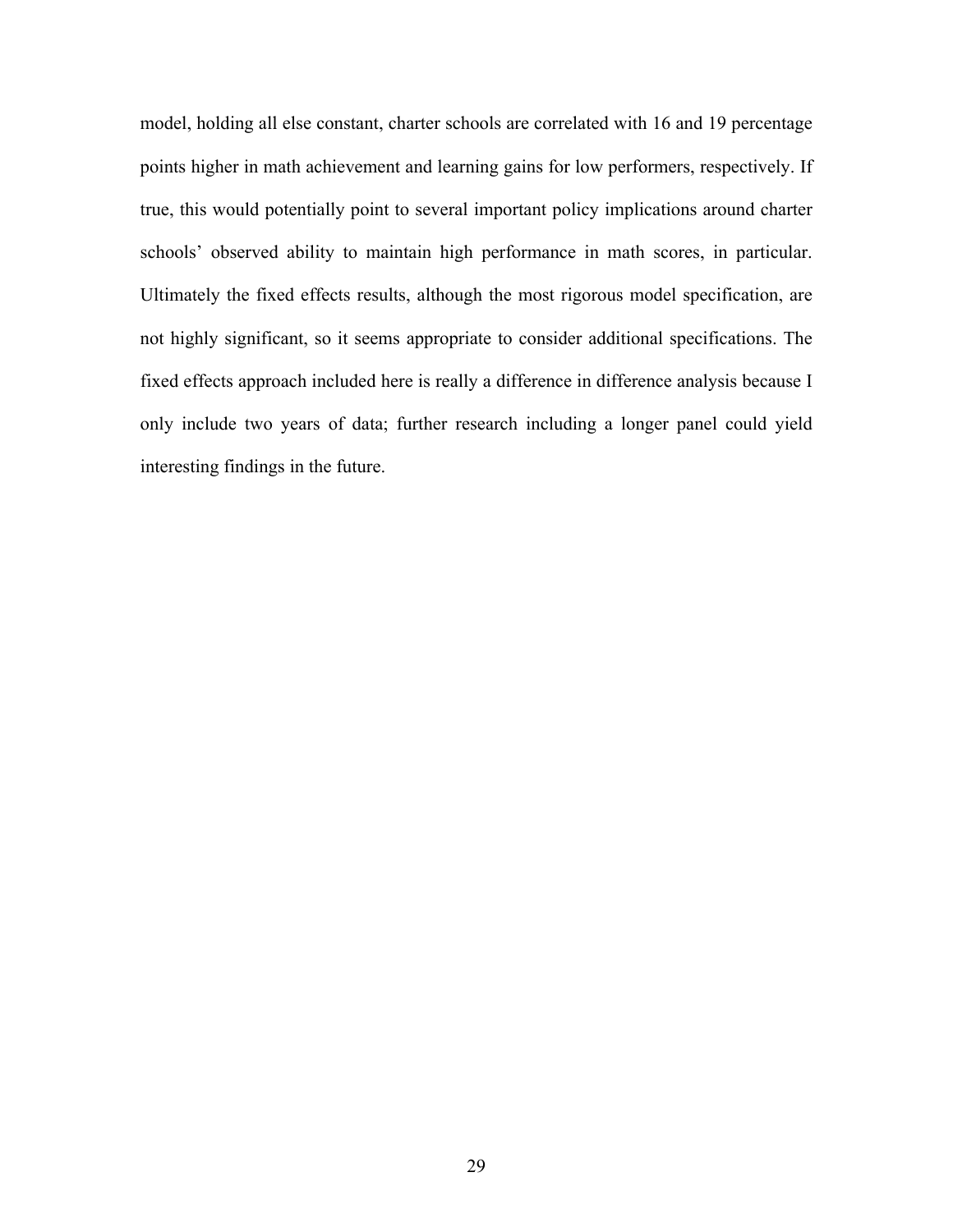| <b>VARIABLES</b>            | (1)<br>ELAAchievement | (2)<br>ELAGainsLowestQ | (3)<br>MathAchievement | (4)<br>MathGainsLowestQ |
|-----------------------------|-----------------------|------------------------|------------------------|-------------------------|
|                             |                       |                        |                        |                         |
| CharterInGradeLevelInCounty | $2.435***$            | $1.715***$             | $2.268***$             | $0.789*$                |
|                             | (0.343)               | (0.381)                | (0.460)                | (0.456)                 |
| CharterSchool               | $-0.609$              | $2.421***$             | $-3.493***$            | $1.730***$              |
|                             | (0.500)               | (0.463)                | (0.611)                | (0.561)                 |
| %MinorityStudents           | $-0.035***$           | $0.092***$             | $-0.043***$            | $0.052***$              |
|                             | (0.008)               | (0.007)                | (0.009)                | (0.008)                 |
| %EconomicallyDisadvan       | $-0.451***$           | $-0.120***$            | $-0.363***$            | $-0.163***$             |
|                             | (0.007)               | (0.007)                | (0.008)                | (0.008)                 |
| Year                        | $2.683***$            | $-0.993***$            | $2.768***$             | $-0.040$                |
|                             | (0.286)               | (0.291)                | (0.350)                | (0.333)                 |
| Constant                    | 85.903***             | 49.951***              | 84.388***              | 56.111***               |
|                             | (0.480)               | (0.519)                | (0.607)                | (0.621)                 |
| Observations                | 6,457                 | 6,275                  | 6,458                  | 6,271                   |
| R-squared                   | 0.548                 | 0.085                  | 0.349                  | 0.087                   |
| F                           | 1515.24               | 109.61                 | 681.24                 | 103.29                  |
| Prob > F                    | 0.000                 | 0.000                  | 0.000                  | 0.000                   |

#### **TABLE 3: OLS MODEL**

Robust standard errors in parentheses \*\*\* p<0.01, \*\* p<0.05, \* p<0.1

Using the OLS model, I find perhaps the most interesting results across the variables of interest. First of all, there appears to be a consistent positive correlation between the existence of charter school choice and all four of the achievement and gains measures, holding the control variables constant. The coefficients on the ELA variables are both statistically significant at the 99 percent level of confidence, and indicate that the existence of choice correlates with 2.4 percentage points higher ELA achievement and 1.7 percentage points higher learning gains for low performers over counties that do not have school choice. The same trend appears in the measures of math performance,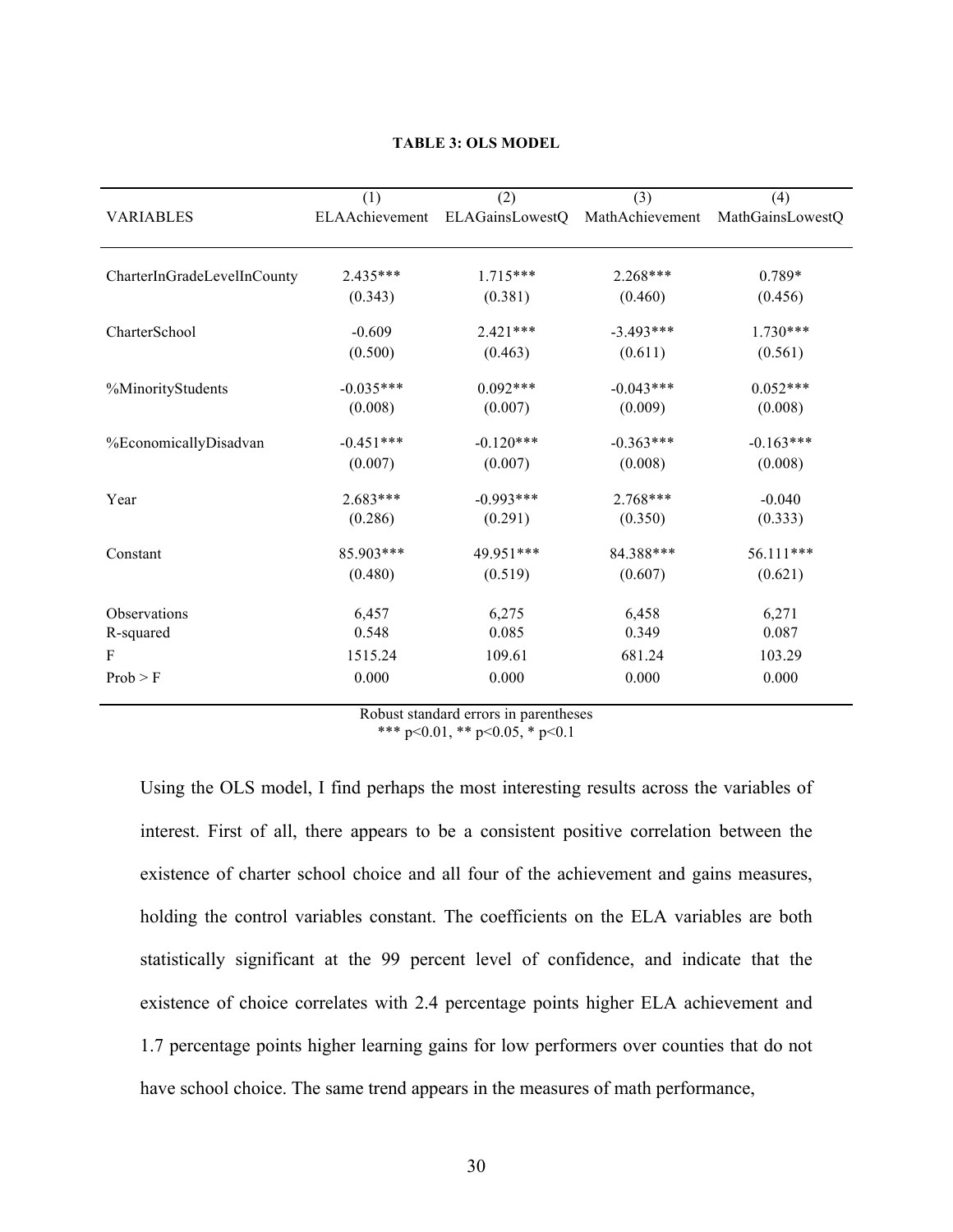although at a slightly smaller magnitude, and a lower level of statistical significance for the math gains of lower performers. Most importantly, though, I am surprised to observe such consistent and significant positive correlation between these important school measures and the existence of charter school choice.

The results of this model are even more interesting when looking at the **CharterSchool**  variable. Looking first at the achievement coefficients, it is somewhat surprising that both are negative. The **MathAchievement** coefficient is particularly strong in magnitude and is statistically significant at the 99 percent level of confidence, indicating that holding all else constant, the charter schools in the state have nearly 3.5 percentage points less of students meeting math standards. One potential explanation for this trend is that charter schools may attract families whose students are not performing at the standard of their traditional public school and are therefore seeking an alternative in hopes of a better learning outcome for their students. Conversely, high performing students may stick with the traditional public school setting that they have been excelling in, creating public schools that perform at a higher level than charter schools around the state.

Beyond the trend that I see on the achievement variables, there is also something very interesting happening with the learning gains measures as it relates to charter schools. For the lowest performing quartile of students in ELA and math, charter schools observed 2.4 and 1.7 percentage points higher scores, respectively, than their traditional public school counterparts. This seems to indicate that although charter schools observe lower percentages of students that are meeting the state standards, they are doing a better job of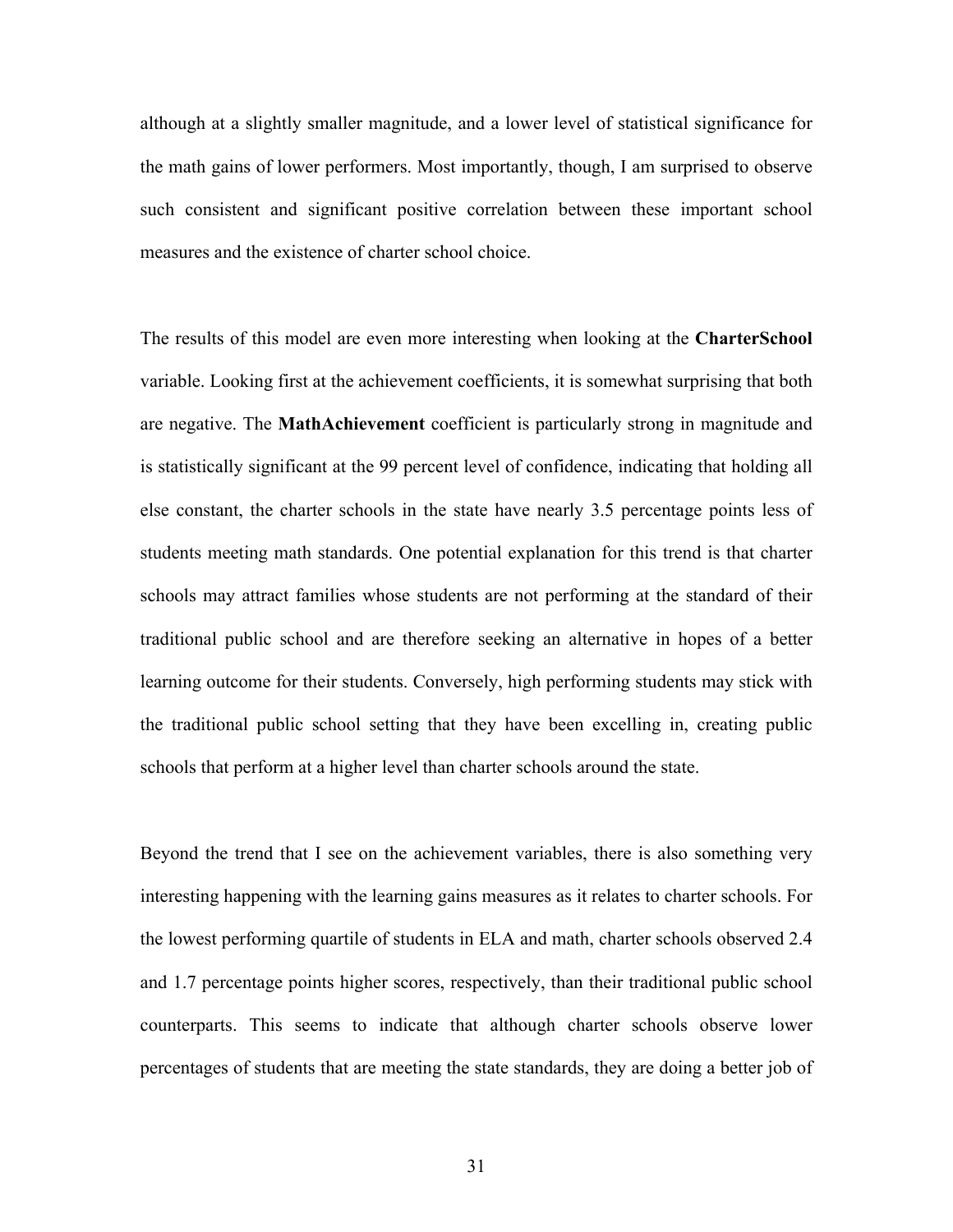producing learning gains for the most vulnerable students in the bottom quartile for ELA and math.

There is also something potentially important happening across the **%MinorityStudents** coefficients. While there is a negative correlation between achievement scores and schools that have high percentages of minority students, the opposite is true for the learning gains of the lowest quartile performers. At the 99 percent level of confidence, there appears to be a small bump in the learning gains for low performers at schools with high concentrations of minority students. Without assuming any type of causation, this does raise a further research question worth exploring about how well some homogenous schools with very few minority students are doing at helping their lowest performing students succeed each year.

The other control variables also contain consistent and statistically significant trends across the four dependent variables, but do not include any unforeseen trends in the data. Holding all else constant, schools with a higher **%EconomicallyDisadvan** correlate with lower performance across the achievement and gains metrics. The **Year** variable indicates overall achievement from 2017 to 2018 appears to have raised by about 2.7 percentage points, but this is not consistent across all models.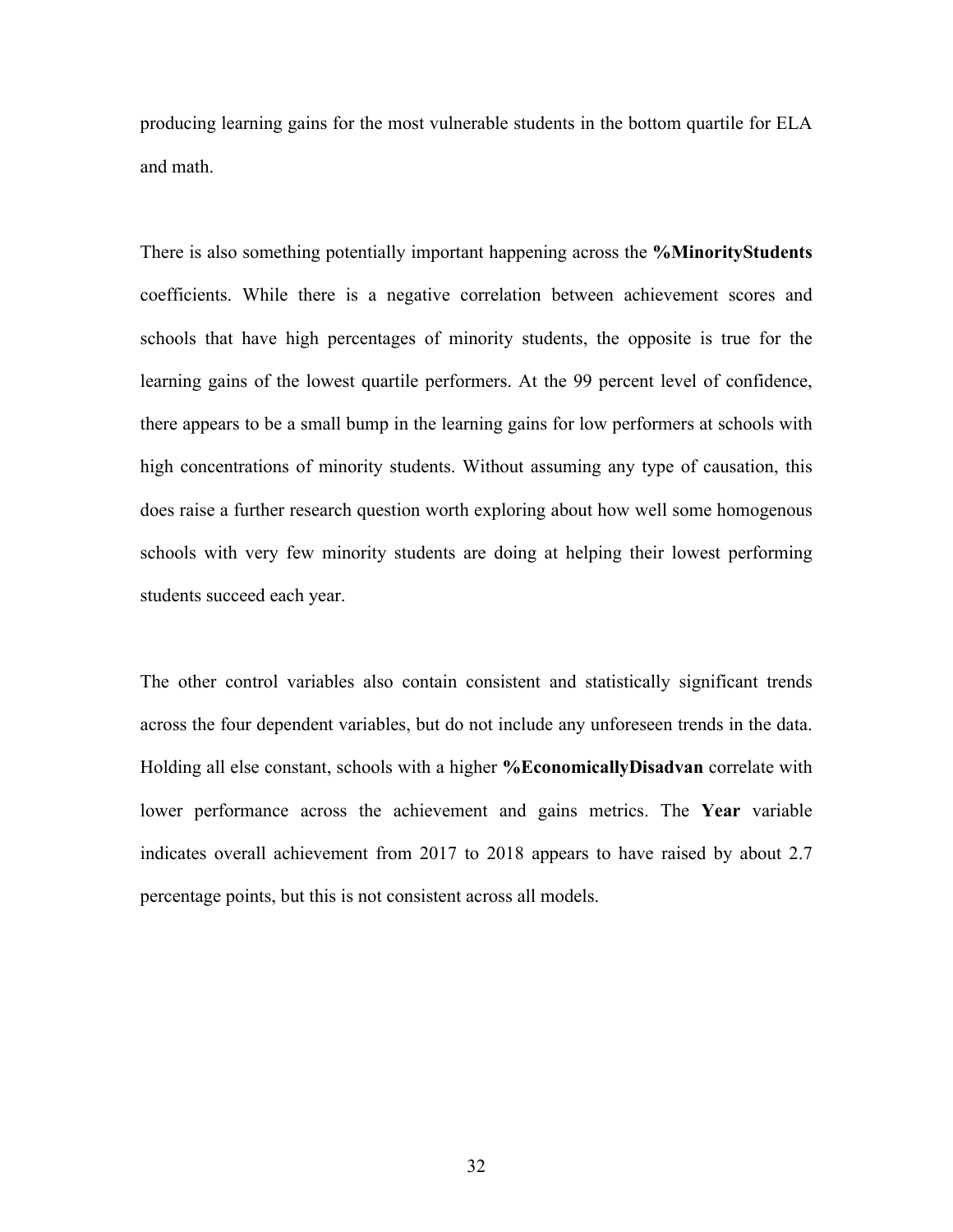|                               | (1)            | (2)             | (3)             | (4)              |
|-------------------------------|----------------|-----------------|-----------------|------------------|
| <b>VARIABLES</b>              | ELAAchievement | ELAGainsLowestQ | MathAchievement | MathGainsLowestQ |
|                               |                |                 |                 |                  |
| CharterInGradeLevelInCounty   | $2.814***$     | $1.684***$      | $2.775***$      | 0.624            |
|                               | (0.343)        | (0.385)         | (0.459)         | (0.460)          |
| o.CharterSchool               |                |                 |                 |                  |
|                               |                |                 |                 |                  |
| PercentofMinorityStudents     | $-0.040***$    | $0.096***$      | $-0.057***$     | $0.062***$       |
|                               | (0.008)        | (0.008)         | (0.009)         | (0.009)          |
| PercentofEconomicallyDisadvan | $-0.490***$    | $-0.133***$     | $-0.385***$     | $-0.180***$      |
|                               | (0.007)        | (0.008)         | (0.009)         | (0.009)          |
| Year                          | $2.662***$     | $-1.126***$     | $2.558***$      | $-0.339$         |
|                               | (0.286)        | (0.310)         | (0.353)         | (0.348)          |
| Constant                      | 88.732***      | 50.683***       | 86.574***       | 56.972***        |
|                               | (0.466)        | (0.546)         | (0.604)         | (0.649)          |
| Observations                  | 5,399          | 5,332           | 5,401           | 5,329            |
| R-squared                     | 0.607          | 0.072           | 0.405           | 0.085            |
| $\mathbf{F}$                  | 2349.98        | 99.95           | 967.08          | 112.92           |
| Prob > F                      | 0.000          | 0.000           | 0.000           | 0.000            |

## **TABLE 4: OLS MODEL FOR PUBLIC SCHOOLS ONLY**

Robust standard errors in parentheses \*\*\* p<0.01, \*\* p<0.05, \* p<0.1

Finally, I report the same model specification as the previous OLS regression, this time including only the scores for public schools. After the charter schools are removed from the equation, the direction and magnitude of the control variables remains mostly unchanged. However, looking specifically at the **ELAAchievement** and **MathAchievement** coefficients, there is a slightly stronger correlation between school choice and student performance. This seems to indicate the opposite phenomena of the one predicted around a potential selection bias. Instead of observing lower performance by the students who remain with their traditional public school, there appears to be stronger results of competition and choice particularly within the 2,700 traditional public schools in the state.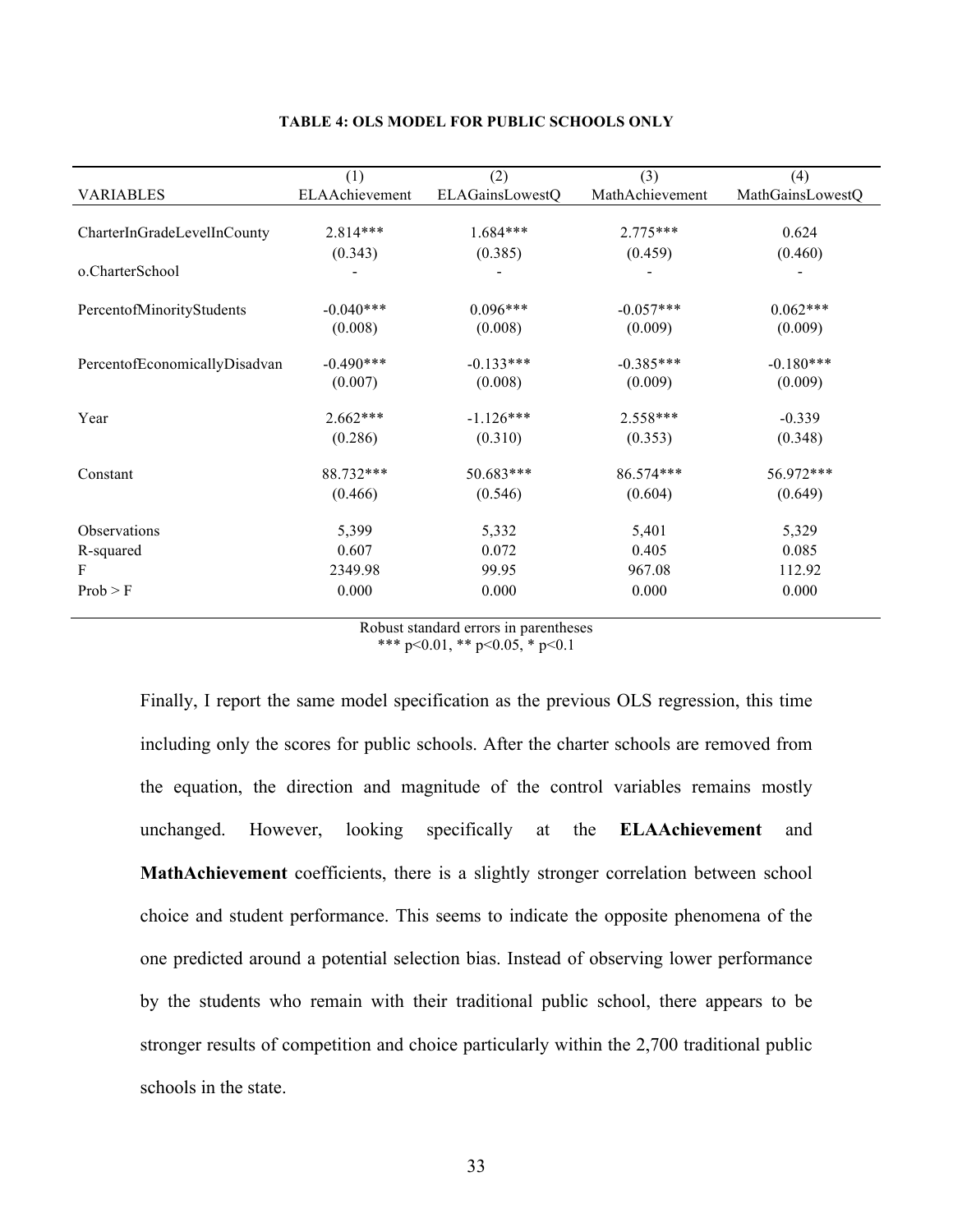Overall, the Ramsey RESET Test for each of the four dependent variables in the OLS models produce highly statistically significant F statistics, so there is almost certainly additional variation that could be explained if additional variables were to be added into the model. However, the OLS model as displayed, containing the four essential measures of interest (the existence of choice, the charter vs. traditional status, the percent minority, and percent disadvantaged) paints the overarching picture that I set out to observe. To further substantiate the finding that there is a positive pattern in school performance where choice exists, the same analysis could to be repeated over additional years in both directions; previously, when there was less widespread choice, and in future years, where choice will be experienced essentially statewide. Using these results alone, however, the are several important policy ramifications that should be explored. I next turn to discussing those ramifications.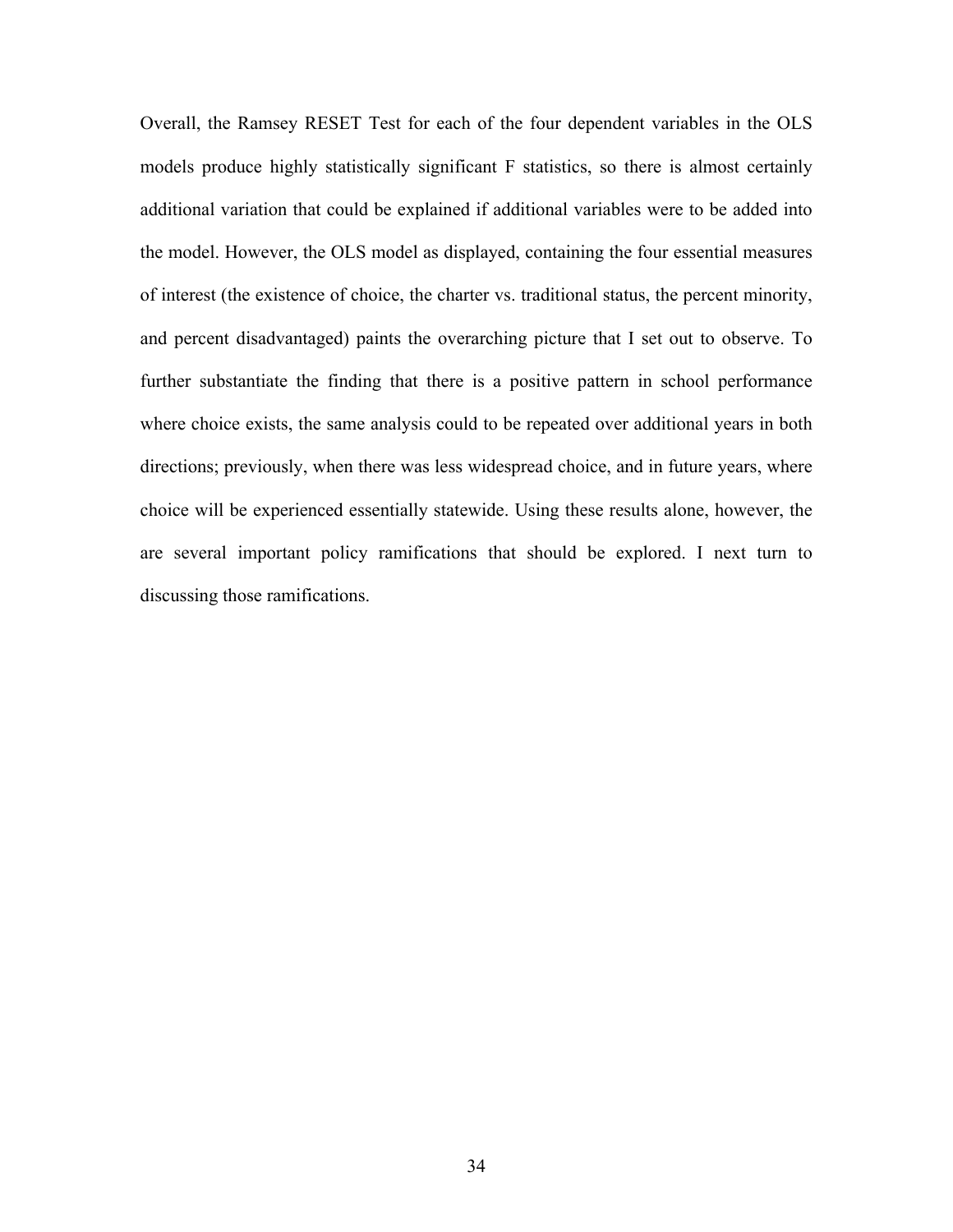## **SECTION VII: POLICY RECOMMENDATIONS**

In this research, I sought out to measure the correlation between school choice and student achievement in the state of Florida. The 2017-2018 school year represented a momentous shift in the school choice landscape of the state, allowing for controlled open enrollment among public schools and lower barriers to entry for charter schools. It will take multiple years of additional school and district level data to understand the full impact of these new policies, but my research identifies trends from the parts of the state that have had greater access to choice over the past several years. Similar research has been conducted in much smaller samples in specific school districts or cities around the country, but the widespread of availability of choice in Florida allowed my research to cover a large sample of more than 3,000 diverse schools over two school years. The regression results show a significant and consistent correlation between the availability of school choice for parents and higher student achievement, which bodes well for the state as it moves into a new era of expanding options for families who choose to take advantage of the new open enrollment policy. There are several potential ramifications of these findings for education policymakers at several levels of government.

First, acknowledging the limitations of this study, researchers at the state Department of Education should conduct further analysis of the years preceding the 2016-2017 and 2017-2018 school years, as well as in the subsequent years as the new open enrollment policy becomes more well-known and utilized by families throughout the state. It will be interesting to observe whether the correlation between choice and performance continues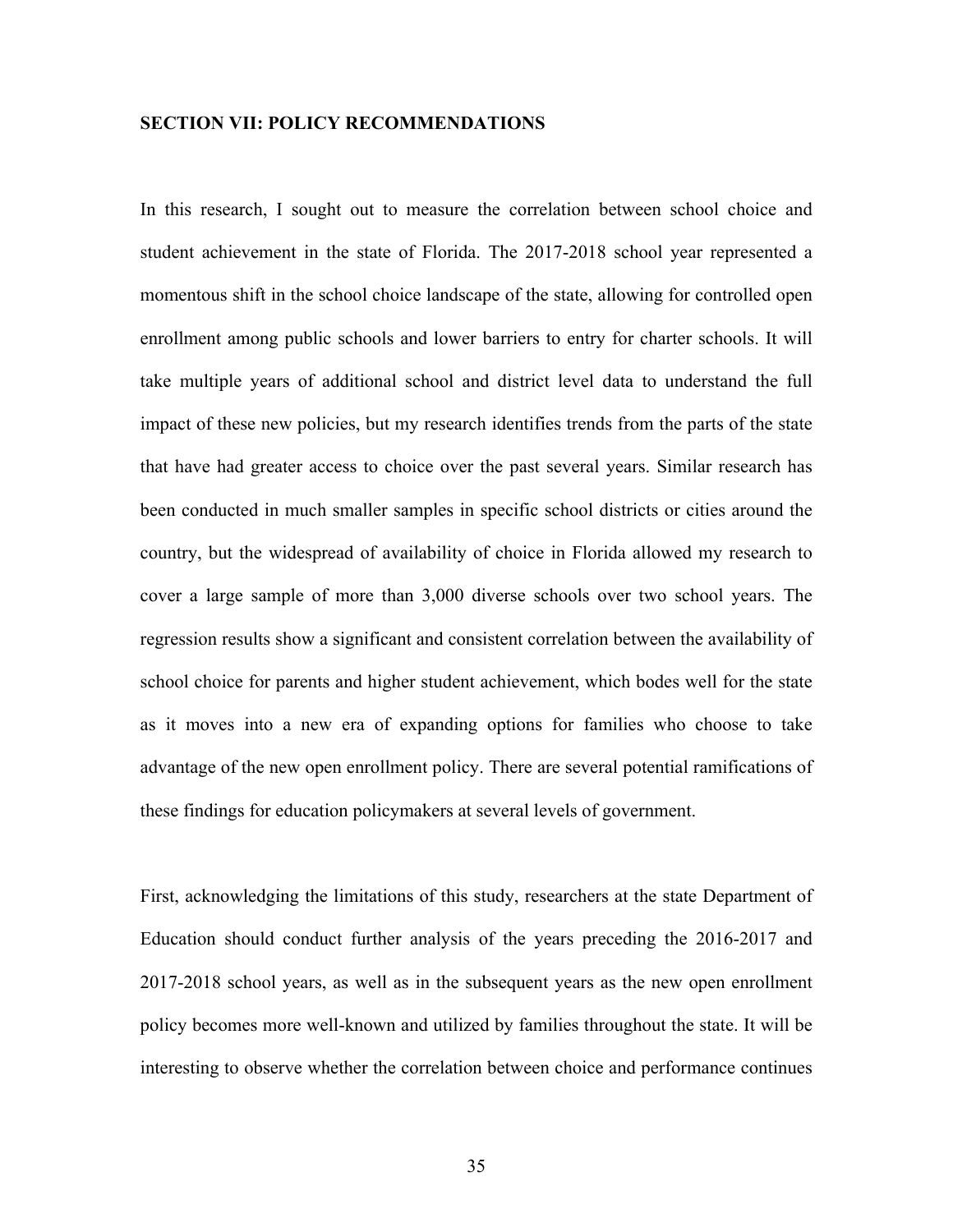even when the choice is between traditional public schools instead of a charter school. If the relationship does persist, this will have meaningful implications for other states with less of a charter infrastructure. Instead of waiting for more charter operators to come to those states, they could consider implementing a controlled open enrollment policy statewide in order to take advantage of the positive effects of choice.

In addition to more and better data, districts that experience high levels of both choice and student achievement should be further examined to uncover the additional support systems that can be replicated in other areas. Approaches to creating a healthy ecosystem of school choice varies greatly in different districts. Additional ethnographic research of the strongest performing counties might uncover facts about the various policy levers that state and local officials can encourage, like information campaigns for parents through events including school fairs or student shadow days. These types of activities might help parents better evaluate the options that are available to them, so that they can find the best fit for their students and prevent the problem of uninformed parents opting out of their opportunity to choose.

Third, I expect that districts with the least amount of choice historically to need additional support from the Florida Department of Education and other non-profit stakeholders to adapt to the new reality of additional choice through the new controlled open enrollment policy. Traditional public schools in those areas now will have to mitigate the negative impacts that often come with additional choice like student turnover, drops and spikes in enrollment, and additional pressure on teachers. These types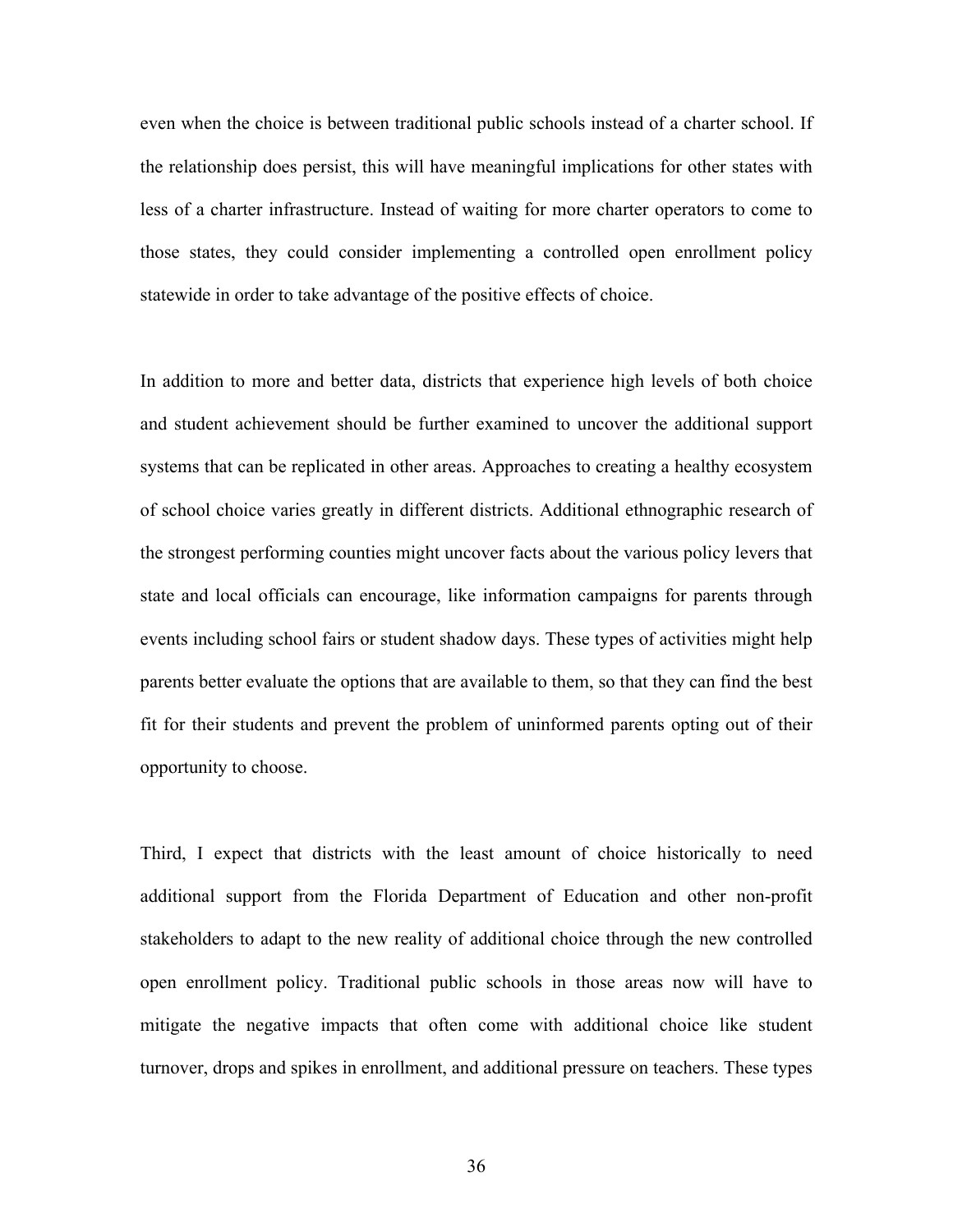of districts that have not had charter schools historically but will now likely have both newly opened charter schools and other traditional public schools to compete with for students and resources. District leaders, principals, and school boards in those counties should be encouraged to collaborate with their peers in parts of the state that have been more accustomed to school choice over the last two decades.

Fourth, I recommend that policymakers in other large, diverse states consider similar policies that promote widespread school choice appears. Over the past 20 years Florida has consistently passed incremental expansions to choice, and with the most recent school choice package of legislation, it is now perhaps the furthest along towards a free market of school options for families. States like California, New York, and Illinois, all with tightening state budgets and pressure to improve student outcomes for diverse learners should consider policies that make it easier for charter schools to open their doors by giving them access to capital funds for infrastructure and by providing similar levels of per pupil funding across traditional public and charter schools. States that have restricted their school choice programs to a limited number of urban or rural districts should take notice of the results of Florida's approach and consider introducing legislation that opens enrollment or provides for lower barriers to entry for new charter schools.

Finally, there could be a federal role in incentivizing other states or large districts to expand school choice through competitive grants that are made to proposals that incorporate information from the Florida model. Grants could include components of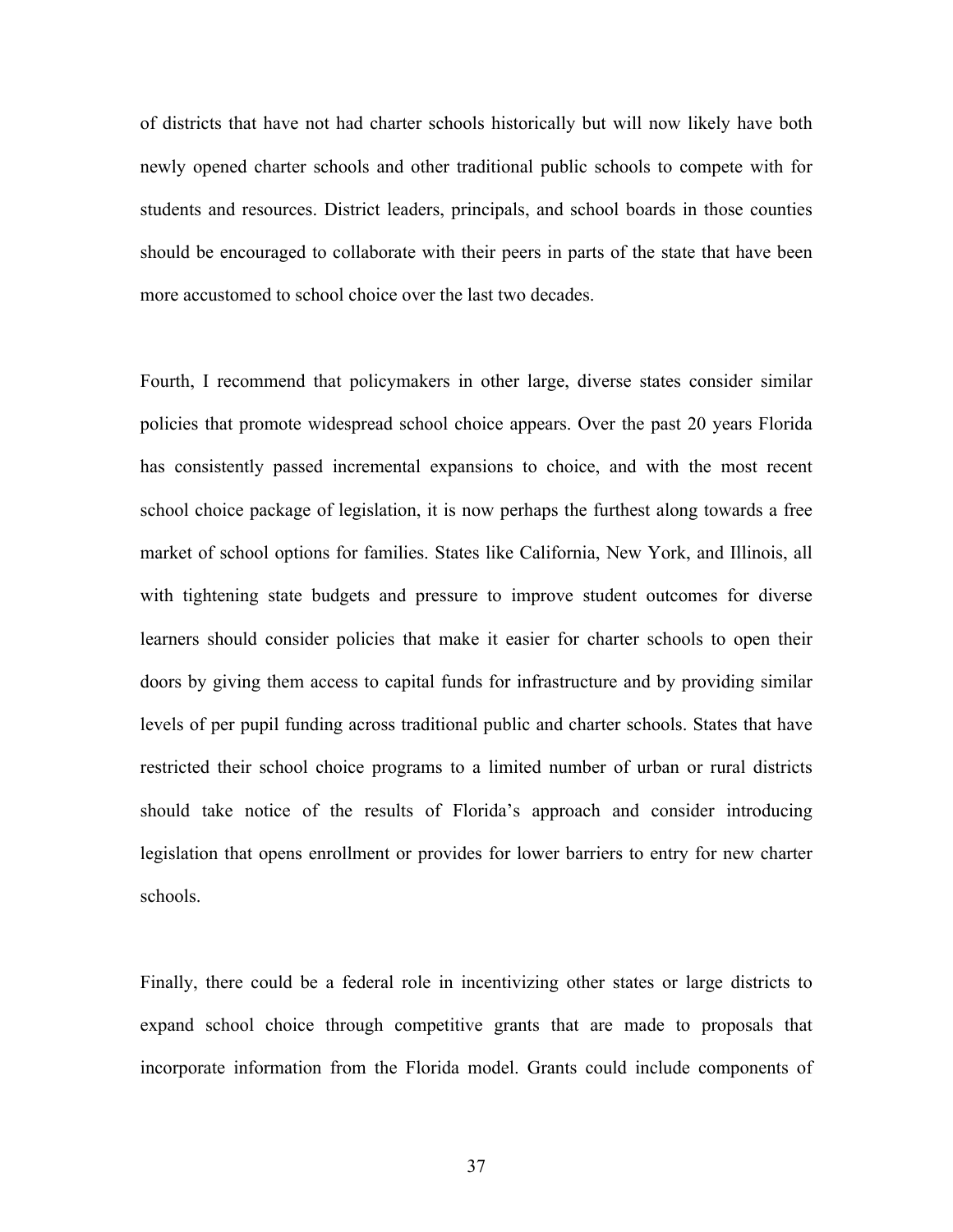funding for things like capital investment for charter schools in states that do not yet allow for equal funding formulas for charter and traditional public schools. A potential federal grant program could also include a component supporting the information campaigns that will likely need to follow additional choice in areas that have not experienced it before to better equip parents to understand their choices. Federal grants could help state departments of education to create more expansive 'online school portals' to allow parents to compare their alternatives and make informed choices about where to enroll their student. Overall, federal grants could play a powerful role in promoting innovation in this type of technology and information infrastructure in states that need support.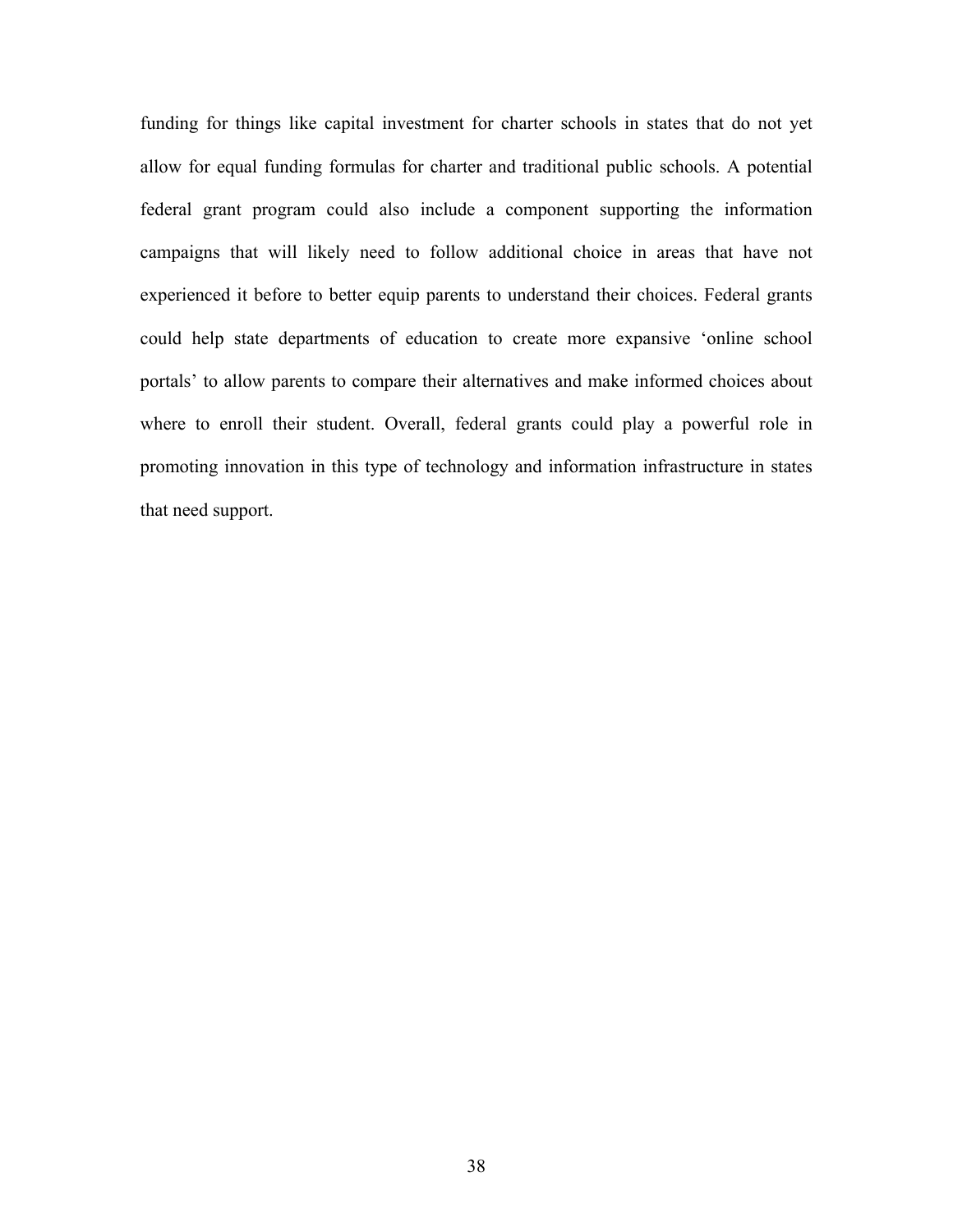## **SECTION VIII: CONCLUSION**

Over the past thirty years of the school choice movement, charter schools have become the most palpable, bipartisan solution to creating additional educational opportunities outside of traditional public schools. Their rapid growth around the country and in Florida have started to eclipse calls for more voucher or scholarship programs which would lead to more private school enrollment. In states like Florida, charter schools are becoming so interwoven into the greater public school landscape that they are realizing what many of their earliest proponents hoped: laboratories for innovation and opportunities for families to choose the environment that best suits and supports the needs of their children. I expect the results of this study to point to a reality where greater choice, albeit with some newfound competition among public schools, does in fact create a tide that raises all ships. And while there will inevitably be schools that struggle with changes in enrollment or the makeup of their student populations, there will be models to draw from and replicate.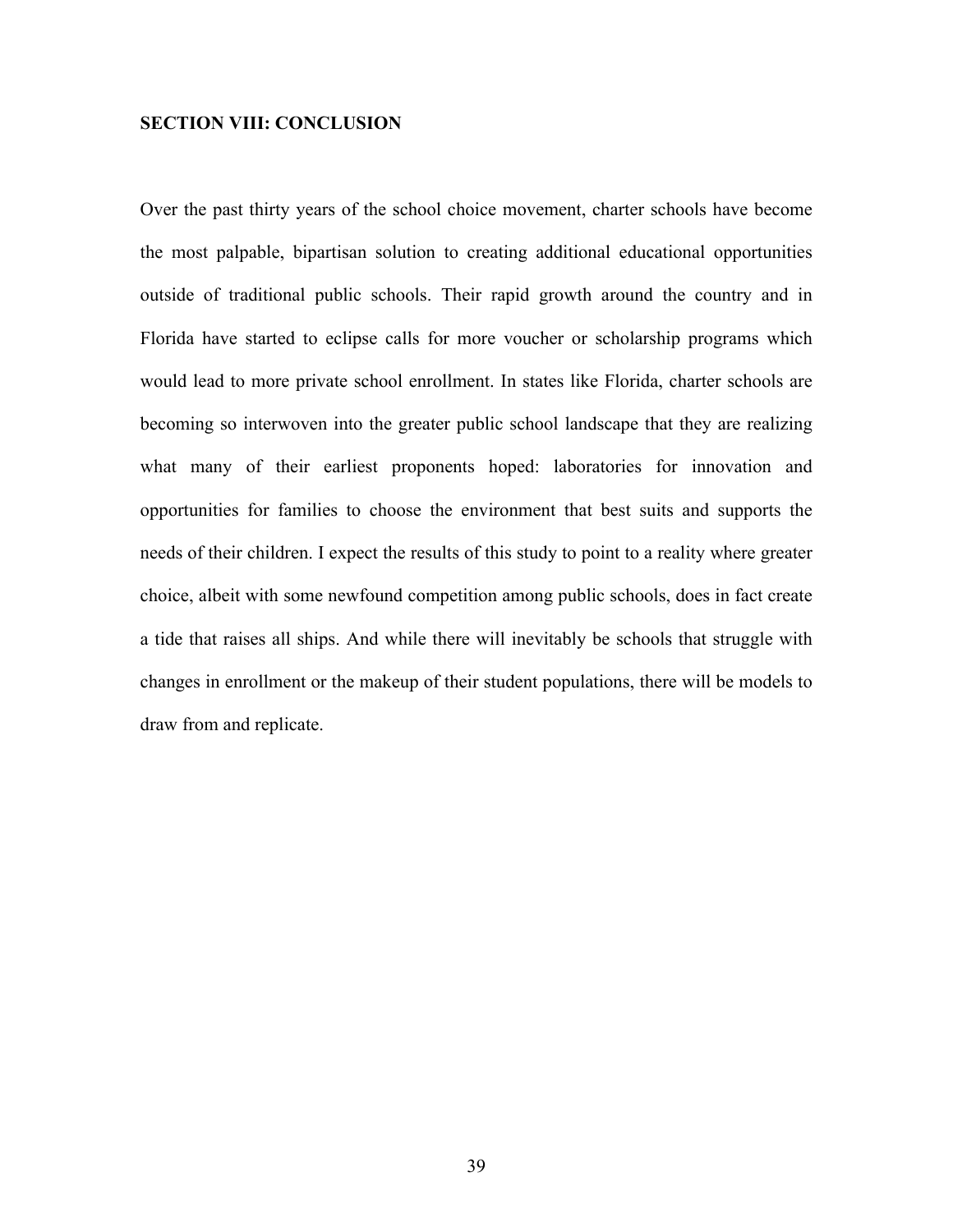# **APPENDIX A: FLORIDA DISTRICT MAP WITH OVERALL GRADES**

## District Grades, 2017-18

User Tip: Click on a District to see the District Grades Report



**Source:** Florida Department of Education, 2018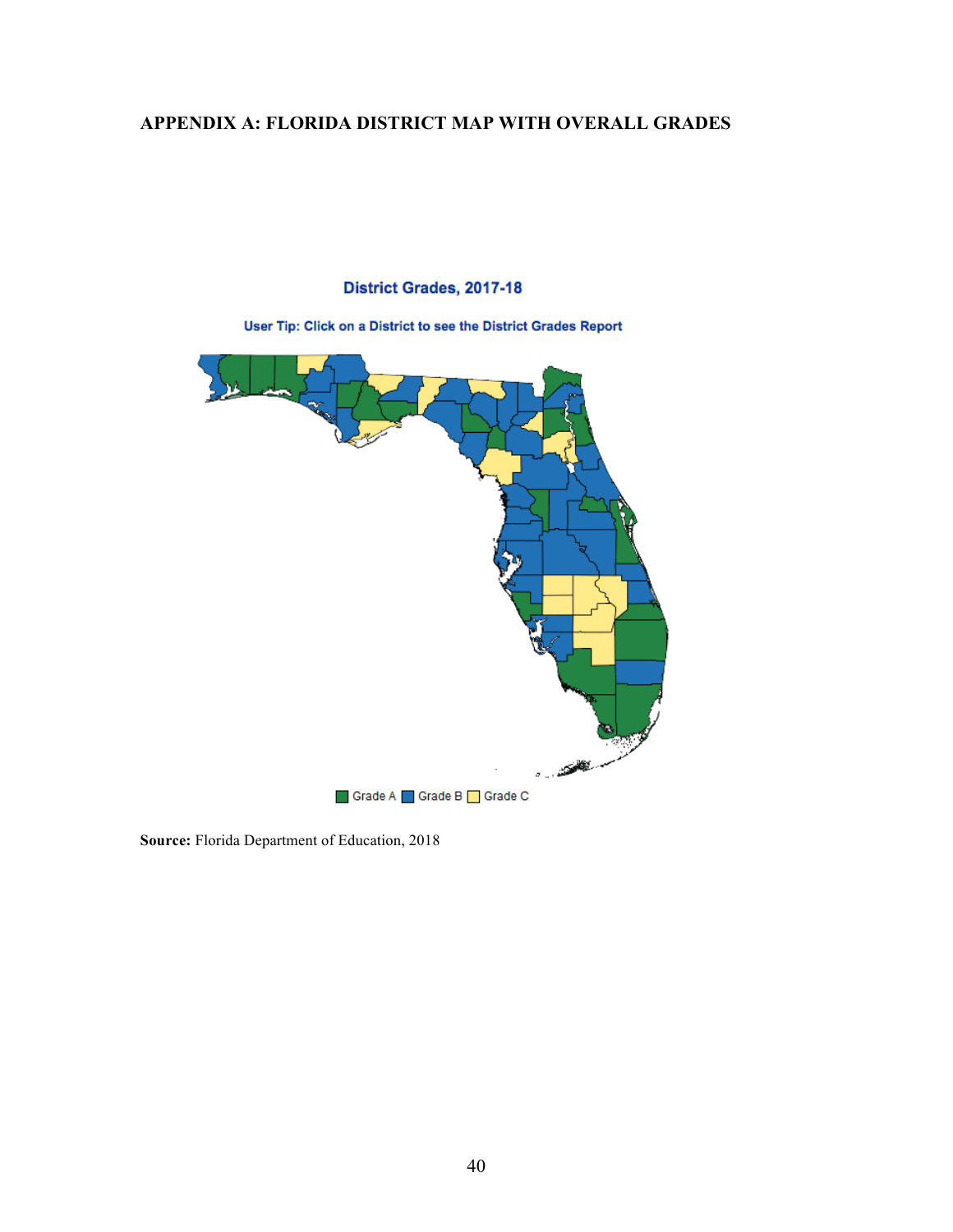## **APPENDIX B: SCHOOL AND DISTRICT GRADES DEFINED**

## **2018 School Grades Overview**

#### Each school is graded based on the components for which it has sufficient data.

School grades provide an easily understandable way to measure the performance of a school. Parents and the general public can use the school grade and its components to understand how well each school is serving its students. Schools are graded A, B, C, D, or F.

Components: In 2017-18, a school's grade may include up to eleven components. There are four achievement components, four learning gains components, a middle school acceleration component, as well as components for graduation rate and college and career acceleration. Each component is worth up to 100 points in the overall calculation.

Four Achievement Components: The four achievement components are English Language Arts (ELA), Mathematics, Science, and Social Studies. These components include student performance on statewide standardized assessments, including the comprehensive assessments and end-of-course (EOC) assessments. The component measures the percentage of full-year enrolled students who achieved a passing score.

Four Learning Gains Components: These components are learning gains in English Language Arts and Mathematics, as well as learning gains for the lowest performing 25% of students in English Language Arts and Mathematics. These components include student performance on statewide standardized assessments including the comprehensive assessments and EOC assessments for the current year and the prior year. The components measure the percentage of full year enrolled students who achieved a learning gain from the prior year to the current year.

| <b>English</b><br><b>Language Arts</b><br>(FSA, FSAA)  | <b>Mathematics</b><br>(FSA, FSAA,<br>EOCs)             | <b>Science</b><br>(NGSSS,<br><b>FSAA, EOCs)</b> | <b>Social Studies</b><br>(EOCs) | <b>Graduation</b><br>Rate                    | <b>Acceleration</b><br><b>Success</b>                                 |
|--------------------------------------------------------|--------------------------------------------------------|-------------------------------------------------|---------------------------------|----------------------------------------------|-----------------------------------------------------------------------|
| Achievement<br>(0% to 100%)                            | <b>Achievement</b><br>(0% to 100%)                     | Achievement<br>(0% to 100%)                     | Achievement<br>(0% to 100%)     | 4-year<br>Graduation<br>Rate<br>(0% to 100%) | <b>High School</b><br>(AP, IB, AICE,<br>Dual<br>Enrollment            |
| Learning<br>Gains<br>(0% to 100%)                      | Learning<br>Gains<br>(0% to 100%)                      |                                                 |                                 |                                              | or Industry<br>Certification)<br>(0% to 100%)                         |
| Learning<br>Gains of the<br>Lowest 25%<br>(0% to 100%) | Learning<br>Gains of the<br>Lowest 25%<br>(0% to 100%) |                                                 |                                 |                                              | Middle School<br>(EOCs or Industry<br>Certifications)<br>(0% to 100%) |

Middle School Acceleration: This component is based on the percentage of eligible students who passed a high school level EOC assessment or industry certification.

Graduation Rate: The graduation rate is based on an adjusted cohort of ninth grade students and measures whether the students graduate within four years.

College and Career Acceleration: This component is based on the percentage of graduates from the graduation rate cohort who earned a score on an acceleration examination (AP, IB, or AICE) or a grade in a dual enrollment course that qualified students for college credit or earned an industry certification.

School Grades Calculation: The number of points earned for each component is added together and divided by the total number of available points to determine the percentage of points earned.

School Grading Scale: A = 62% of points or greater, B = 54% to 61% of points, C = 41% to 53% of points, D = 32% to 40% of points, F = 31% of points or less

Percent Tested: Schools must test 95% of their students.

**Source:** Florida Department of Education, 2018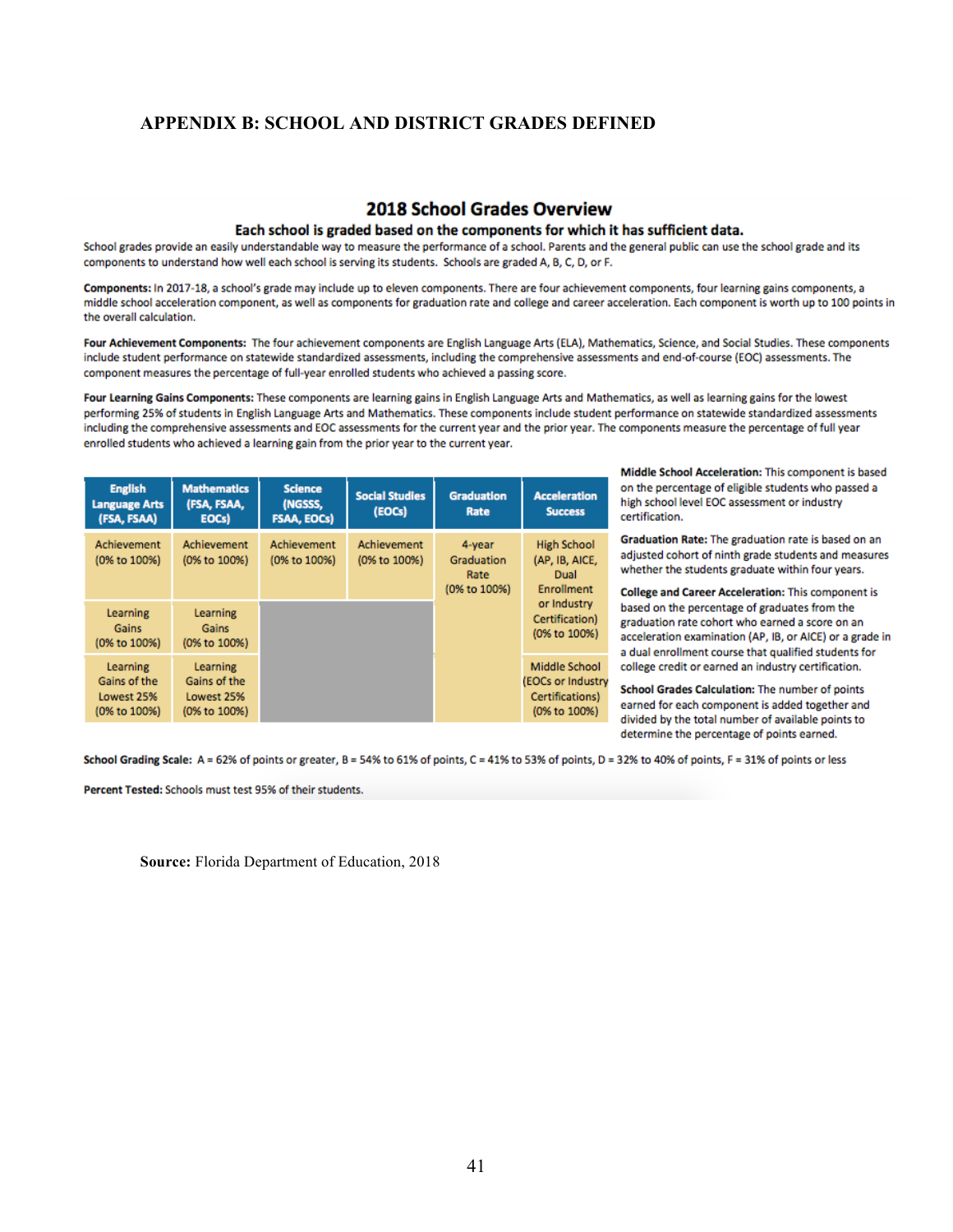## **BIBLIOGRAPHY**

*1. Babington, Michael and Welsch, David M. "Open Enrollment, Competition, and Student Performance." Journal of Education Finance, vol. 42, no. 4, Spring 2017, pp. 414–434. EBSCOhost,* 

*search.ebscohost.com/login.aspx?direct=true&AuthType=ip,uid&db=eue&AN=1249181 77&site=ehost-live&scope=site.*

*2. Budde, Ray. "Education by Charter." Phi Delta Kappan, vol. 70, Mar. 1989, pp. 518–520. EBSCOhost,* 

*search.ebscohost.com/login.aspx?direct=true&AuthType=ip,uid&db=eue&AN=5045672 49&site=ehost-live&scope=site.*

*3. Finn, Chester E, and Brandon L Wright. "Where Did Charter Schools Come From?" Education Next, 13 Sept. 2018, www.educationnext.org/where-did-charterschools-come-from/.*

*4. Figlio, D., Goldhaber, D., Hannaway, J., & Rouse, C. 2013. Feeling the Florida Heat? How Low-performing Schools Respond to Voucher and Accountability Pressure. American Economic Journal: Economic Policy. (2): 251–281.*

5. *Friedman, Milton. The Role of Government in Education. Rutgers University Press, 1955.*

6. Gray, Nathan L. "School Choice and Achievement: The Ohio Charter School Experience." *CATO Journal*, vol. 32, no. 3, Fall 2012, pp. 557–579. *EBSCOhost*, search.ebscohost.com/login.aspx?direct=true&AuthType=ip,uid&db=eue&AN=8223492 3&site=ehost-live&scope=site.

*7. Howard, Carlon. "A Brief History of School Choice: 1955 to Now – The New Leader – Medium." Medium.com, Medium, 4 Dec. 2017, medium.com/the-new-leader/abrief-history-of-school-choice-1955-to-now-3f7dc4a3cb93.*

*8. Hoxby, Caroline M . The Economics of School Choice. 2003.*

*9. Hunt Kean Leadership Fellows. "School Choice State Summary: Florida." Hunt Institute, Apr. 2015, www.hunt-institute.org/wpcontent/uploads/2015/04/ChoiceSummary\_Florida.pdf.*

*10. Kolderie, Ted. "Beyond Choice to New Public Schools: Withdrawing The Exclusive Franchise in Public Education." Progressive Policy Institute, Report No. 8, p26, November 1990. https://files.eric.ed.gov/fulltext/ED327914.pdf*

*11. Logan, Stephanie R. "A Historical and Political Look at the Modern School Choice Movement." International Journal of Educational Reform, vol. 27, no. 1, Winter 2018, pp. 2–21. EBSCOhost,*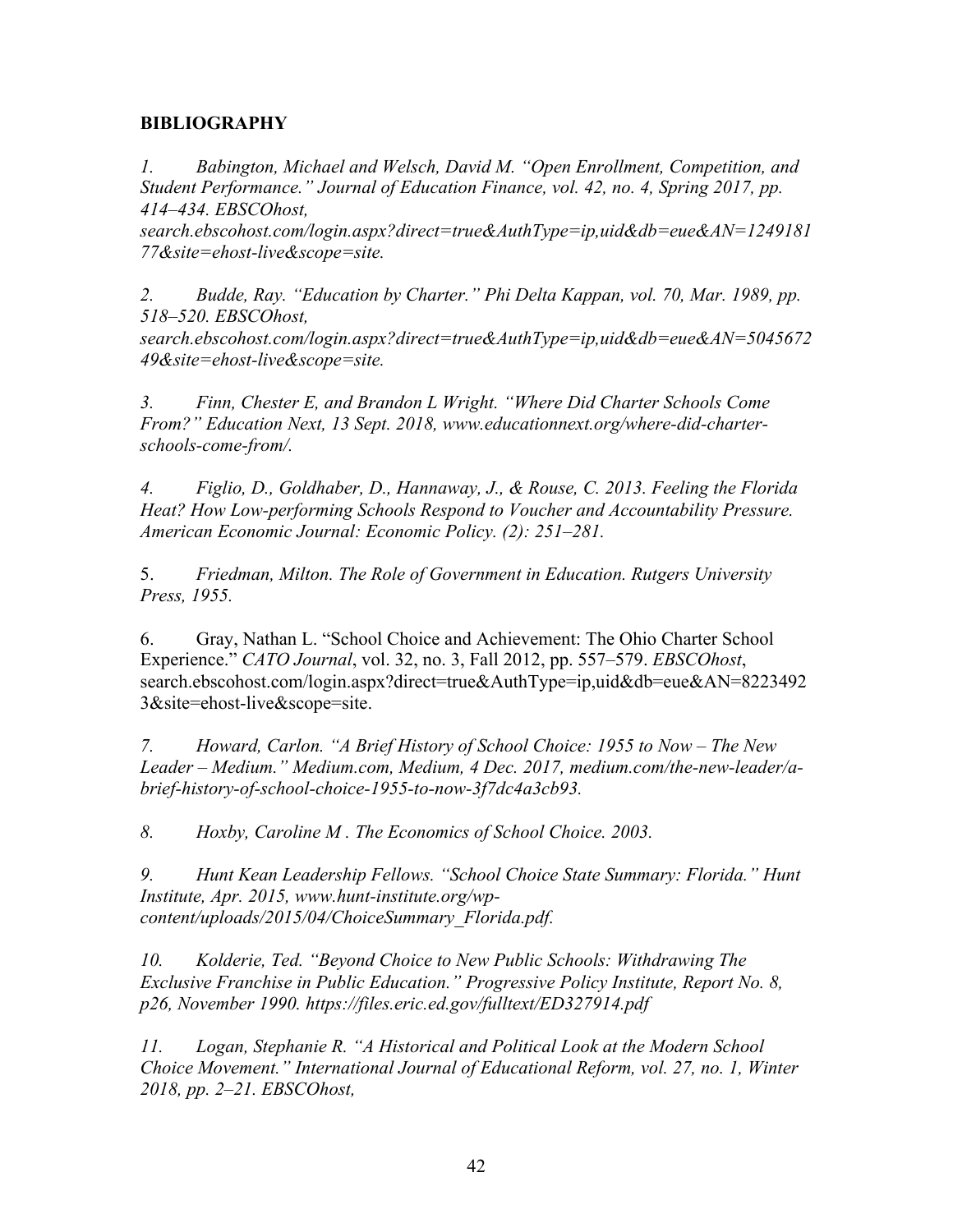*search.ebscohost.com/login.aspx?direct=true&AuthType=ip,uid&db=eue&AN=1311922 50&site=ehost-live&scope=site.*

*12. Lovenheim, Michael F. and Walsh, Patrick. "(Re)Searching for a School: How Choice Drives Parents to Become More Informed." Education Next, vol. 18, no. 1, Winter 2018, pp. 72–77. EBSCOhost,* 

*search.ebscohost.com/login.aspx?direct=true&AuthType=ip,uid&db=eue&AN=1265790 80&site=ehost-live&scope=site.*

*13. Maranto, Robert and Vasile, Alexandra. "Desert Bloom? Lessons from Two Decades of Arizona Charter Schooling." International Journal of Educational Reform, vol. 27, no. 2, Spring 2018, pp. 173–184. EBSCOhost,* 

*search.ebscohost.com/login.aspx?direct=true&AuthType=ip,uid&db=eue&AN=1312220 99&site=ehost-live&scope=site.*

*14. O'Conner, John. "From Minnesota to Miami: The History of Florida Charter Schools." National Public Radio, NPR, 28 Sept. 2011, stateimpact.npr.org/florida/2011/09/28/from-minnesota-to-miami-the-history-of-floridacharter-schools/.*

*15. Prothero, Arianna. "Growth in Charter School Population." Education Week, Editorial Project in Education, 20 June 2018, www.edweek.org/ew/articles/2017/02/15/growth-in-charter-school-population.html.*

*16. Rollwagen, John and McLellan, Donn. "Charatered Schools = Choices for Educators + Quality for All Students." Citizens League Report, November 17, 1988. https://citizensleague.org/wp-content/uploads/2017/07/PolicyReportEducationNov-1988.pdf*

*17. Shanker, Albert. "Where we stand: Convention plots new course - A charter for change." New York Times, E4, July 10 1988.* 

*18. Waitoller, Federico R. & Super, Gia. "School Choice or the Politics of Desperation? Black and Latinx Parents of Students with Dis-Abilities Selecting Charter Schools in Chicago." Education Policy Analysis Archives, vol. 25, no. 53–60, June 2017, pp. 1–42. EBSCOhost, doi:10.14507/epaa.25.2636.*

*19. Winters, Marcus A. "Measuring the Effect of Charter Schools on Public School Student Achievement in an Urban Environment: Evidence from New York City." Economics of Education Review, vol. 31, no. 2, Apr. 2012, pp. 293–301. EBSCOhost, doi:10.1016/j.econedurev.2011.08.014.*

*20. Wolf, Patrick J. .., et al. "Taking Stock of PRIVATE-SCHOOL CHOICE." Education Next, vol. 18, no. 2, Spring 2018, pp. 47–59. EBSCOhost, search.ebscohost.com/login.aspx?direct=true&AuthType=ip,uid&db=eue&AN=1282113*